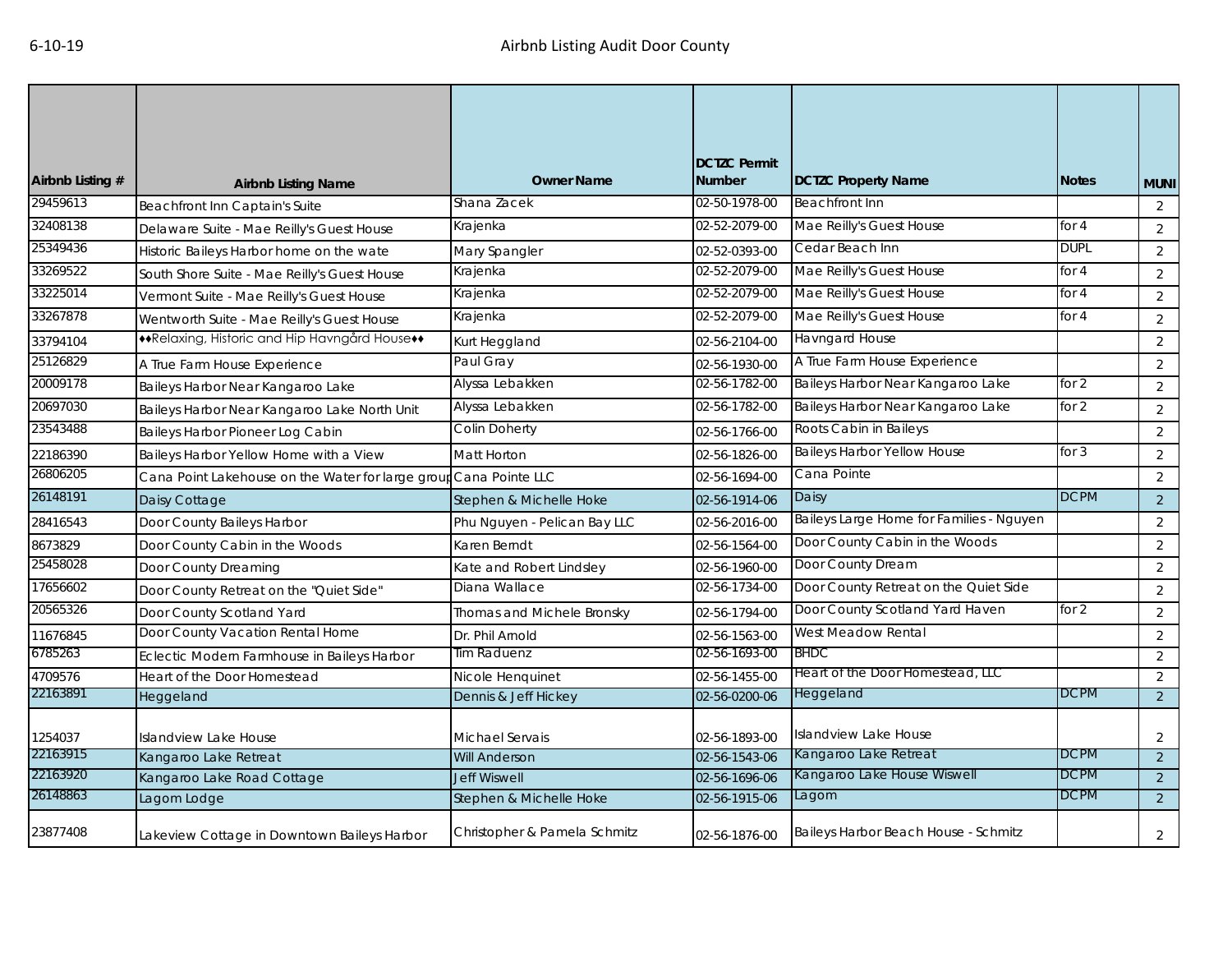| 23750440 | Lighthouse Cove                                       | Maureen McGrath                      | 02-56-1614-02 | <b>Best of Times</b>                                          |                      | $\overline{2}$ |
|----------|-------------------------------------------------------|--------------------------------------|---------------|---------------------------------------------------------------|----------------------|----------------|
| 7069697  | Loft • Central • Comfy • Private                      | Sarah and Brian Bonovich             | 02-56-1644-00 | Wooded Lane Guest House                                       |                      | $\overline{2}$ |
| 28380457 | Meadowland of Baileys Harbor                          | James Weikel                         | 32-56-2004-00 | Meadowland of Baileys Harbor                                  |                      | $\overline{2}$ |
| 23205775 | NEW! Baileys Harbor Studio on Lake Michigan!          | James Dillenburg                     | 02-56-1257-00 | <b>Shalom Stone</b>                                           |                      | $\overline{2}$ |
| 22163978 | Our Place                                             | <b>Family Style Contractor LLC</b>   | 02-56-0339-06 | Our Place on Kangaroo Lake                                    | <b>DCPM</b>          | $\overline{2}$ |
| 19471677 | Raspberry Fields                                      | Stewart Dawson                       | 02-56-1741-00 | Dawson Farm - Ahrens Road                                     |                      | 2              |
| 22163997 | Rocky Bottom Lodge                                    | Natalie & Terry McAllister           | 02-56-0885-06 | Rocky Bottom Lodge                                            | <b>DCPM</b>          | $\overline{2}$ |
| 22164003 | <b>Schook Shack</b>                                   | Cole Family LLC                      | 02-56-1607-06 | <b>Schook Shack</b>                                           | <b>DCPM</b>          | $\overline{2}$ |
| 23698728 | Seculded Waterfront on North Bay                      | Eva McKee                            | 02-56-1850-06 | Seculded Waterfront on Northbay                               | <b>DCPM</b>          | $\overline{2}$ |
| 24420171 | South Lane Cottage #1                                 | Matt Horton                          | 02-56-1826-00 | Baileys Harbor Yellow House                                   | permitted<br>for $3$ | $\overline{2}$ |
| 24420991 | South Lane Cottage #2                                 | Matt Horton                          | 02-56-1826-00 | Baileys Harbor Yellow House                                   | permitted<br>for $3$ | $\overline{2}$ |
| 28100002 | The Stone House                                       | Emil & Mary Baukert                  | 02-56-1974-06 | Stone House - 8112 STH 57                                     | <b>DCPM</b>          | $\overline{2}$ |
| 25236630 | Tiny Cabin @ Beantown Campground                      | John L. Anderson                     | 02-55-0111-00 | Bean Town Campground                                          | permitted<br>for 6   | $\overline{2}$ |
| 8126599  | Tranquil, Sunny 3 Bedroo,/2.5 Bath Condo              | Karen Berndt                         | 02-56-1564-00 | Door County Cabin in the Woods- Tranquil<br>Condo             | permitted<br>for 2   | $\overline{2}$ |
| 32437206 | Waterfront Views in Moonlight Bay                     | David & Ashley Paplham               | 02-56-2090-00 | Sitting on the Dock of Moonlight Bay                          |                      | $\overline{2}$ |
| 22164047 | Wildwood Beach Home                                   | aura Thometz                         | 02-56-1640-06 | Wildwood Beach Home                                           | <b>DCPM</b>          | $\overline{2}$ |
| 34908317 | Shakespeare apartment with a view.                    | Matt Horton                          | 02-56-1826-00 | Baileys Harbor Yellow Hse-South Ln<br>Cottage-Shakespeare Apt |                      | $\overline{2}$ |
| 3831684  | New-Private-Secluded Home                             | Patrick Donley                       | 06-56-1521-00 | Donely - 6058 CTH OO                                          |                      | 6              |
|          |                                                       |                                      |               |                                                               |                      |                |
| 26397865 | 2 Bedroom, 1 Bath Condo overlooking lake              | Jon Pesek                            | 08-53-1856-00 | Landmark Resort Pesek                                         |                      | 8              |
| 33076453 | Bay and Breeze Door County 1 bedroom Water<br>view    | Christopher and Sara Spencer         | 08-53-1686-00 | Landmark Resort - Units 1225 -1220 -<br>Spencer               | permitted<br>for 2   | 8              |
| 27426270 | Bay View at the Landmark Resort                       | Dean Hellwig                         | 08-53-1984-00 | Hellwig                                                       |                      | 8              |
| 28553484 | <b>Bayview Escape</b>                                 | orie Scarborough - Swanky Properties | 08-53-2007-00 | Landmark Resort - Zanky Properties LLC                        |                      | 8              |
| 15951113 | <b>Beautiful Waterview Condo</b>                      | Kathlyn Geracie                      | 08-53-1689-00 | Landmark Resort- Beautiful Water View<br>Condo                |                      | 8              |
| 21595419 | Big discount off Landmark Rates on beautiful<br>condo | Jewelette Neary                      | 08-53-1817-00 | Landmark Resort-Neary                                         | permitted<br>for 2   | 8              |
| 22011733 | Big discount on Landmark Resort rates on 1BR<br>condo | Jewelette Neary                      | 08-53-1817-00 | Landmark Resort- Neary                                        | permitted<br>for 2   | 8              |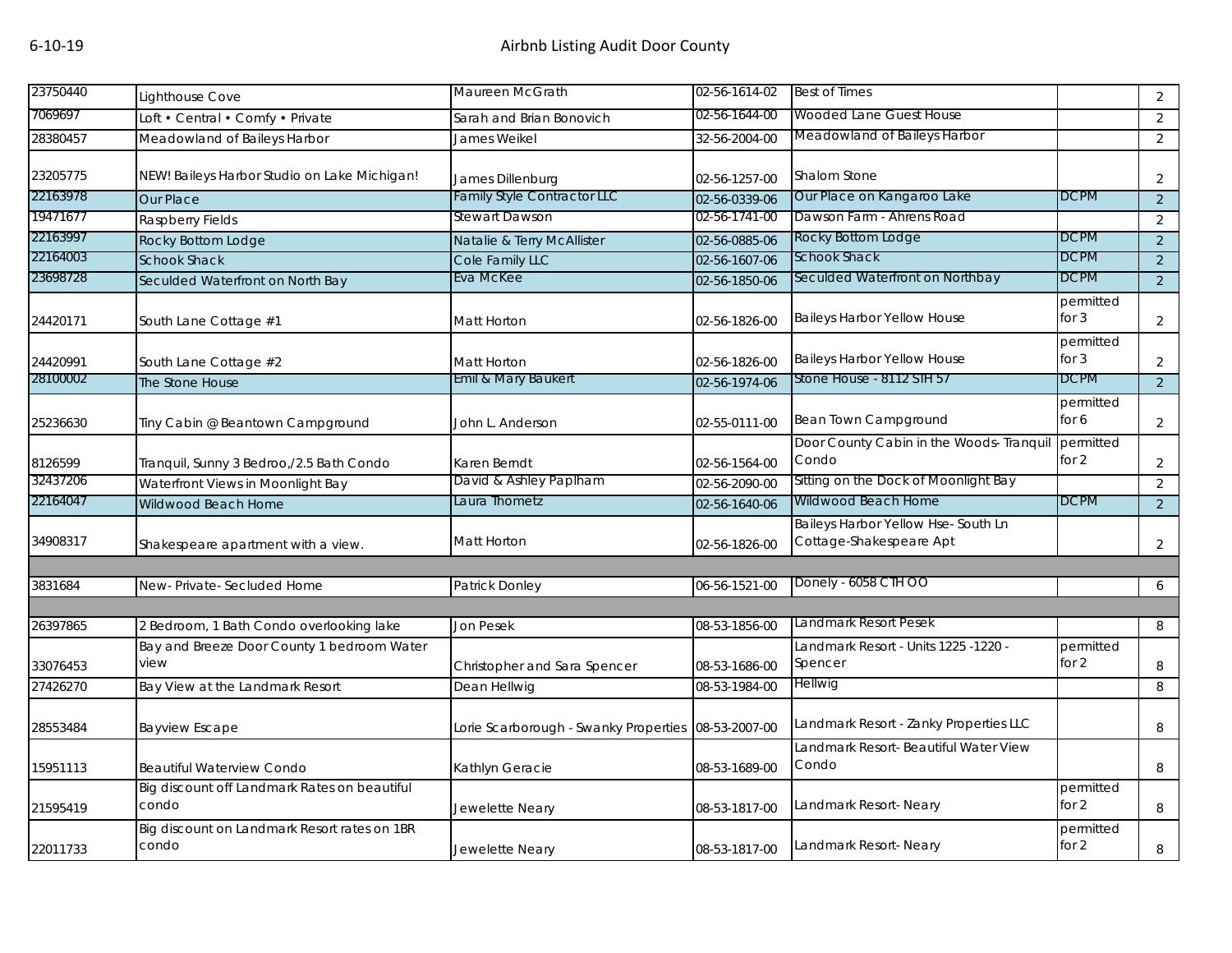| 7989119  | Breathtaking Water View Condo                                                                          | Michael and Leigh Dicks          | 08-53-1554-00 | Landmark Resort - Dicks Rental                    |                     | 8      |
|----------|--------------------------------------------------------------------------------------------------------|----------------------------------|---------------|---------------------------------------------------|---------------------|--------|
|          |                                                                                                        |                                  |               | Landmark Resort #2230-Peaceful one bed            |                     |        |
| 34258383 | Door County Happy Place                                                                                | Michal & Monika Anna Chiu        | 08-53-2031-00 | bath - Chiu                                       |                     | 8      |
| 27784412 | Egg Harbor Sunset Bluff Condo                                                                          | David Polich and Kristine Kappel | 08-53-1997-00 | Egg Harbor Sunset Bluff Condo                     |                     | 8      |
| 19082486 | Gorgeous Waterview overlooking the bay of green Matthew A Pidgeon                                      |                                  | 08-53-1754-00 | Landmark Resort - Pidgeon - Unit 205              |                     | 8      |
|          |                                                                                                        |                                  |               | Landmark Resort Unit 2317 - Leaf House            |                     |        |
| 16751564 | Leaf House Door County                                                                                 | Sean and Cami Wright             | 08-53-1699-00 | Door County                                       |                     | 8      |
|          |                                                                                                        |                                  |               | Landmark Resort - Nomad Ventures LLC -            | permitted           |        |
| 28494097 | Light & Bright Bay View Retreat                                                                        | Nicholas David Barber            | 08-53-1990-00 | #110                                              | for $3$             | 8      |
|          |                                                                                                        |                                  |               | Landmark Resort - Good Faith Financial -          |                     |        |
| 33578702 | NEW! Landmark Resort Condo w/ Spectacular View Good Faith Financial LLC - Tony Broullire 08-53-1970-00 |                                  |               | <b>Unit 2324</b>                                  |                     | 8      |
|          |                                                                                                        |                                  |               | Landmark Resort - Nomad Ventures LLC -            | permitted           |        |
| 33971518 | Newly Updated Bay View Escape                                                                          | Nicholas David Barber            | 08-53-1990-00 | #110                                              | for $3$             | 8      |
|          |                                                                                                        |                                  |               | Landmark Resort - Our Piece of the Door -         |                     |        |
| 13479701 | Our Piece of the Door                                                                                  | Roby Onan                        | 08-53-1652-00 | Onan #3224                                        |                     | 8      |
|          |                                                                                                        |                                  |               | Landmark Resort - Units 1225 -1220 -              | permitted           |        |
| 33274756 | Pelican Cove at the Landmark Resort                                                                    | Christopher and Sara Spencer     | 08-53-1686-00 | Spencer                                           | for 2               | 8      |
| 3238045  | Quaint Door County Haven                                                                               | Mark Lorenzo                     | 08-53-1832-00 | Landmark Resort Lorenzo                           |                     | 8      |
|          | Sand Castle - Rare 2 bed/2 ba condo at The                                                             |                                  |               |                                                   |                     |        |
| 30348565 | Landmark                                                                                               | Will Pflum                       | 08-53-1684-07 | Landmark Resort Pflum                             | SImpleLife          | $\, 8$ |
|          |                                                                                                        |                                  |               |                                                   |                     |        |
| 34414390 | Scenic Egg Harbor Get Away                                                                             | Noble Assets Inc.                | 08-53-2123-00 | Landmark Resort - Noble Assets Inc #1226          |                     | 8      |
|          |                                                                                                        |                                  |               |                                                   |                     |        |
| 30348557 | Seas the Bay - time for summer in Egg Harbor!                                                          | <b>Michael White</b>             | 08-53-1834-07 | <b>Landmark Resort White</b>                      | SImpleLife          | 8      |
|          |                                                                                                        |                                  |               | Landmark Resort - Door County Getaways- permitted |                     |        |
| 18287078 | Serene 1 Bed 1 Bath Condo w/ Woods View                                                                | <b>Brian Wiegland</b>            | 08-53-1688-00 | Wiegand                                           | for 4 units         | 8      |
| 26631795 | Serene Lake Retreat                                                                                    | Natalia Luque                    | 08-53-1929-00 | Landmark Luque Unit 1232                          |                     | 8      |
|          |                                                                                                        |                                  |               | Landmark Resort - Nomad Ventures LLC -            | permitted           |        |
| 33972329 | Serene Lake View Condo                                                                                 | Nicholas David Barber            | 08-53-1990-00 | #110                                              | for $3$             | 8      |
| 6677520  | Sunset Bluff Getaway in Egg Harbor                                                                     | Michael & Christina Hauge        | 08-53-0384-00 | Sunset Bluff Condo - Unit 2- Hauge                |                     | 8      |
|          |                                                                                                        |                                  |               |                                                   |                     |        |
|          |                                                                                                        |                                  |               |                                                   |                     |        |
|          |                                                                                                        |                                  |               |                                                   |                     |        |
|          |                                                                                                        |                                  |               |                                                   | permitted           |        |
|          |                                                                                                        |                                  |               |                                                   | for two units       |        |
|          |                                                                                                        |                                  |               |                                                   | owner is<br>hedging |        |
|          |                                                                                                        | Chad Luberger/ Marlyn & Pamela   |               | The Treehouse at Plum Bottom/ The                 | bets with           |        |
| 4950769  | The Treehouse at Plum Bottom                                                                           | Moore                            | 08-56-1284-00 | Carriage House at Plum Bottom                     | three listings      | 8      |
|          |                                                                                                        |                                  |               |                                                   |                     |        |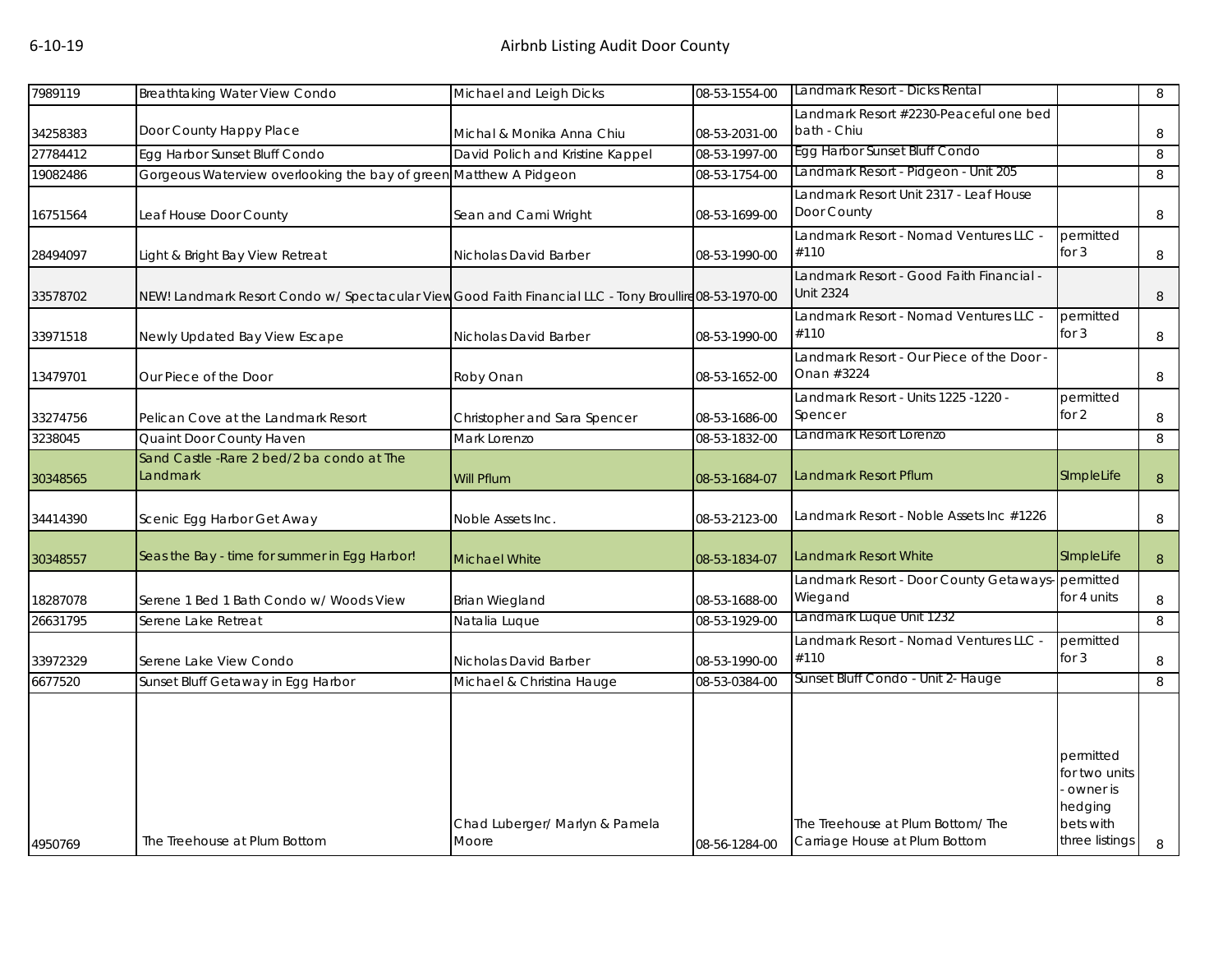| 35570795             | A Waterfront home   Lieffort Lodge   Door County                                               | James R Lieffort                                     | 08-56-2145-17                  | Lieffort Lodge                                                    |                                                                                  | 8              |
|----------------------|------------------------------------------------------------------------------------------------|------------------------------------------------------|--------------------------------|-------------------------------------------------------------------|----------------------------------------------------------------------------------|----------------|
| 24133770             | Harbor                                                                                         | Gail Bergman                                         | 08-56-1874-00                  | <b>Bluff Cottage</b>                                              | for 4 units                                                                      | 8              |
| 13606442             | Cozy Farmhouse Studio                                                                          | Renee Schwaller and Steve Beaudot                    | 08-56-1649-00                  | Farmhouse Studio                                                  |                                                                                  | $\, 8$         |
| 34708260             | Door County Retreat, Sunset Views, Egg Harbor                                                  | Mark and Elizabeth Sternig                           | 09-56-2146-00                  | Door County Retreat-Sunset Views- Egg<br>Harbor                   |                                                                                  | 8              |
| 26020119             | Door Haven                                                                                     | Ronald & Christine Puszynski                         | 08-56-0099-02                  | Door Haven                                                        | lundquist                                                                        | 8              |
| 20123459             | NEW! 2BR Egg Harbor House on 2 Acres!                                                          | Kerri Zergoski                                       | 08-56-1768-00                  | Lodge 42                                                          |                                                                                  | 8              |
| 22339046             | <b>Ohlson Chateau</b>                                                                          | David Ohlson - Charles Chilcote                      | 08-56-0729-06                  | Ohlson Chateau                                                    | DCPM                                                                             | 8              |
| 25729564             | Pebble Beach House                                                                             | Edgar and Nancy Muenzer TRUST - Victo08-56-1962-00   |                                | Pebble Beach House                                                |                                                                                  | 8              |
| 20403760<br>16987204 | Pet friendly Applewood cottage in Egg Harbor<br>Relaxing Nostalgic Log Home "Green Apple Lodge | Sharon Hughes<br>Patricia Culliton                   | 08-55-0093-00<br>08-56-1715-00 | Applewood Cottage<br>Green Apple Lodge                            |                                                                                  | 8<br>8         |
| 15399898             | Relaxing Waterfront Door County Lake House                                                     | Brianne & Barry Tegel                                | 08-56-1707-00                  | Door County Lake House Tegel                                      |                                                                                  | 8              |
| 19667912<br>29054697 | Ski Shore Retreat<br><b>Stones Throw</b>                                                       | Susan Kwaterski<br><b>Jeff Garbers</b>               | 08-56-0806-13<br>08-56-1396-07 | <b>Ski Shore Retreat</b><br>Stone's Throw                         | Dreamland<br>Agent                                                               | 8<br>8         |
| 29054699             | Stony Shore Cabin                                                                              | <b>Jeff Garbers</b>                                  | 08-56-1395-07                  | <b>Stony Shores</b>                                               |                                                                                  | 8              |
| 22164013             | <b>Sunset Sanctuary</b>                                                                        | Daniel & Wanda Kupsco                                | 08-56-1566-06                  | Sunset Sanctuary                                                  | <b>DCPM</b>                                                                      | 8              |
| 7340588              | The Cabin at Plum Bottom                                                                       | Chad Luberger/ Marlyn & Pamela<br>Moore              | 08-56-1284-00                  | The Treehouse at Plum Bottom/The<br>Carriage House at Plum Bottom | permitted<br>for two units<br>owner is<br>hedging<br>bets with<br>three listings | 8              |
| 28614069             | The Cabin at Shady Grove                                                                       | Maureen Gribble                                      | 08-56-1925-00                  | Shady Grove Gribble                                               |                                                                                  | 8              |
|                      |                                                                                                |                                                      |                                | The Treehouse at Plum Bottom/The                                  | permitted<br>for two units<br>owner is<br>hedging<br>bets with                   |                |
| 8163799              | The Cottage at Plum Bottom                                                                     | Chad Luberger/ Marlyn & Pamela Moo 08-56-1284-00     |                                | Carriage House at Plum Bottom                                     | three listings                                                                   | 8              |
| 30973479             | White Cliff Landing                                                                            | Aymee and David Balison - Balison Join 08-56-2034-06 |                                | White Cliff Landing                                               | <b>DCPM</b>                                                                      | $8\phantom{1}$ |
| 22164041             | Whitestone at the Water                                                                        | Sara Steinhardt & Jon Chapman                        | 08-56-1316-06                  | Whitestone at the Water                                           | <b>DCPM</b>                                                                      | $\,8\,$        |
| 22083085             | Woodwalk Retreat                                                                               | Andrew and Jillaine Seefeldt                         | 08-56-1873-00                  | Woodwalk Retreat                                                  |                                                                                  | 8              |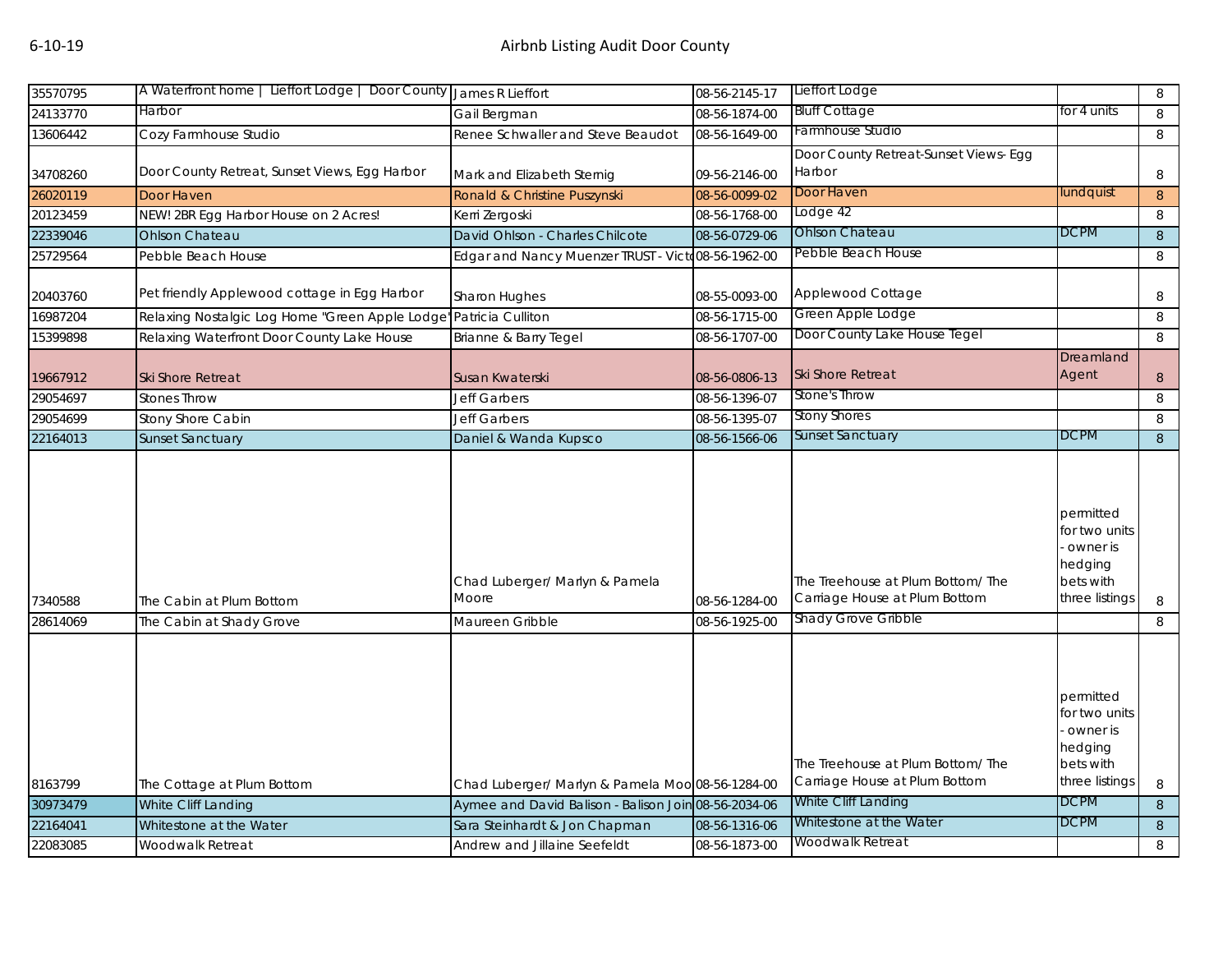| 19117481 | O.B.P. Baliwick Unit                                  | Claire & Frank Murphy          | 08-59-1233-00 | Off the Beaten Path                         | permitted<br>for 4 units | 8              |
|----------|-------------------------------------------------------|--------------------------------|---------------|---------------------------------------------|--------------------------|----------------|
| 19119678 | O.B.P. Bunk Unit                                      | Claire & Frank Murphy          | 08-59-1233-00 | Off the Beaten Path                         | permitted<br>for 4 units | 8              |
| 19123032 | O.B.P. Kornerstone Unit                               | Claire & Frank Murphy          | 08-59-1233-00 | Off the Beaten Path                         | permitted<br>for 4 units | 8              |
| 19120828 | O.B.P. Wildside Unit                                  | Claire & Frank Murphy          | 08-59-1233-00 | Off the Beaten Path                         | permitted<br>for 4 units | 8              |
|          |                                                       |                                |               |                                             |                          |                |
| 17121280 | Awesome Sunset Condo                                  | Christine Crowley              | 09-53-0549-00 | Awesome Sunset Condo - Ridgewood<br>Condo 5 |                          | 9              |
| 19113075 | Awesome Sunset Condo TOO                              | Claire & Frank Murphy          | 09-53-1445-00 | Awesome Sunset Condo TOO                    |                          | 9              |
| 9602336  | Downstown Sunset View Apartment                       | Kathy Navis                    | 09-53-1576-00 | <b>Sunset View Apartment</b>                | permitted<br>for $4$     | 9              |
| 11512240 | Gorgeous View ~ Walk to Town                          | Melanie and Richard Parsons    | 09-53-1609-00 | Ridgewood Bluff Condo - Parson              |                          | 9              |
| 20770425 | Green Door Inn Unit #5                                | Kathy Navis                    | 09-53-1576-01 | <b>Sunset View Apartment</b>                | permitted<br>for $4$     | 9              |
| 20771252 | Green Door Inn Unit #6                                | Kathy Navis                    | 09-53-1576-02 | <b>Sunset View Apartment</b>                | permitted<br>for $4$     | 9              |
| 25688306 | Modern, updated, Door County condo with pool!         | Michael and Georgina Styke     | 09-53-1959-00 | Anchorage Condo - Style                     |                          | 9              |
| 15922477 | Treehouse Appartment                                  | Kathy Navis                    | 09-53-1576-00 | <b>Sunset View Apartment</b>                | permitted<br>for 4       | 9              |
| 22846687 | Bay Tree Loft                                         | <b>Jill Sommers</b>            | 09-56-1839-00 | Bay Tree Loft                               |                          | 9              |
| 23769295 | <b>Church Street House</b>                            | Kaaren Northrup - SWNKCN LLC   | 09-56-1881-16 | <b>Church Street House</b>                  |                          | 9              |
| 28027474 | Door County Designer Cottage, wooded yard by<br>beach | Shawn and Sonny Hennessy       | 09-56-2010-00 | Cottage - Hennessy                          |                          | 9              |
| 13812976 | Egg Harbor Bluffwood House                            | Claire & Frank Murphy          | 09-56-1232-00 | <b>Blluffwood House</b>                     |                          | 9              |
| 20360386 | Egg Harbor Hideaway                                   | RME Holdings - Robert Esposito | 09-56-1780-00 | Egg Harbor Hideaway                         | permitted<br>for 2       | 9              |
| 13589290 | Egg Harbor Log Cabin                                  | Karen Berndt                   | 09-56-1646-00 | Egg Harbor Log Cabin                        |                          | 9              |
| 22280403 | Lighthouse Place                                      | Frank & Claire Murphy          | 09-56-1830-00 | Lighthouse Place                            |                          | 9              |
| 22446412 | Modern Craftsman Home in Egg Harbor                   | RME Holdings - Robert Esposito | 09-56-1780-00 | Egg Harbor Hideaway                         | permitted<br>for $2$     | 9              |
| 22163979 | On the Water Escape                                   | Jan & Craig Bilgen             | 09-55-0817-06 | On the Water Escape                         | <b>DCPM</b>              | $\overline{9}$ |
| 20975595 | Point Beach House ~ Waterfront, 4 bedrooms            | Mary Zeller                    | 09-56-1882-00 | Point Beach Home                            |                          | 9              |
| 525258   | Quiaint Cozy A-Frame in Door County                   | Tim & Kristin Mahoney          | 09-56-1308-00 | Quaint Cozy A-Frame                         |                          | 9              |
| 23697711 | Scenic Home in Egg Harbor                             | Massoud Maleki                 | 09-56-1086-06 | Scenic Home in Egg Harbor                   | <b>DCPM</b>              | 9              |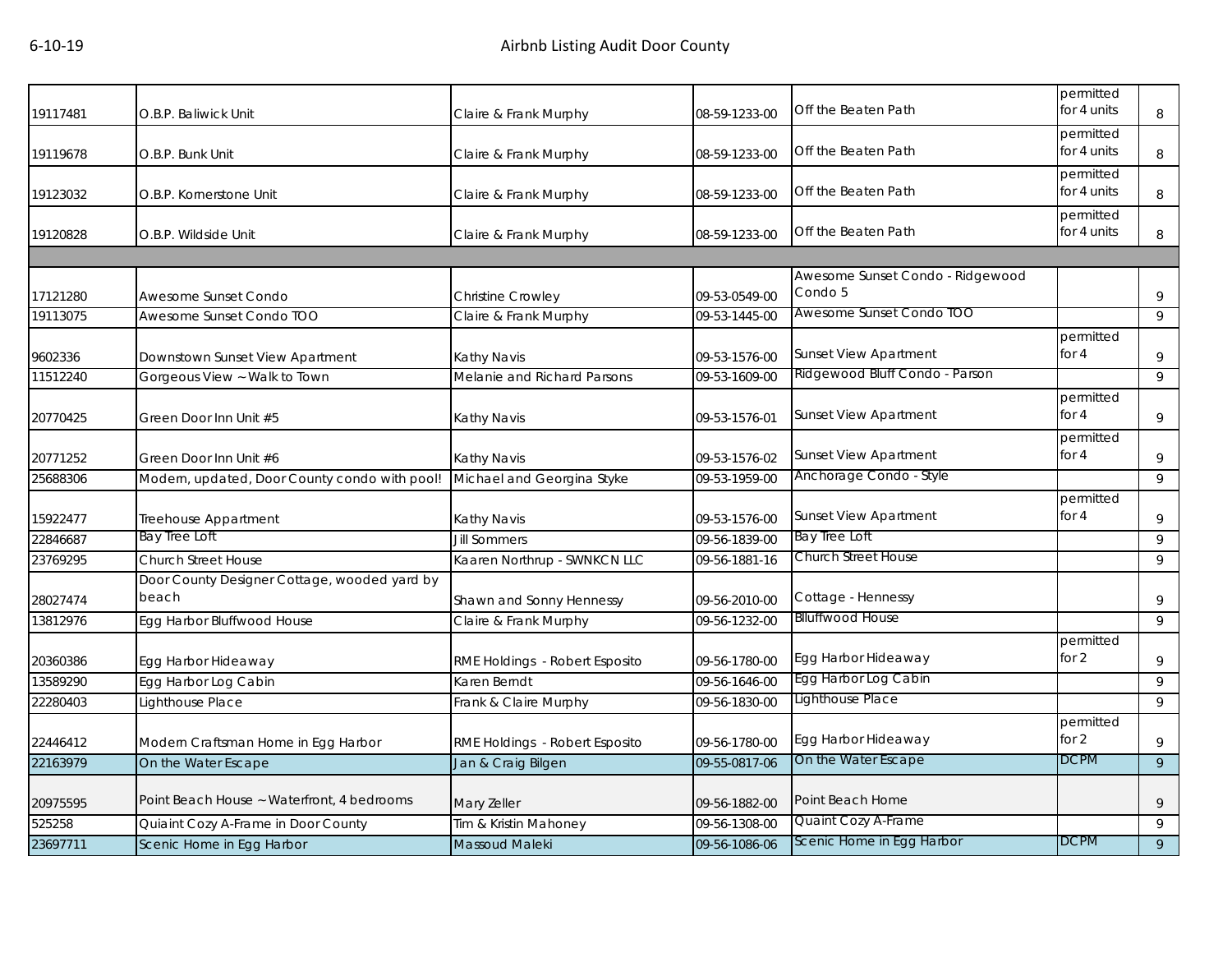| 22164009 | Sounds of the Bay                                                           | <b>Brian Fecteau</b>           | 09-56-1725-06 | Sounds of the Bay                    | <b>DCPM</b>          | 9  |
|----------|-----------------------------------------------------------------------------|--------------------------------|---------------|--------------------------------------|----------------------|----|
| 31711362 | The Flats on Church Street - #101                                           | Egg Bnb LLC                    | 09-56-2071-00 | Flats on Church Street               | permitted<br>for $4$ | 9  |
| 32686901 | The Flats on Church Street - #102                                           | Egg Bnb LLC                    | 09-56-2071-00 | <b>Flats on Church Street</b>        | permitted<br>for $4$ | 9  |
| 32687171 | The Flats on Church Street - #103                                           | Egg Bnb LLC                    | 09-56-2071-00 | <b>Flats on Church Street</b>        | permitted<br>for $4$ | 9  |
| 33310719 | The Flats on Church Street - #104                                           | Egg Bnb LLC                    | 09-56-2071-00 | Flats on Church Street               | permitted<br>for 4   | 9  |
| 16542621 | Village Cottage - walkable to waterfront and town A Village Cottage LLC     |                                | 09-55-0735-00 | A Village Cottage LLC                | permitted<br>for 2   | 9  |
| 16911381 | Village Cottage- close to shops, dining, & water                            | A Village Cottage LLC          | 09-55-0735-00 | A Village Cottage LLC                | permitted<br>for $2$ | 9  |
| 22339056 | White Cliff Cottage                                                         | Michael & Dawn McCole          | 09-56-0894-06 | White Cliff Cottage                  | <b>DCPM</b>          | 9  |
| 17097048 | Meadow Ridge Door County -                                                  | Peri Jackson                   | 09-59-1717-00 | Meadow Ridge Timeshare Jackson       |                      | 9  |
|          |                                                                             |                                |               |                                      |                      |    |
| 31743342 | Waterfront Studio with Private Beach in Ephraim #1 Evergreen Beachside, LLC |                                | 11-50-1479-00 | Evergreen Beachside Vacation Rentals | permitted<br>for 4   | 11 |
| 32305284 | Waterfront Studio with Private Beach in Ephraim #2 Evergreen Beachside, LLC |                                | 11-50-1479-00 | Evergreen Beachside Vacation Rentals | permitted<br>for $4$ | 11 |
| 32304716 | Waterfront Studio with Private Beach in Ephraim #3 Evergreen Beachside, LLC |                                | 11-50-1479-00 | Evergreen Beachside Vacation Rentals | permitted<br>for $4$ | 11 |
| 32305079 | Waterfront Studio with Private Beach in Ephraim #4 Evergreen Beachside, LLC |                                | 11-50-1479-00 | Evergreen Beachside Vacation Rentals | permitted<br>for $4$ | 11 |
| 24734764 | Pine Grove Family Suite                                                     | Prime Sites of Door County LLC | 11-51-0059-00 | Pine Grove Resort                    |                      | 11 |
| 26845264 | NEW 'The Carriage House' Walk to Peninsula St<br>Park                       | Deborah Eckert                 | 11-55-0680-00 | Park Place Cottages                  | permitted<br>for $5$ | 11 |
| 26845266 | NEW! 'Butternut Cottage' in Central Door County!                            | Deborah Eckert                 | 11-55-0680-00 | Park Place Cottages                  | permitted<br>for $5$ | 11 |
| 26845401 | NEW! 'Cherry Cottage' near Peninsula State Park!                            | Deborah Eckert                 | 11-55-0680-00 | Park Place Cottages                  | permitted<br>for $5$ | 11 |
| 26845261 | NEW! Cozy Ephraim 'Cedar Cottage' w/Private<br>Deck!                        | Deborah Eckert                 | 11-55-0680-00 | Park Place Cottages                  | permitted<br>for $5$ | 11 |
| 26845402 | NEW! Updated Ephraim 'Pine Cottage' w/ Deck!                                | Deborah Eckert                 | 11-55-0680-00 | Park Place Cottages                  | permitted<br>for $5$ | 11 |
| 7746988  | #1 Peninsula Park and Island View                                           | James Lindbloom                | 11-56-1558-00 | Peninsula Park and Island View       | permitted<br>for $2$ | 11 |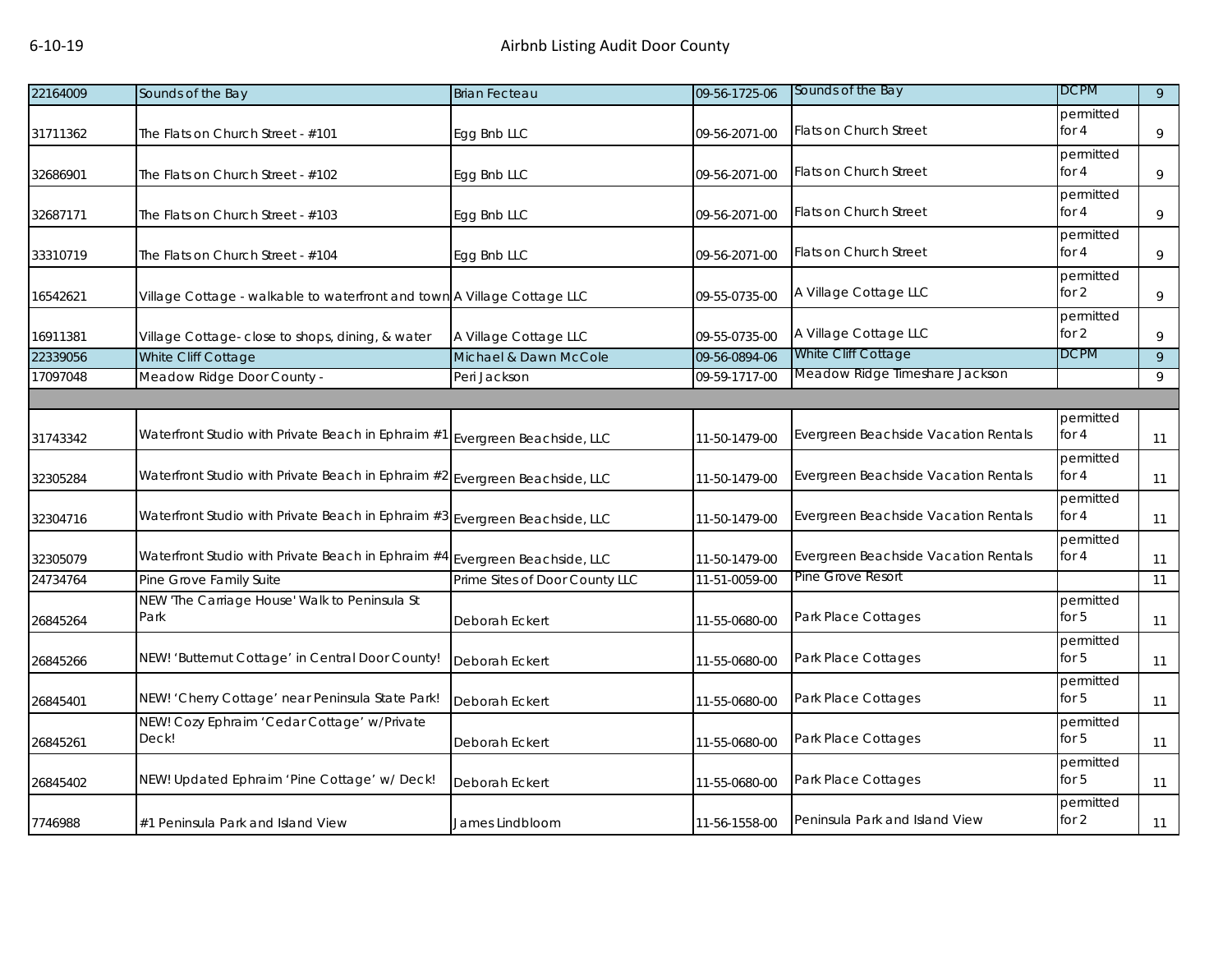|          |                                                                 |                                  |               |                                                 | permitted             |    |
|----------|-----------------------------------------------------------------|----------------------------------|---------------|-------------------------------------------------|-----------------------|----|
| 7833318  | #2 Peninsula Park and Island View                               | James Lindbloom                  | 11-56-1558-00 | Peninsula Park and Island View                  | for 2                 | 11 |
| 22163846 | <b>Bay View Cottage</b>                                         | <b>Rick Wegman</b>               | 11-56-1498-06 | <b>Bay View Cottage</b>                         | <b>DCPM</b>           | 11 |
| 22163819 | <b>BD Thorp House</b>                                           | <b>BD Thorp</b>                  | 11-56-0809-06 | Thorpe House, The                               | <b>DCPM</b>           | 11 |
| 20916442 | Boutique Home in Door County w/Eagle Harbor Vie Carol S Corbett |                                  | 11-56-1806-00 | Harbor View Ephraim - Corbett                   |                       | 11 |
| 22163826 | Cedar Barn                                                      | Jennifer & Bjorn Larson          | 11-56-1635-06 | Cedar Barn Rental                               | <b>DCPM</b>           | 11 |
| 22337314 | Cedar Glen                                                      | John & Rachel Rothschild         | 11-55-0758-06 | Cedar Glen                                      | <b>DCPM</b>           | 11 |
| 22339193 | Coral Hill Cottage                                              | Leslee and Morrie Goldman        | 11-56-1258-06 | Coral Hill Cottage                              | <b>DCPM</b>           | 11 |
| 22163862 | Cottage on Townline                                             | Roy Elquist                      | 11-56-1069-06 | Townline                                        | <b>DCPM</b>           | 11 |
| 26020658 | Deer Path Cottage                                               | <b>James Shatto</b>              | 11-56-1342-02 | Deer Path Cottage                               | Lundquist             | 11 |
| 27084618 | Eagle Harbor Cottage Loft                                       | Meredith (Dee) Brestin           | 11-56-1988-00 | Eagle Harbor Cottage Loft                       |                       | 11 |
| 23698434 | Ephraim Boat House                                              | <b>Robert and Nicole Collins</b> | 11-56-1708-06 | <b>Ephraim Boat House</b>                       | <b>DCPM</b>           | 11 |
| 26892652 | Ephraim Home.                                                   | David Vartanian                  | 11-56-1088-00 | Vartanian - 3235 Holand Rd                      |                       | 11 |
| 34809243 | Great Value Big Families! Luxury in @Dof Door!                  | Brian & Amanda Jenkins           | 11-56-1407-00 | Norra Skoggen                                   |                       | 11 |
| 22163884 | <b>Harbor House</b>                                             | <b>Windsor McCutcheon</b>        | 11-56-1724-06 | Harbor House on North Shore                     | <b>DCPM</b>           | 11 |
| 13769377 | <b>Hollis House</b>                                             | Daniel & Lori Schwefel           | 11-56-1659-00 | Hollis House                                    |                       | 11 |
| 22163929 | Kulma Cottages 1                                                | Gregg & Janice Kulma             | 11-55-0279-06 | Kulma Cottages                                  | <b>DCPM</b>           | 11 |
| 22163935 | Kulma Cottages 2                                                | Gregg & Janice Kulma             | 11-55-0279-06 | Kulma Cottages                                  | <b>DCPM</b>           | 11 |
| 22163944 | Kulma Cottages 3                                                | Gregg & Janice Kulma             | 11-55-0279-06 | Kulma Cottages                                  | <b>DCPM</b>           | 11 |
| 24052610 | Natures Window                                                  | <b>Bill Anderson</b>             | 11-56-1958-00 | Natures Window                                  |                       | 11 |
| 28719025 | NEW! Ephraim Cottage w/Green Bay View - Near B Tony Schmeltz    |                                  | 11-56-1718-00 | Blue Shutter & Mooring Cottage                  | permitted<br>for $2$  | 11 |
| 28719023 | NEW! Lakefront Ephraim Cottage - Walk to Beach!                 | <b>Tony Schmeltz</b>             | 11-56-1718-00 | Blue Shutter & Mooring Cottage                  | permitted<br>for 2    | 11 |
| 22163987 | Park's Edge Lakeshore Home                                      | Jacob and Greta Odders           | 11-56-1818-06 | Parks Edge Lakeshore Beach House                | <b>DCPM</b>           | 11 |
| 24993392 | Remodeled Ephraim cottage 500' from the water!                  | 3039 Cedar Street LLC            | 11-56-1763-02 | Ephraim Cottage - 3039 Cedar Street LLC         |                       | 11 |
| 13549163 | Rustic Elegance                                                 | Daniel & Laurel Simons           | 11-56-1656-00 | Elegant Home in Ephraim                         |                       | 11 |
| 22750642 | Sunny Studio in Perfect Location                                | Laurel Ciohon                    | 11-56-1853-00 | Ephraim Modern Guesthouse - Ciohon              |                       | 11 |
| 22164019 | The Beach                                                       | Chris & Kirsten Bungener         | 11-56-0954-06 | The Beach                                       | <b>DCPM</b>           | 11 |
|          |                                                                 |                                  |               |                                                 |                       |    |
| 23629319 | <b>Fish Creek Retreat</b>                                       |                                  |               | 30+ days only                                   |                       | 12 |
| 7213011  | <b>Tuckers Retreat</b>                                          |                                  |               | 30+ days only                                   |                       | 12 |
| 35224872 | Chesnut                                                         | Carol Vande Walle                | 12-50-0387-00 | Peninsula Park View                             |                       | 12 |
| 30904112 | Countryside Cottage 5                                           | Sandra Solomon                   | 12-50-1042-00 | Julies Park Café & Motel - Countryside<br>Motel | permitted<br>for $40$ | 12 |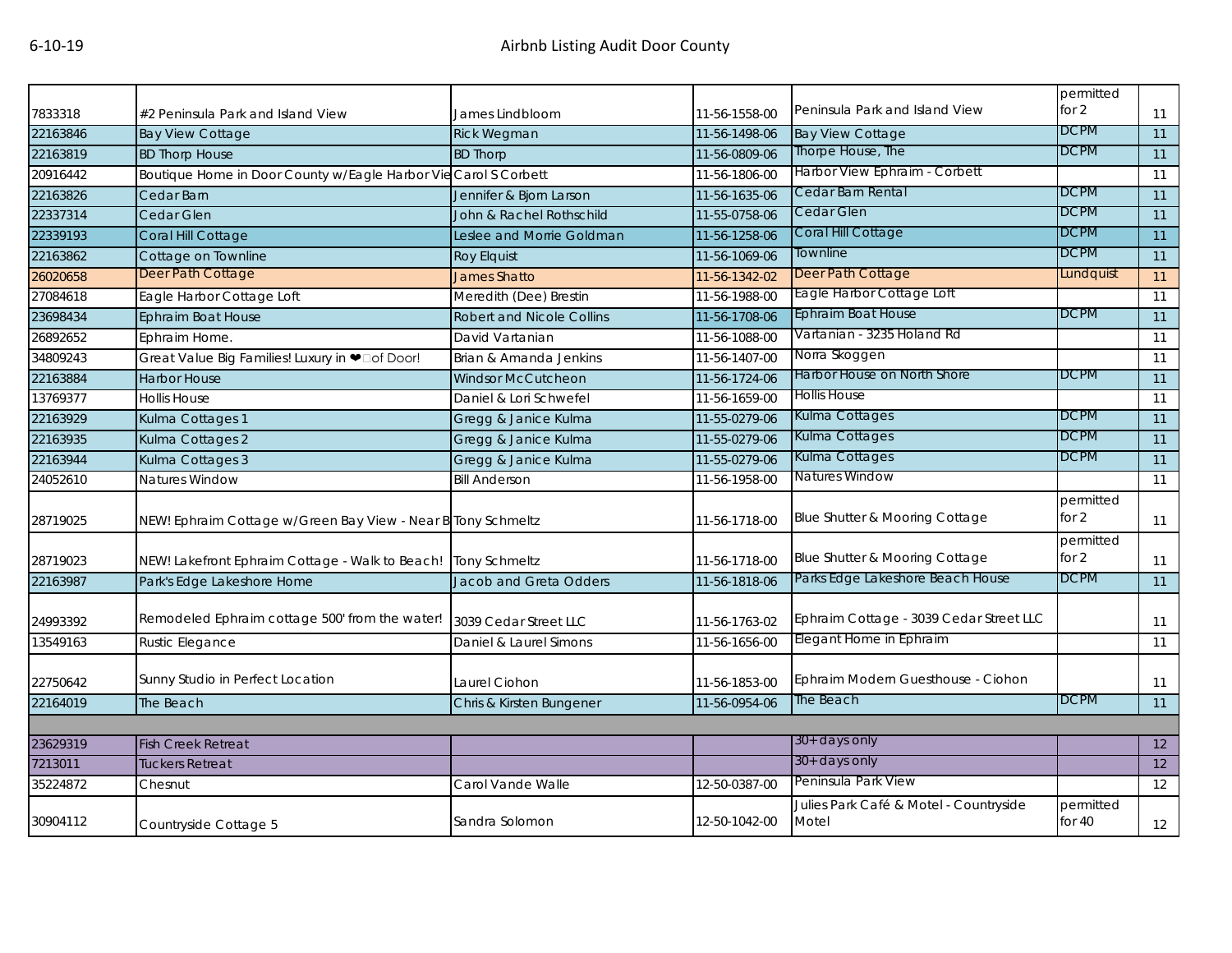| 30904456 | Countryside Cottage 6                               | Sandra Solomon                   | 12-50-1042-00 | Julies Park Café & Motel - Countryside<br>Motel | permitted<br>for $40$ | 12 |
|----------|-----------------------------------------------------|----------------------------------|---------------|-------------------------------------------------|-----------------------|----|
| 30229308 | Countryside Cottage/Duplex Unit 7                   | Sandra Solomon                   | 12-50-1042-00 | Julies Park Café & Motel - Countryside<br>Motel | permitted<br>for $40$ | 12 |
| 29003329 | Countryside Cottage/Duplex- Unit 8                  | Sandra Solomon                   | 12-50-1042-00 | Julies Park Café & Motel - Countryside<br>Motel | permitted<br>for $40$ | 12 |
| 26007168 | Evergreen                                           | Carol Vande Walle                | 12-50-0387-00 | Peninsula Park View                             |                       | 12 |
| 22015884 | Julies Park Café Suite                              | Sandra Salomon                   | 12-50-1042-00 | Julies Park Café and Motel                      |                       | 12 |
| 23008138 | <b>Fish Creek Country Resort - I Bedroom Suites</b> |                                  |               |                                                 | Wholesaler            | 12 |
| 23709001 | <b>Get Away at Fish Creek</b>                       |                                  |               |                                                 | Wholesaler            | 12 |
| 15634038 | Brookpoint Condo 2 BR, 2 BA                         | Karen Berndt                     | 12-53-1681-00 | Brook Point Condo #5- Berndt                    |                       | 12 |
| 29654419 | Condo in Fish Creek by Peninsula State Park (A7)    | Evergreen Hill Condo Owners Assn | 12-53-0357-00 | Evergreen Hill                                  | permitted<br>for 15   | 12 |
| 22268447 | Downtown Fish Creek with a View                     | <b>Stacey Berndt</b>             | 12-53-1855-00 | Downtown Fish Creek with a View - Berndt        |                       | 12 |
| 24189891 | Elegant Creekside Cottage (on Fish Creek)           | Patricia Culliton                | 12-53-1890-00 | Creekside Cottage                               |                       | 12 |
| 29659682 | Evergreen A3                                        | Evergreen Hill Condo Owners Assn | 12-53-0357-00 | Evergreen Hill                                  | permitted<br>for 15   | 12 |
| 29660011 | Evergreen A8                                        | Evergreen Hill Condo Owners Assn | 12-53-0357-00 | Evergreen Hill                                  | permitted<br>for $15$ | 12 |
| 29660194 | Evergreen B!                                        | Evergreen Hill Condo Owners Assn | 12-53-0357-00 | Evergreen Hill                                  | permitted<br>for $15$ | 12 |
| 29659642 | Evergreen B3                                        | Evergreen Hill Condo Owners Assn | 12-53-0357-00 | Evergreen Hill                                  | permitted<br>for 15   | 12 |
| 29708652 | Evergreen B4                                        | Evergreen Hill Condo Owners Assn | 12-53-0357-00 | Evergreen Hill                                  | permitted<br>for $15$ | 12 |
| 29756847 | Evergreen B5                                        | Evergreen Hill Condo Owners Assn | 12-53-0357-00 | Evergreen Hill                                  | permitted<br>for $15$ | 12 |
| 29709704 | Evergreen B6                                        | Evergreen Hill Condo Owners Assn | 12-53-0357-00 | Evergreen Hill                                  | permitted<br>for 15   | 12 |
| 29002621 | Evergreen Hill Condo - B2                           | Evergreen Hill Condo Owners Assn | 12-53-0357-00 | Evergreen Hill                                  | permitted<br>for 15   | 12 |
| 29001809 | Evergreen Hill Condo A1                             | Evergreen Hill Condo Owners Assn | 12-53-0357-00 | Evergreen Hill                                  | permitted<br>for $15$ | 12 |
| 29513817 | Evergreen Hill Condo A2 - By Peninsula State Park   | Evergreen Hill Condo Owners Assn | 12-53-0357-00 | Evergreen Hill                                  | permitted<br>for 15   | 12 |
| 29513197 | Evergreen Hill Condo A4 - by Peninsula State Park   | Evergreen Hill Condo Owners Assn | 12-53-0357-00 | Evergreen Hill                                  | permitted<br>for 15   | 12 |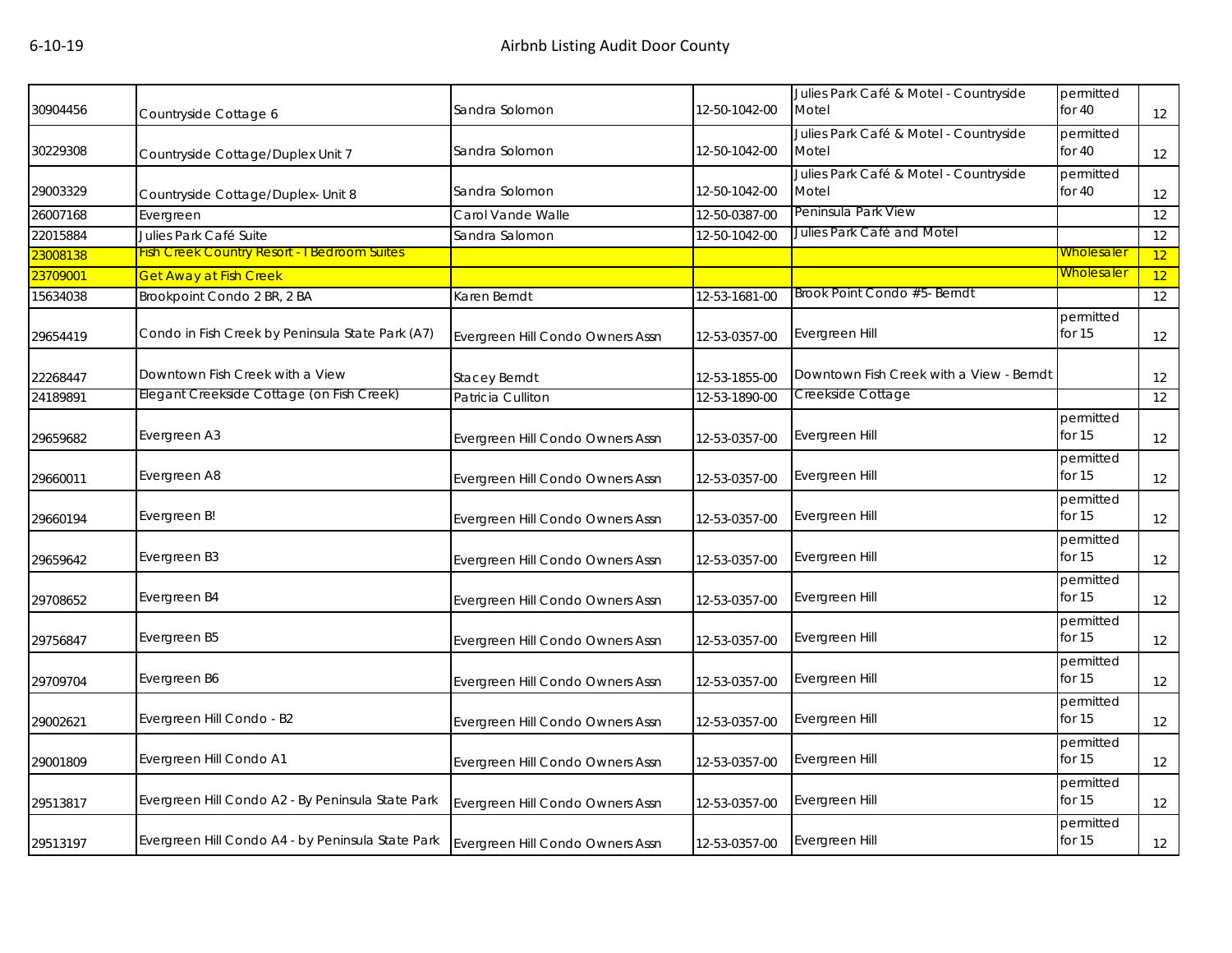| 29654280 | Evergreen Hill Condo-A5                                                   | Evergreen Hill Condo Owners Assn                      | 12-53-0357-00 | Evergreen Hill                                 | permitted<br>for 15   | 12                |
|----------|---------------------------------------------------------------------------|-------------------------------------------------------|---------------|------------------------------------------------|-----------------------|-------------------|
| 29513544 | Evergreen Hill Condo B7 - By Peninsula State Park                         | Evergreen Hill Condo Owners Assn                      | 12-53-0357-00 | Evergreen Hill                                 | permitted<br>for $15$ | 12                |
| 20308419 | Luxury tri-Level Condo Downtown Fish Creek                                | Jonathan Glapa                                        | 12-53-1791-00 | Luxury Tri-Level Fish Creek - Glapa            |                       | 12                |
|          | NEW! 'Cliff Cottage' Door County Home-Walk to                             |                                                       |               |                                                |                       |                   |
| 24376818 | Bay!                                                                      | Cottage Row LLC - Jen Ciesar                          | 12-53-1979-00 | Cliff Cottage                                  |                       | 12                |
| 21125448 | Peaceful getaway in Fish Creek                                            | Mary Gunderson                                        | 12-53-1423-00 | Northhaven Gunderson                           |                       | 12                |
| 31457675 | Stay by Peninsula State Park, Condo A6                                    | Evergreen Hill Condo Owners Assn                      | 12-53-0357-00 | Evergreen Hill                                 | permitted<br>for $15$ | 12                |
| 33471462 | Year round luxury getaway in Fish Creek                                   | Kristi Pennenberg                                     | 12-53-2124-00 | Northhaven Pennenberg #31004                   |                       | 12                |
| 32493673 | #1 Finch Cottage - Breakfast Not Included - Thorp<br>House Inn & Cottages | Thorp House LLC - Matthew J Ranzau                    | 12-54-2047-00 | Thorp House Inn and Cottages LLC               | permitted<br>for 11   | $12 \overline{ }$ |
| 32494315 | #2 Teal Cottage - Breakfast Not Included - Thorp<br>House Inn & Cottages  | Thorp House LLC - Matthew J Ranzau                    | 12-54-2047-00 | Thorp House Inn and Cottages LLC               | permitted<br>for 11   | $12 \overline{ }$ |
| 32590423 | #3 Dove Cottage - Breakfast Not Included - Thorp<br>House Inn & Cottages  | Thorp House LLC - Matthew J Ranzau                    | 12-54-2047-00 | Thorp House Inn and Cottages LLC               | permitted<br>for 11   | 12                |
| 32590795 | #4 Lark Cottage - Breakfast Not Included - Thorp<br>House Inn & Cottages  | Thorp House LLC - Matthew J Ranzau                    | 12-54-2047-00 | Thorp House Inn and Cottages LLC               | permitted<br>for 11   | 12                |
| 32590983 | #5 Quail Cottage - Breakfast Not Included - Thorp<br>House Inn & Cottages | Thorp House LLC - Matthew J Ranzau                    |               | 12-54-2047-00 Thorp House Inn and Cottages LLC | permitted<br>for 11   | 12                |
| 32591090 | #6 Wren Cottage - Breakfast Not Included - Thorp<br>House Inn & Cottages  | Thorp House LLC - Matthew J Ranzau                    | 12-54-2047-00 | Thorp House Inn and Cottages LLC               | permitted<br>for 11   | 12                |
| 5278540  | Irish Hospitality in Fish Creek WI                                        | Megan O'Meara                                         | 12-54-0685-00 | O'Meara's Cottage Loft                         |                       | 12                |
| 23398401 | A Retreat Art Gallery Stay in Door County                                 | Wendy Carpenter                                       | 12-56-1975-00 |                                                |                       | 12                |
| 22163840 | A Rileys Retreat                                                          | Bryan and Tracy Bigari                                | 12-56-1482-06 | A Rileys Retreat                               | <b>DCPM</b>           | $\overline{12}$   |
| 32206576 | Artist's Retreat Luxury Home in Charming setting                          | Paul and Katherine Munck                              | 12-56-1519-02 | <b>An Artists Retreat</b>                      | lundquist             | 12                |
| 6019754  | <b>Birch Bluff</b>                                                        | <b>Eleanor J Warntjes</b>                             | 12-56-1845-02 | <b>Birch Bluff</b>                             | lundquist             | 12                |
| 26149128 | <b>Button Marsh Farm</b>                                                  | <b>David Harris</b>                                   | 12-56-1919-06 | <b>Button Marsh Farm</b>                       | <b>DCPM</b>           | 12                |
| 1894636  | Cedar Creek Lodge II                                                      | Michael Servais                                       | 12-56-1357-00 | Cedar Creek Lodge #2                           |                       | 12                |
| 13496429 | Cedarwood Vacation Home                                                   | Jay and Carla Marr                                    | 12-55-0778-00 | Cedarwood Marr                                 |                       | 12                |
| 22163831 | Cottage Row on the Rocks                                                  | Apfelbach Family Trust, LLC                           | 12-56-1494-06 | Cottage Row on the Rocks                       | <b>DCPM</b>           | 12                |
| 12588724 | Country Chalet of Fish Creek                                              | Dennis & Marla Sunstron                               | 12-55-0830-00 | <b>Country Chalet</b>                          |                       | $12 \overline{ }$ |
| 16497330 | COZY DC HOME RETREAT IN FISH CREEK, WI                                    | Steven Pachonphai                                     | 12-56-1692-00 | DC HOME Pachonphai                             |                       | 12                |
| 26021111 | Daisy Patch Retreat                                                       | Tierney Home Rental LLC - Catharine Tie 12-56-1798-02 |               | <b>Tierney Home</b>                            | lundquist             | 12                |
| 22163833 | Eagle Harbor View                                                         | Nancy Claypool                                        | 12-56-1570-06 | Eagle Harbor View                              | <b>DCPM</b>           | 12                |
| 18941540 | <b>Ellmann House</b>                                                      | Steve Ellmann                                         | 12-56-0369-00 | Ellman House                                   |                       | 12                |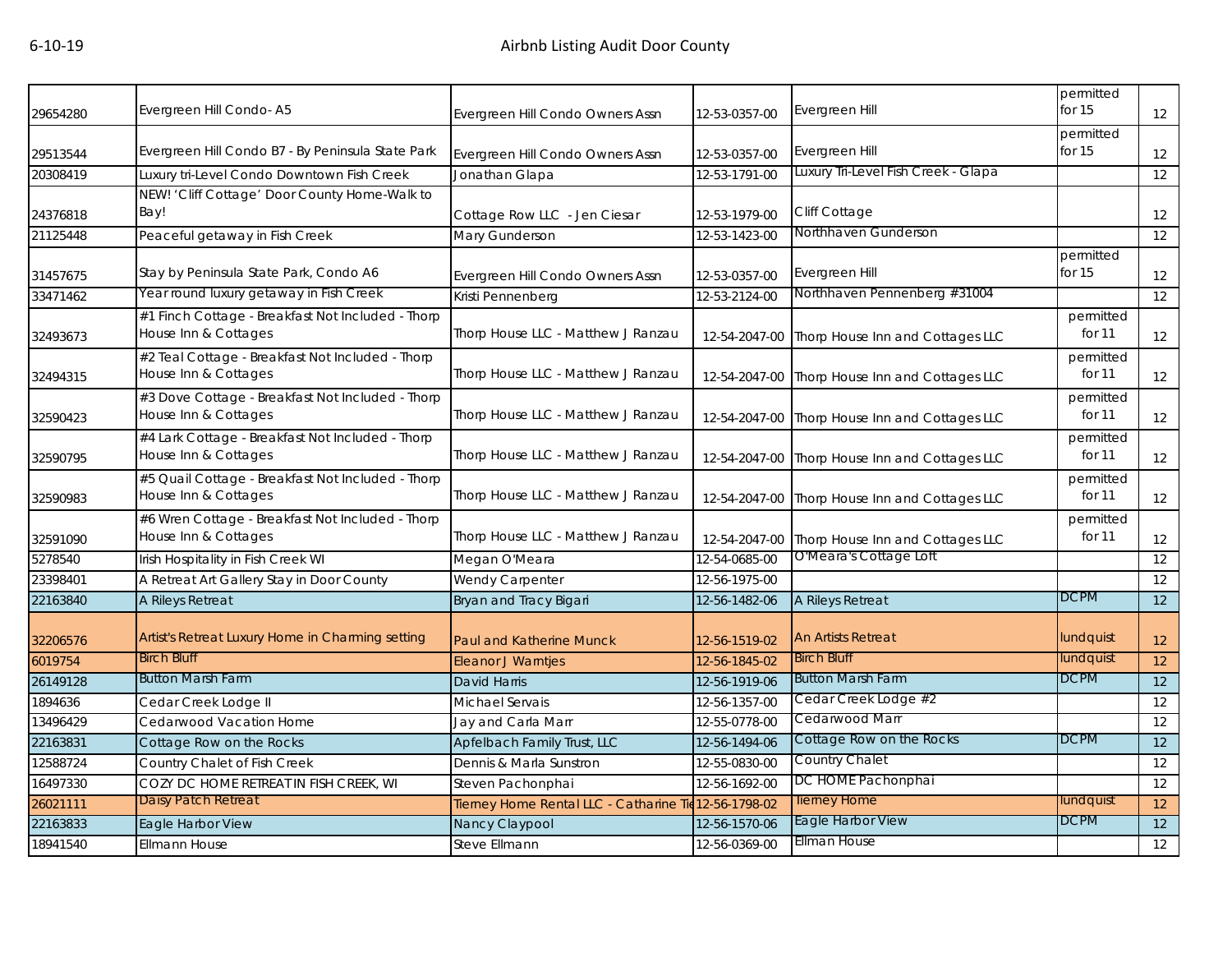| 12964179<br>Fish Creek, WI: Sweet log cabin & meditation paths Robin Bienemann<br>12-56-1665-00<br>Foxlea Farms<br>Foxlea Guest House in Fish Creek<br>12-56-2055-00<br><b>Rymar Properties LLC</b><br>Garden House - 9130 STH 42- Redmann<br>Garden House<br>Marise Redman<br>12-56-2065-00<br><b>DCPM</b><br>Gibraltar House<br><b>Gibraltar House</b><br>Paul & Amy Devine<br>12-56-1439-06<br>Park House<br><b>PDW Rentals LLC</b><br>12-56-1801-00<br><b>Homestead Park House</b><br>Paul Kaye<br>12-56-2054-00<br>Kaye's Hideaway<br>Kaye's Hideaway<br>Lawler Guest House<br>Lawler Guest House<br>12-56-1573-00<br>10015145<br>Greg and Dan Lawler<br>Log Retreat at Fish Creek<br>DCPM<br>Log Retreat at Fish Creek<br><b>William Anderson</b><br>12-56-1225-06<br>Maple Grove Cottage<br>12-56-1330-00<br>Maple Grove Cottage<br>Maple Grove Cottage LLC<br>Maple Grove Landing (Brand New Rental)<br><b>Rick and Rachel Chomeau</b><br>12-56-2003-00<br>Maple Grove Landing Chomeau<br>NEW Family-Friendly Fish Creek 'Cape House'<br>Eckert Vacation Home - Cape Cod House<br>w/Yard<br>Fish Creek<br>Deborah, Carl & Joan Eckert<br>12-56-0679-00<br>Newly renovated farmhouse in Fish Creek on 25<br>Tirangle Farmhouse<br>acre<br>JJ JETS LLC<br>12-56-2078-00<br>Perfect for weekend getaways and family<br>Riche - 9419 Tree Top<br>reunions<br>Ken Riche<br>12-56-1241-00<br>Private Fish Creek Cottage - Amenda<br>Private Fish Creek cottage in the woods.<br>Steven and Lana Amenda<br>12-56-2091-00<br>Hesed House<br>Relax & Refocus at Hesed House<br>12-56-2038-00<br>Rebecca and Richard Van Sistine<br>Rustic Custom Home - 3 Min from Fish Creek<br>Harbor!<br><b>Bluff Barn</b><br><b>Beth Ciesar</b><br>12-56-1858-00<br>House on High Rock Creek<br>12-56-1938-00<br>The House on High Rock Creek<br>Karen L Wagner Trust & Andrew J Lang<br>14-56-1961-00<br>Forestville Hideaway Home<br>Forest hideaway Home<br><b>Ransom Flanders</b><br>14<br><b>Beautiful Door County Country Escape</b><br>33043343<br>permitted<br>Beach House Whispering Pines Door Co, lake view Beth Ann Meyer<br><b>Whispering Pines</b><br>for $2$<br>19709930<br>15-56-1793-00<br><b>Whispering Pines</b><br>for 2<br>view<br>Beth Ann Meyer<br>15-56-1793-00<br>Beautiful Farmhouse - Quinlan - 3855<br>Bagnall<br>Margaret Quinlan<br>15-56-2119-00<br><b>Beautiful Farmhouse</b><br>Beautiful Waterfront Cottage on Clark<br>Lake<br>15-56-1998-00<br>Beautiful Waterfront Cottage on Clark Lake<br>Kari and Scott Hunt<br>Beechwood Lodge Porter<br>Beechwood Lodge<br>15-56-1956-00<br>Jessica Porter<br>Raduenz 6551 CTH T<br>Classic Farm House in Egg Harbor (upper unit)<br>15-56-1601-00<br><b>Tim Raduenz</b><br>15<br>Lakeside Paradise Slater<br>Door County Lakeside Retreat<br>Janet Slater<br>15-56-1085-00<br>15<br>Jacksonport Home Geitner<br>15-56-1944-00<br>Jacksonport Home<br><b>Robert Geitner</b> | 34174821 | <b>Fish Creek Cottage</b> | <b>Steven Rieck</b> | 12-56-2129-00 | Fish Creek Cottage - Rieck | 12 |
|------------------------------------------------------------------------------------------------------------------------------------------------------------------------------------------------------------------------------------------------------------------------------------------------------------------------------------------------------------------------------------------------------------------------------------------------------------------------------------------------------------------------------------------------------------------------------------------------------------------------------------------------------------------------------------------------------------------------------------------------------------------------------------------------------------------------------------------------------------------------------------------------------------------------------------------------------------------------------------------------------------------------------------------------------------------------------------------------------------------------------------------------------------------------------------------------------------------------------------------------------------------------------------------------------------------------------------------------------------------------------------------------------------------------------------------------------------------------------------------------------------------------------------------------------------------------------------------------------------------------------------------------------------------------------------------------------------------------------------------------------------------------------------------------------------------------------------------------------------------------------------------------------------------------------------------------------------------------------------------------------------------------------------------------------------------------------------------------------------------------------------------------------------------------------------------------------------------------------------------------------------------------------------------------------------------------------------------------------------------------------------------------------------------------------------------------------------------------------------------------------------------------------------------------------------------------------------------------------------------------------------------------------------------------------------------------------------------------------------------------------------------------------------------------------------------------------------------------------------------------------------------------------------------------------------------|----------|---------------------------|---------------------|---------------|----------------------------|----|
|                                                                                                                                                                                                                                                                                                                                                                                                                                                                                                                                                                                                                                                                                                                                                                                                                                                                                                                                                                                                                                                                                                                                                                                                                                                                                                                                                                                                                                                                                                                                                                                                                                                                                                                                                                                                                                                                                                                                                                                                                                                                                                                                                                                                                                                                                                                                                                                                                                                                                                                                                                                                                                                                                                                                                                                                                                                                                                                                          |          |                           |                     |               | Sweet Log Cabin Bienneman  | 12 |
|                                                                                                                                                                                                                                                                                                                                                                                                                                                                                                                                                                                                                                                                                                                                                                                                                                                                                                                                                                                                                                                                                                                                                                                                                                                                                                                                                                                                                                                                                                                                                                                                                                                                                                                                                                                                                                                                                                                                                                                                                                                                                                                                                                                                                                                                                                                                                                                                                                                                                                                                                                                                                                                                                                                                                                                                                                                                                                                                          | 31948544 |                           |                     |               |                            | 12 |
|                                                                                                                                                                                                                                                                                                                                                                                                                                                                                                                                                                                                                                                                                                                                                                                                                                                                                                                                                                                                                                                                                                                                                                                                                                                                                                                                                                                                                                                                                                                                                                                                                                                                                                                                                                                                                                                                                                                                                                                                                                                                                                                                                                                                                                                                                                                                                                                                                                                                                                                                                                                                                                                                                                                                                                                                                                                                                                                                          | 28693376 |                           |                     |               |                            | 12 |
|                                                                                                                                                                                                                                                                                                                                                                                                                                                                                                                                                                                                                                                                                                                                                                                                                                                                                                                                                                                                                                                                                                                                                                                                                                                                                                                                                                                                                                                                                                                                                                                                                                                                                                                                                                                                                                                                                                                                                                                                                                                                                                                                                                                                                                                                                                                                                                                                                                                                                                                                                                                                                                                                                                                                                                                                                                                                                                                                          | 22163877 |                           |                     |               |                            | 12 |
|                                                                                                                                                                                                                                                                                                                                                                                                                                                                                                                                                                                                                                                                                                                                                                                                                                                                                                                                                                                                                                                                                                                                                                                                                                                                                                                                                                                                                                                                                                                                                                                                                                                                                                                                                                                                                                                                                                                                                                                                                                                                                                                                                                                                                                                                                                                                                                                                                                                                                                                                                                                                                                                                                                                                                                                                                                                                                                                                          | 26989763 |                           |                     |               |                            | 12 |
|                                                                                                                                                                                                                                                                                                                                                                                                                                                                                                                                                                                                                                                                                                                                                                                                                                                                                                                                                                                                                                                                                                                                                                                                                                                                                                                                                                                                                                                                                                                                                                                                                                                                                                                                                                                                                                                                                                                                                                                                                                                                                                                                                                                                                                                                                                                                                                                                                                                                                                                                                                                                                                                                                                                                                                                                                                                                                                                                          | 34395537 |                           |                     |               |                            | 12 |
|                                                                                                                                                                                                                                                                                                                                                                                                                                                                                                                                                                                                                                                                                                                                                                                                                                                                                                                                                                                                                                                                                                                                                                                                                                                                                                                                                                                                                                                                                                                                                                                                                                                                                                                                                                                                                                                                                                                                                                                                                                                                                                                                                                                                                                                                                                                                                                                                                                                                                                                                                                                                                                                                                                                                                                                                                                                                                                                                          |          |                           |                     |               |                            | 12 |
|                                                                                                                                                                                                                                                                                                                                                                                                                                                                                                                                                                                                                                                                                                                                                                                                                                                                                                                                                                                                                                                                                                                                                                                                                                                                                                                                                                                                                                                                                                                                                                                                                                                                                                                                                                                                                                                                                                                                                                                                                                                                                                                                                                                                                                                                                                                                                                                                                                                                                                                                                                                                                                                                                                                                                                                                                                                                                                                                          | 22339034 |                           |                     |               |                            | 12 |
|                                                                                                                                                                                                                                                                                                                                                                                                                                                                                                                                                                                                                                                                                                                                                                                                                                                                                                                                                                                                                                                                                                                                                                                                                                                                                                                                                                                                                                                                                                                                                                                                                                                                                                                                                                                                                                                                                                                                                                                                                                                                                                                                                                                                                                                                                                                                                                                                                                                                                                                                                                                                                                                                                                                                                                                                                                                                                                                                          | 28431338 |                           |                     |               |                            | 12 |
|                                                                                                                                                                                                                                                                                                                                                                                                                                                                                                                                                                                                                                                                                                                                                                                                                                                                                                                                                                                                                                                                                                                                                                                                                                                                                                                                                                                                                                                                                                                                                                                                                                                                                                                                                                                                                                                                                                                                                                                                                                                                                                                                                                                                                                                                                                                                                                                                                                                                                                                                                                                                                                                                                                                                                                                                                                                                                                                                          | 28127081 |                           |                     |               |                            | 12 |
|                                                                                                                                                                                                                                                                                                                                                                                                                                                                                                                                                                                                                                                                                                                                                                                                                                                                                                                                                                                                                                                                                                                                                                                                                                                                                                                                                                                                                                                                                                                                                                                                                                                                                                                                                                                                                                                                                                                                                                                                                                                                                                                                                                                                                                                                                                                                                                                                                                                                                                                                                                                                                                                                                                                                                                                                                                                                                                                                          | 26845405 |                           |                     |               |                            | 12 |
|                                                                                                                                                                                                                                                                                                                                                                                                                                                                                                                                                                                                                                                                                                                                                                                                                                                                                                                                                                                                                                                                                                                                                                                                                                                                                                                                                                                                                                                                                                                                                                                                                                                                                                                                                                                                                                                                                                                                                                                                                                                                                                                                                                                                                                                                                                                                                                                                                                                                                                                                                                                                                                                                                                                                                                                                                                                                                                                                          | 32662963 |                           |                     |               |                            | 12 |
|                                                                                                                                                                                                                                                                                                                                                                                                                                                                                                                                                                                                                                                                                                                                                                                                                                                                                                                                                                                                                                                                                                                                                                                                                                                                                                                                                                                                                                                                                                                                                                                                                                                                                                                                                                                                                                                                                                                                                                                                                                                                                                                                                                                                                                                                                                                                                                                                                                                                                                                                                                                                                                                                                                                                                                                                                                                                                                                                          | 34178567 |                           |                     |               |                            | 12 |
|                                                                                                                                                                                                                                                                                                                                                                                                                                                                                                                                                                                                                                                                                                                                                                                                                                                                                                                                                                                                                                                                                                                                                                                                                                                                                                                                                                                                                                                                                                                                                                                                                                                                                                                                                                                                                                                                                                                                                                                                                                                                                                                                                                                                                                                                                                                                                                                                                                                                                                                                                                                                                                                                                                                                                                                                                                                                                                                                          | 31150450 |                           |                     |               |                            | 12 |
|                                                                                                                                                                                                                                                                                                                                                                                                                                                                                                                                                                                                                                                                                                                                                                                                                                                                                                                                                                                                                                                                                                                                                                                                                                                                                                                                                                                                                                                                                                                                                                                                                                                                                                                                                                                                                                                                                                                                                                                                                                                                                                                                                                                                                                                                                                                                                                                                                                                                                                                                                                                                                                                                                                                                                                                                                                                                                                                                          | 5123586  |                           |                     |               |                            | 12 |
|                                                                                                                                                                                                                                                                                                                                                                                                                                                                                                                                                                                                                                                                                                                                                                                                                                                                                                                                                                                                                                                                                                                                                                                                                                                                                                                                                                                                                                                                                                                                                                                                                                                                                                                                                                                                                                                                                                                                                                                                                                                                                                                                                                                                                                                                                                                                                                                                                                                                                                                                                                                                                                                                                                                                                                                                                                                                                                                                          | 23254660 |                           |                     |               |                            | 12 |
|                                                                                                                                                                                                                                                                                                                                                                                                                                                                                                                                                                                                                                                                                                                                                                                                                                                                                                                                                                                                                                                                                                                                                                                                                                                                                                                                                                                                                                                                                                                                                                                                                                                                                                                                                                                                                                                                                                                                                                                                                                                                                                                                                                                                                                                                                                                                                                                                                                                                                                                                                                                                                                                                                                                                                                                                                                                                                                                                          | 23233934 |                           |                     |               |                            | 12 |
|                                                                                                                                                                                                                                                                                                                                                                                                                                                                                                                                                                                                                                                                                                                                                                                                                                                                                                                                                                                                                                                                                                                                                                                                                                                                                                                                                                                                                                                                                                                                                                                                                                                                                                                                                                                                                                                                                                                                                                                                                                                                                                                                                                                                                                                                                                                                                                                                                                                                                                                                                                                                                                                                                                                                                                                                                                                                                                                                          |          |                           |                     |               |                            |    |
|                                                                                                                                                                                                                                                                                                                                                                                                                                                                                                                                                                                                                                                                                                                                                                                                                                                                                                                                                                                                                                                                                                                                                                                                                                                                                                                                                                                                                                                                                                                                                                                                                                                                                                                                                                                                                                                                                                                                                                                                                                                                                                                                                                                                                                                                                                                                                                                                                                                                                                                                                                                                                                                                                                                                                                                                                                                                                                                                          | 26231098 |                           |                     |               |                            |    |
|                                                                                                                                                                                                                                                                                                                                                                                                                                                                                                                                                                                                                                                                                                                                                                                                                                                                                                                                                                                                                                                                                                                                                                                                                                                                                                                                                                                                                                                                                                                                                                                                                                                                                                                                                                                                                                                                                                                                                                                                                                                                                                                                                                                                                                                                                                                                                                                                                                                                                                                                                                                                                                                                                                                                                                                                                                                                                                                                          |          |                           |                     |               |                            | 14 |
|                                                                                                                                                                                                                                                                                                                                                                                                                                                                                                                                                                                                                                                                                                                                                                                                                                                                                                                                                                                                                                                                                                                                                                                                                                                                                                                                                                                                                                                                                                                                                                                                                                                                                                                                                                                                                                                                                                                                                                                                                                                                                                                                                                                                                                                                                                                                                                                                                                                                                                                                                                                                                                                                                                                                                                                                                                                                                                                                          |          |                           |                     |               |                            |    |
|                                                                                                                                                                                                                                                                                                                                                                                                                                                                                                                                                                                                                                                                                                                                                                                                                                                                                                                                                                                                                                                                                                                                                                                                                                                                                                                                                                                                                                                                                                                                                                                                                                                                                                                                                                                                                                                                                                                                                                                                                                                                                                                                                                                                                                                                                                                                                                                                                                                                                                                                                                                                                                                                                                                                                                                                                                                                                                                                          |          |                           |                     |               |                            | 15 |
|                                                                                                                                                                                                                                                                                                                                                                                                                                                                                                                                                                                                                                                                                                                                                                                                                                                                                                                                                                                                                                                                                                                                                                                                                                                                                                                                                                                                                                                                                                                                                                                                                                                                                                                                                                                                                                                                                                                                                                                                                                                                                                                                                                                                                                                                                                                                                                                                                                                                                                                                                                                                                                                                                                                                                                                                                                                                                                                                          | 19706345 |                           |                     |               |                            | 15 |
|                                                                                                                                                                                                                                                                                                                                                                                                                                                                                                                                                                                                                                                                                                                                                                                                                                                                                                                                                                                                                                                                                                                                                                                                                                                                                                                                                                                                                                                                                                                                                                                                                                                                                                                                                                                                                                                                                                                                                                                                                                                                                                                                                                                                                                                                                                                                                                                                                                                                                                                                                                                                                                                                                                                                                                                                                                                                                                                                          | 33309008 |                           |                     |               |                            | 15 |
|                                                                                                                                                                                                                                                                                                                                                                                                                                                                                                                                                                                                                                                                                                                                                                                                                                                                                                                                                                                                                                                                                                                                                                                                                                                                                                                                                                                                                                                                                                                                                                                                                                                                                                                                                                                                                                                                                                                                                                                                                                                                                                                                                                                                                                                                                                                                                                                                                                                                                                                                                                                                                                                                                                                                                                                                                                                                                                                                          | 27421061 |                           |                     |               |                            | 15 |
|                                                                                                                                                                                                                                                                                                                                                                                                                                                                                                                                                                                                                                                                                                                                                                                                                                                                                                                                                                                                                                                                                                                                                                                                                                                                                                                                                                                                                                                                                                                                                                                                                                                                                                                                                                                                                                                                                                                                                                                                                                                                                                                                                                                                                                                                                                                                                                                                                                                                                                                                                                                                                                                                                                                                                                                                                                                                                                                                          | 25625710 |                           |                     |               |                            | 15 |
|                                                                                                                                                                                                                                                                                                                                                                                                                                                                                                                                                                                                                                                                                                                                                                                                                                                                                                                                                                                                                                                                                                                                                                                                                                                                                                                                                                                                                                                                                                                                                                                                                                                                                                                                                                                                                                                                                                                                                                                                                                                                                                                                                                                                                                                                                                                                                                                                                                                                                                                                                                                                                                                                                                                                                                                                                                                                                                                                          | 11659022 |                           |                     |               |                            |    |
|                                                                                                                                                                                                                                                                                                                                                                                                                                                                                                                                                                                                                                                                                                                                                                                                                                                                                                                                                                                                                                                                                                                                                                                                                                                                                                                                                                                                                                                                                                                                                                                                                                                                                                                                                                                                                                                                                                                                                                                                                                                                                                                                                                                                                                                                                                                                                                                                                                                                                                                                                                                                                                                                                                                                                                                                                                                                                                                                          | 14400793 |                           |                     |               |                            |    |
|                                                                                                                                                                                                                                                                                                                                                                                                                                                                                                                                                                                                                                                                                                                                                                                                                                                                                                                                                                                                                                                                                                                                                                                                                                                                                                                                                                                                                                                                                                                                                                                                                                                                                                                                                                                                                                                                                                                                                                                                                                                                                                                                                                                                                                                                                                                                                                                                                                                                                                                                                                                                                                                                                                                                                                                                                                                                                                                                          | 25284585 |                           |                     |               |                            | 15 |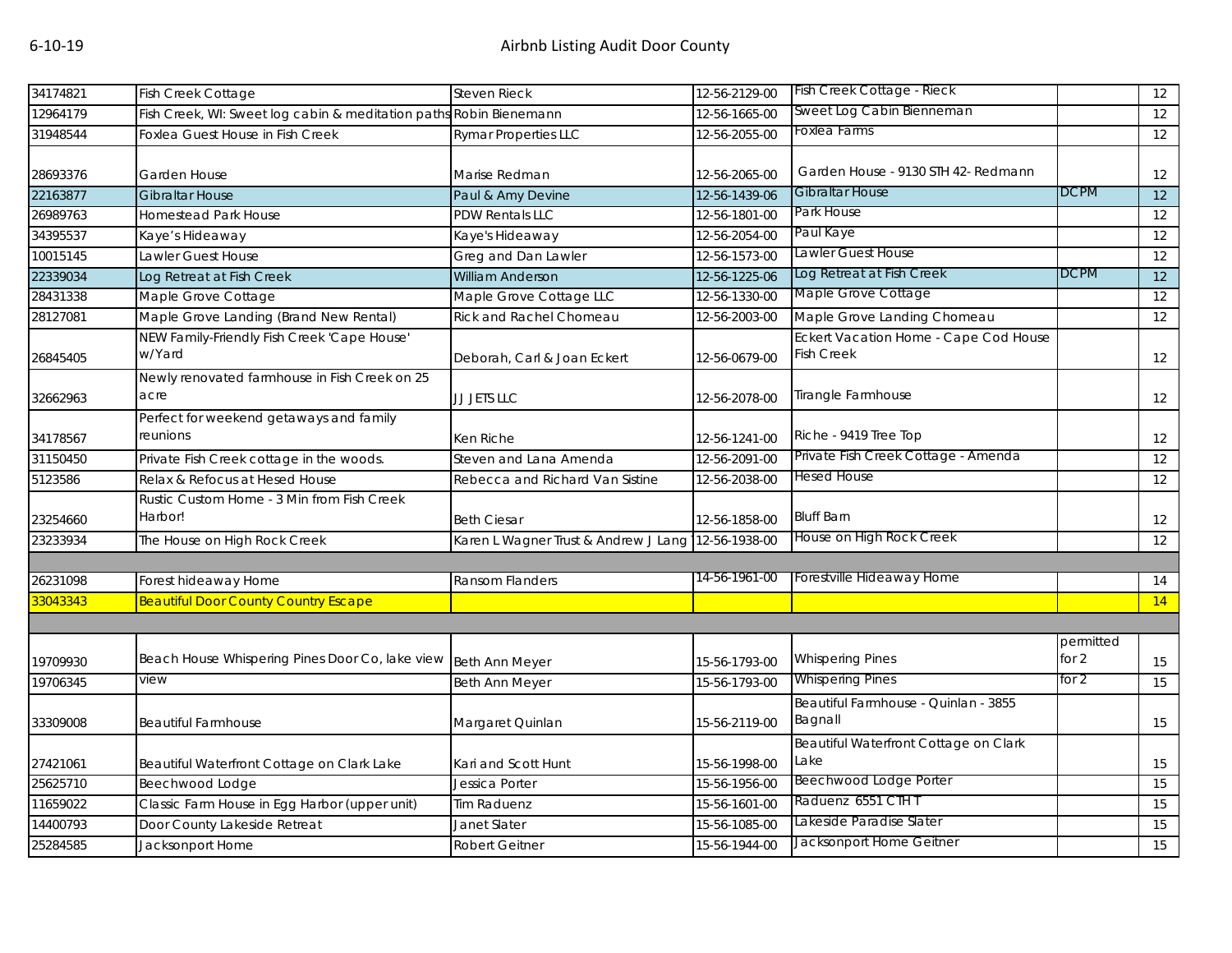| 23484321 | Jacksonport Wi Door Co on the Beach                                 | Kris Zeile                        | 15-56-1263-00 | <b>Shoreline Ventures</b>                  |                                                                      | 15 |
|----------|---------------------------------------------------------------------|-----------------------------------|---------------|--------------------------------------------|----------------------------------------------------------------------|----|
| 34023502 | ogan Creek Cottage                                                  | <b>Robert Geitner</b>             | 15-56-2105-00 | Logan Creek Cottage                        |                                                                      | 15 |
|          | NEW! Door County Lake Cabin on Private                              |                                   |               |                                            |                                                                      |    |
| 29701170 | Peninsula                                                           | Jeremy and Caitlyn Jeffery        | 15-56-2060-00 | The Point on Clark Lake                    |                                                                      | 15 |
| 25830166 | The Cottage At Cave Point w/ Heated Pool                            | Michael and Amanda Warecki        | 15-56-1948-00 | Cottage at Cave Point                      |                                                                      | 15 |
| 22164036 | Vans Log Home                                                       | Robert & Marilyn Van Lieshout     | 15-56-0308-06 | Vans Log Home                              | <b>DCPM</b>                                                          | 15 |
| 22163921 | Kangaroo South Shore                                                | Michael K & Mary Lou H Serchen    | 15-56-1157-06 | Kangaroo South Shore                       | DCPM                                                                 | 15 |
|          |                                                                     |                                   |               |                                            |                                                                      |    |
|          |                                                                     |                                   |               |                                            |                                                                      |    |
| 28561474 | Beach Harbor Resort - C Upper                                       | Jon Hanson                        | 27-51-0807-00 | <b>Beach Harbor Resort</b>                 | 36 (35<br>beach<br>harbor $+1$<br>unit at 6404<br>CTH <sub>C</sub> ) | 27 |
|          |                                                                     |                                   |               |                                            |                                                                      |    |
| 33826439 | Studio Cottage                                                      | Jon Hanson                        | 27-51-0807-00 | <b>Beach Harbor Resort</b>                 | 36 (35<br>beach<br>harbor $+1$<br>unit at 6404<br>CTH <sub>C</sub> ) | 27 |
|          |                                                                     |                                   |               |                                            |                                                                      |    |
|          |                                                                     |                                   |               |                                            | 36 (35<br>beach<br>harbor $+1$<br>unit at 6404<br>CTH C)             |    |
| 33284391 | Waterfront Beach House Cottage                                      | Jon Hanson                        | 27-51-0807-00 | <b>Beach Harbor Resort</b><br>Cabots Point | <b>DCPM</b>                                                          | 27 |
| 22163859 | Cabots point                                                        | Cabot's Point Properties LLC      | 27-56-1729-06 |                                            |                                                                      | 27 |
| 24010019 | Door County Cabin next to working lighthouse                        | Bay Area Property Management LLC  | 27-56-1900-00 | Door County Cabin next to Lighthouse       |                                                                      | 27 |
| 9953250  | Door County Country Home                                            | Terry Kinney                      | 27-55-0737-00 | Door County Country Home                   |                                                                      | 27 |
| 185416   | Door County Waterfront Cottage                                      | Lane Kendig and Elaine Carmichael | 27-56-1156-00 | Kendig Snake Island                        |                                                                      | 27 |
| 26157331 | English Bluebell Cottage                                            | Reginald Peter Jackson            | 27-56-1955-00 | English Blubell Cottage                    |                                                                      | 27 |
| 18022339 | Harbor Cottage Retreat                                              | Ray Ambrosius                     | 27-56-1723-00 | Harbor Cottage Retreat                     |                                                                      | 27 |
| 23881936 | Meredith House                                                      | Steven C Sullivan                 | 27-55-0471-17 | Meredith House                             |                                                                      | 27 |
| 25447356 | Nasewaupee Trail Log Home                                           | Terry Kinney                      | 27-56-1841-00 | Nasewaupee Trail Log Home react<br>5/29/18 |                                                                      | 27 |
| 25189877 | Quiet Country Shed Surrounded by Nature's Beauty Glen Vander Velden |                                   | 27-56-1912-00 | Shed, The - Vander Velden                  |                                                                      | 27 |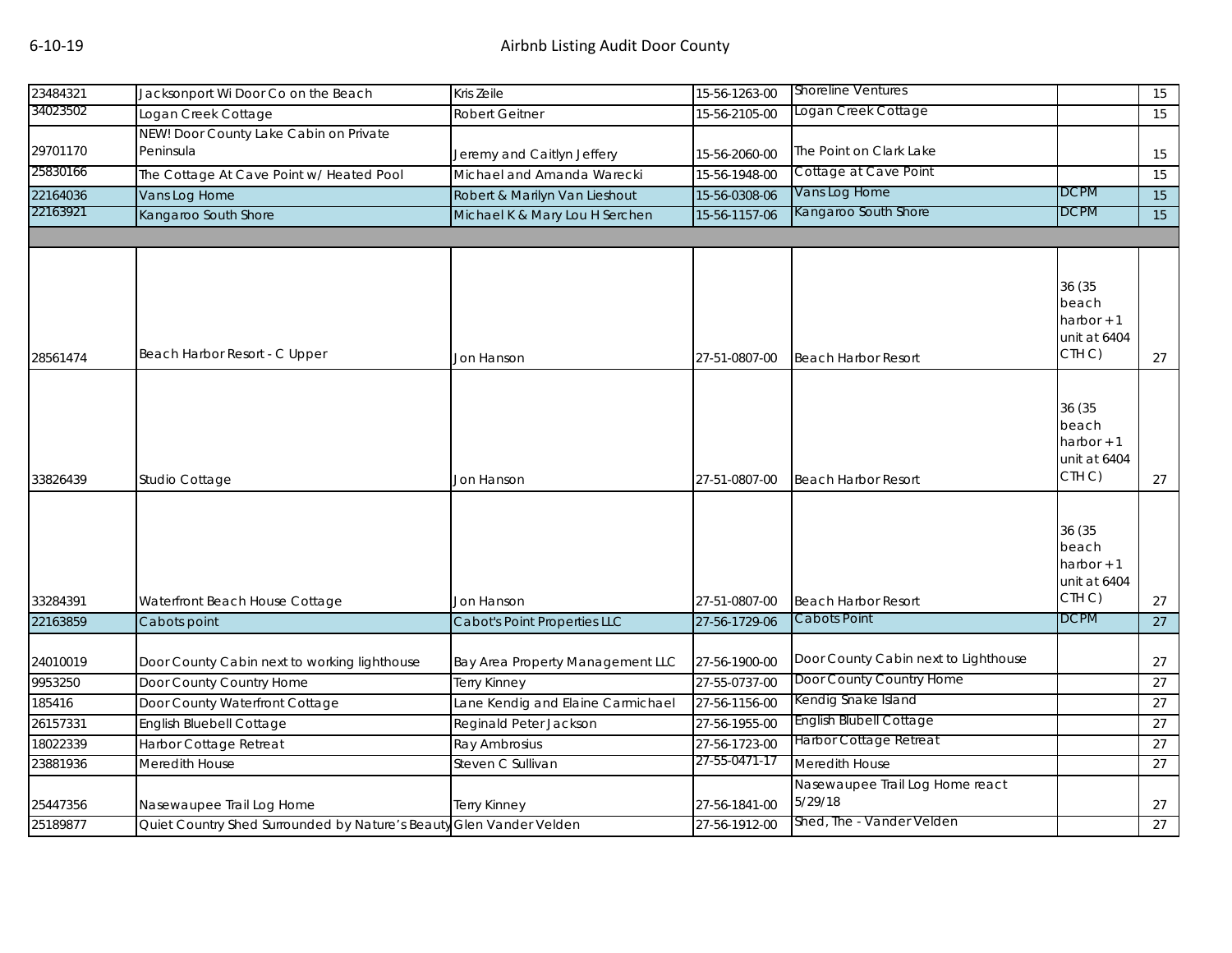| 22983752 | Sunrise Cabin on Island                               | Claire Miller & Justin Berken                      | 27-56-1861-00 | Big Island                                     | permitted<br>for $2$        | 27 |
|----------|-------------------------------------------------------|----------------------------------------------------|---------------|------------------------------------------------|-----------------------------|----|
| 22983092 | Sunset Cabin on Island                                | Claire Miller & Justin Berken                      | 27-56-1861-00 | Big Island                                     | permitted<br>for $2$        | 27 |
| 20512078 | Sunshine's Bayshore Vacation Cottage                  | Lyle Handeland                                     | 27-56-1796-00 | Sunshine's Bayshore Vacation Cottage           |                             | 27 |
| 33704069 | Sunshine's Wooded Retreat - Door County               | Nina Handeland                                     | 27-56-2093-00 | Sunshine's Wooded Retreat                      |                             | 27 |
| 28741299 | The Bungalow at Potawatomi State Park                 | Andy Isaacson                                      | 27-56-2011-00 | Bungalow at Potawatomi Park- Isaacson          |                             | 27 |
| 14142417 | Waterfront Cottage on Sturgeon Bay                    | Louise Knutter                                     | 27-56-1680-00 | Waterfront Cottage - Knutter                   |                             | 27 |
|          |                                                       |                                                    |               |                                                |                             |    |
| 22163909 | Hideaway                                              | <b>Gregory Herman</b>                              | 32-53-0955-06 | Hideaway, The Herman                           | DCPM                        | 32 |
| 13368133 | Delightful 2 Bdrm B&B                                 | Kathleen Schmidt                                   | 32-54-1638-00 | Hummingbird B&B                                |                             | 32 |
| 896385   | Sunny Cottage in Ellson Bay                           | Deborah "Sophie" Taubert Gehan                     | 32-55-0124-00 | Terra Cottages                                 | permitted<br>for five units | 32 |
| 22163817 | A Pearl                                               | Jeffrey & Alliscon Ockwood                         | 32-56-1409-06 | A Pearl                                        | <b>DCPM</b>                 | 32 |
| 23698547 | <b>Appleport Sunrise</b>                              | Kathleen and Edward Callahan                       | 32-56-1913-06 | <b>Appleport Sunrise</b>                       | <b>DCPM</b>                 | 32 |
| 22163843 | <b>Arnie's Sanctuary</b>                              | <b>James Arneson</b>                               | 32-56-1352-06 | Arnie's Sanctuary                              | <b>DCPM</b>                 | 32 |
| 22163815 | <b>Aunt Sallys</b>                                    | William Bell                                       | 32-56-1238-06 | <b>Aunt Sallys</b>                             | <b>DCPM</b>                 | 32 |
| 22163849 | <b>Beechers Cabin</b>                                 | Susan Szabo & Mark Beecher                         | 32-56-1571-06 | <b>Beechers Cabin</b>                          | <b>DCPM</b>                 | 32 |
| 22163853 | <b>Bells' Cottage</b>                                 | Matt & Ryan Bell                                   | 32-56-1131-06 | <b>Bells Cottage</b>                           | <b>DCPM</b>                 | 32 |
| 35162816 | <b>Birch Isle</b>                                     | reBarn LLC - Douglas and Gretchen<br>Cunliffe-Owen | 32-56-1922-02 | <b>Birch Isle</b>                              |                             | 32 |
| 23005364 | <b>Blackberry Acres</b>                               | Chad Ewald                                         | 32-56-1847-00 | <b>Blackberry Acres</b>                        |                             | 32 |
| 22163856 | <b>Brenner Tower</b>                                  | <b>Brenner Tower LLC</b>                           | 32-56-1227-06 | <b>Brenner Tower</b>                           | <b>DCPM</b>                 | 32 |
| 35262306 | <b>Bumpfy Hill</b>                                    | Donna & Kirk Scattergood                           | 32-56-2132-06 | <b>Bumpfy Hill</b>                             |                             | 32 |
| 26020396 | Camp Door                                             | <b>Jonathan Ocker</b>                              | 32-56-1844-02 | <b>Camp Door</b>                               | Lundquist                   | 32 |
| 22337471 | Cappy Cottage                                         | <b>Hakes Family Trust</b>                          | 32-56-1132-06 | Cappy Cottage                                  | <b>DCPM</b>                 | 32 |
| 22163823 | Cedar Dell Chalet                                     | <b>Vicky Kalscheur</b>                             | 32-56-1203-06 | Cedar Dell Chalet                              | DCPM                        | 32 |
| 30926930 | <b>Cedar Tree Cottages</b>                            | <b>Glen and Laurie Moegenburg</b>                  | 32-56-1202-02 | <b>Cedar Tree Cottages</b>                     | Lundquist                   | 32 |
| 9818691  | Charming 1880's Log Cabin                             | Terry & Kermit Bott                                | 32-55-0770-00 | Doc's Hideaway                                 |                             | 32 |
| 23255108 | Charming Bluff Cottage abuts Waterfront &<br>Orchards | Kathleen Van Gemert                                | 32-56-1908-00 | <b>Bluffside Cottage Van Gemert</b>            |                             | 32 |
| 25949863 | Colorful, Cozy Cottage in a Quiet Town                | Mathias Zehender                                   | 32-56-1992-00 | Zehnder - Colorful Cozy Cottage Windside<br>#3 |                             | 32 |
| 21026430 | Cottage Hideaway                                      | Mary Jahnke                                        | 32-55-0710-00 | Cottage Hideaway                               |                             | 32 |
| 27550326 | DOOR 42                                               | Shawn and Kim Marshall                             | 32-56-1976-00 | DOOR 42                                        |                             | 32 |
| 28432154 | Door Bluff Road Lakeshore Getaway                     | John Schaumburg/Ann Krueger                        | 32-56-1513-06 | <b>Tree Brook</b>                              |                             | 32 |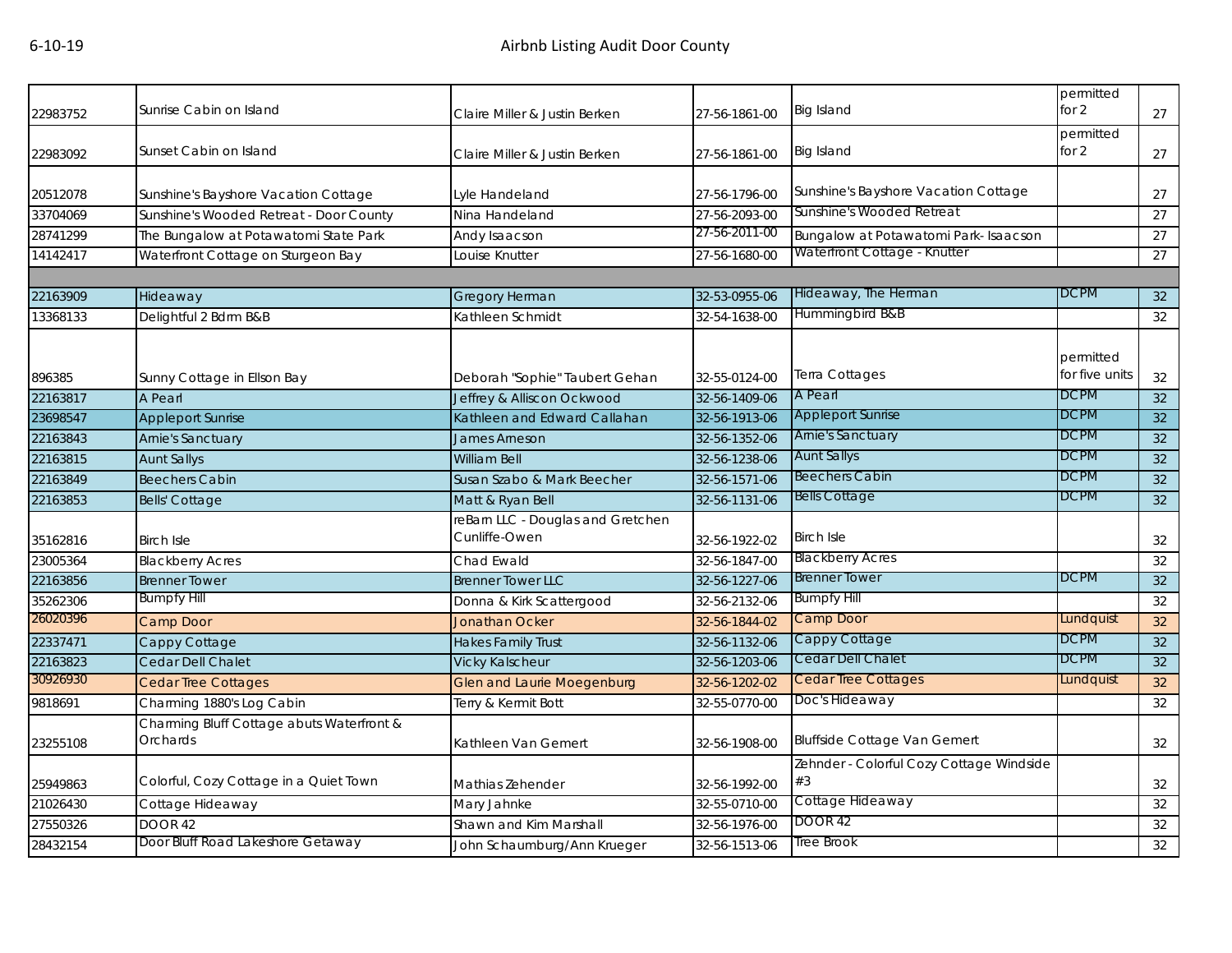| 634251   | Door County Lakefront Cottage                                               | Diane Christell                                         | 32-56-1250-00 | Door County Lakefront Cottage               |                             | 32              |
|----------|-----------------------------------------------------------------------------|---------------------------------------------------------|---------------|---------------------------------------------|-----------------------------|-----------------|
| 24741359 | Eagle Sands Beach Lodge                                                     | Matthew P Shumway                                       | 32-56-1870-06 | Vandelay Shore                              | DCPM                        | 32              |
| 22163835 | East Haven                                                                  | <b>Barnara Moline</b>                                   | 32-56-1592-06 | East Haven                                  | <b>DCPM</b>                 | 32              |
| 1036370  | <b>Eclectic Style Cottage</b>                                               | <b>Tim Raduenz</b>                                      | 32-56-0930-00 | EBDC-Raduenz                                |                             | 32              |
| 1807644  | First Floor with Forest View                                                | Loren & Helen Fandrei                                   | 32-56-1341-00 | Granpa's House Rental Door Co WI            |                             | 32              |
| 22163867 | Garret Bay Bluff                                                            | <b>William Berry</b>                                    | 32-56-1641-06 | Garret Bay Bluff                            | <b>DCPM</b>                 | 32              |
| 20802710 | Garrett Bay Getaway                                                         | Kenneth Hays & Sally Wheelock                           | 32-56-1802-00 | Garret Bay Getaway                          |                             | 32              |
| 18686076 | Get Ready to hear Welcome Home                                              | Charlene K Berg                                         | 32-56-1756-00 | Welcome Home- 12625 STH 42                  |                             | 32              |
| 22163913 | Hoffman's Up North                                                          | Hoffman's Up North LLC - Matthel Hoffm 32-56-1463-06    |               | Hoffman's Up North                          | DCPM                        | 32 <sup>°</sup> |
| 22163924 | Krause Cottage                                                              | Douglas & Ellen Krause                                  | 32-56-1466-06 | Krause Cottage                              | DCPM                        | 32              |
| 20848190 | Lady Loon Lakefront Lodge on Maplewood                                      | Joanne Schaumburg                                       | 32-56-2062-00 | Loon Lady Lodge                             |                             | 32              |
| 23682161 | Lakeview Lodge                                                              | Lee Hildebrand - Lakeview Lodge LLC                     | 32-56-1804-06 | Lakeview Lodge                              | <b>DCPM</b>                 | 32              |
| 22163958 | Le Jardin                                                                   | <b>Jeff Brozek</b>                                      | 32-56-2067-06 | Le Jardin                                   | <b>DCPM</b>                 | 32              |
| 26019632 | Lime Kiln Cottage                                                           | Carol B Sills                                           | 32-56-1107-02 | Old Lime Kiln Cottage                       | Lundquist                   | 32 <sup>°</sup> |
| 26960062 | Lovely Apt in Sister Bay                                                    | Stoyan Dimitrov                                         | 32-56-2006-00 | Lovely Apartment in Sister Bay-Dimitrov     |                             | 32              |
| 35222861 | Moose Manor                                                                 | David & Cory Erickson                                   | 32-56-2085-02 | Moose Manor                                 |                             | 32              |
| 27154178 | Never Want to Leave Cottage                                                 | Herman and Camille Unger                                | 32-56-1996-00 | Never Want to Leave Cottage                 |                             | 32              |
| 19476764 | North Woods Cottage                                                         | <b>Robert Grant</b>                                     | 32-56-1749-00 | Northwoods Cottage                          |                             | 32              |
| 22163990 | Porcupine Shores                                                            | Brian Bartell - Kim Winburn                             | 32-56-1603-06 | Porcupine Shores                            | <b>DCPM</b>                 | 32              |
| 23052847 | Rothaus/Europe Lake                                                         | Roman and Claudia Apuzzo                                | 32-56-1849-00 | Europe Lake Cottage-Apuzzo -501 Europe Lake |                             | 32              |
| 22163998 | <b>Rustic Cottage</b>                                                       | Sandra Berg                                             | 32-56-1387-06 | <b>Rustic Cottage</b>                       | <b>DCPM</b>                 | 32              |
| 6795558  | Rustic Summer Sleeping House                                                | Tim and Kathleen Kay                                    | 32-56-1523-00 | <b>Three Sisters Farm</b>                   | permnitted<br>for $3$       | 32              |
| 31885024 | Sand Bay Beach Cabin (Waterfront w/ private<br>beach)                       | Tom & Tanya Wismar - Sand Bay<br><b>Beach Cabin LLC</b> | 32-56-1880-00 | Sand Bay Beach Cabin LLC - Wismar           |                             | 32              |
| 17656861 | Schwandt Cottage                                                            | Georgina Schwandt                                       | 32-55-0177-00 | Schwandt Cottage                            |                             | 32              |
| 31074495 | Serendipity Meadow 7-acre oasis in Door County W Cecilia and Dennis Lindell |                                                         | 32-56-1963-00 | Serendipity Meadow                          |                             | 32              |
| 26095414 | Serenity Now                                                                | <b>Todd and Michelle Cox</b>                            | 32-56-1838-00 | Sister Bay Respite                          |                             | 32              |
| 22339050 | Shadow Lawn                                                                 | John Peterson                                           | 32-56-0190-06 | Shadown Lawn                                | DCPM                        | 32              |
| 24307299 | Sister Bay Log Home with a View                                             | Van Moreau Properties LLC                               | 32-56-1932-00 | Sister Bay Log Home with a view             |                             | 32              |
| 7998854  | Sweet Door County Cabin                                                     | Shelly Sprinkman                                        | 32-56-1682-00 | Architecturally Designed Charmer            |                             | 32              |
| 2336212  | Terra Cottages #2                                                           | Deborah "Sophie" Taubert Gehan                          | 32-55-0124-00 | Terra Cottages                              | permitted<br>for five units | 32              |
| 14648663 | Terra Cottages #4                                                           | Deborah "Sophie" Taubert Gehan                          | 32-55-0124-00 | <b>Terra Cottages</b>                       | permitted<br>for five units | 32              |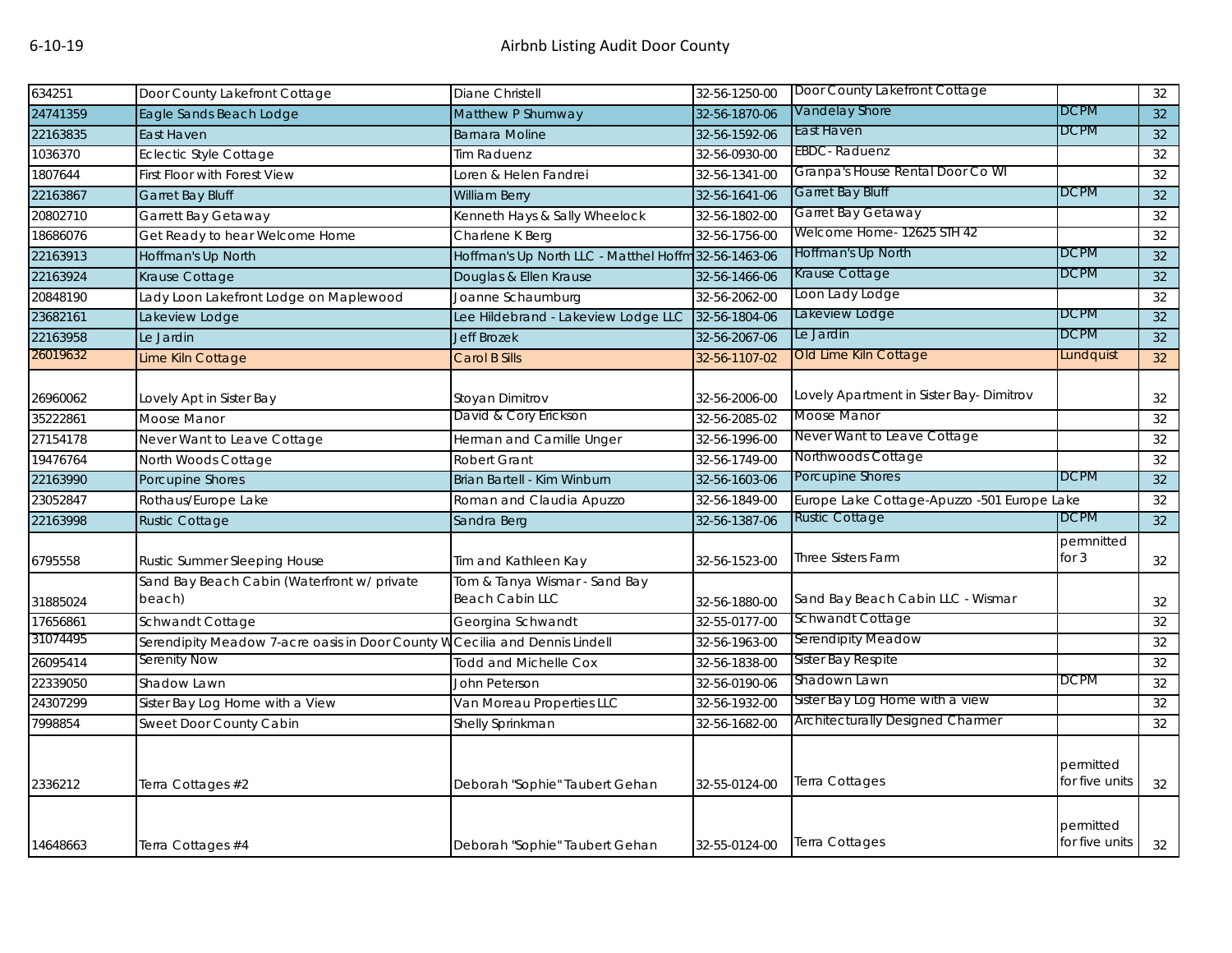|                     |                                                      |                                                |               |                                                              | permitted                       |                 |
|---------------------|------------------------------------------------------|------------------------------------------------|---------------|--------------------------------------------------------------|---------------------------------|-----------------|
| 896560              | Terra Cottages Gills Rock 3                          | Deborah "Sophie" Taubert Gehan                 | 32-55-0124-00 | <b>Terra Cottages</b>                                        | for five units                  | 32              |
|                     |                                                      |                                                |               |                                                              | permitted                       |                 |
| 897991              | Terra Cottages Gills Rock, Door Co.                  | Deborah "Sophie" Taubert Gehan                 | 32-55-0124-00 | Terra Cottages                                               | for five units                  | 32              |
| 6798124             | The Cabbage, a 1969 A frame                          | Kimberly Hazen                                 | 32-56-1496-00 | Hazen Cabbage                                                |                                 | 32              |
| 22164029            | <b>The Nest</b>                                      | Paul O'Keefe                                   | 32-56-1514-06 | Nest, The                                                    | <b>DCPM</b>                     | 32              |
| 22164028            | <b>The Point</b>                                     | <b>Heather Erickson</b>                        | 32-56-1292-06 | Point, The                                                   | <b>DCPM</b>                     | 32 <sup>°</sup> |
| 8346814             | Three Sister Meadow Private Room                     | Tim and Kathleen Kay                           | 32-56-1523-00 | <b>Three Sisters Farm</b>                                    | permitted<br>for three<br>units | 32              |
| 8036265             | Three Sisters "Sweet" Retreat                        | Tim and Kathleen Kay                           | 32-56-1523-00 | <b>Three Sisters Farm</b>                                    | permitted<br>for three<br>units | 32              |
| 31650868            | Tree Top Getaway                                     | Kayla Gensler                                  | 32-56-2040-00 | Tree Top Getaway                                             |                                 | 32              |
| 24230129            | Unique architect designed home on waterfront blu     | u Kimberly Hazen                               | 32-56-1971-00 | Vinkelhus-Vest                                               |                                 | 32              |
| 34750391            | Windermere                                           | <b>Barton Warner</b>                           | 32-56-2103-06 | Windermere                                                   |                                 | 32              |
| 22164049            | <b>Windmill Place</b>                                | Michael & Vicki Bowers                         | 32-56-1134-06 | Windmill - 10104 Town Line Dr                                | <b>DCPM</b>                     | 32              |
| 33129311            | Your million dollar view of the Bay awaits you       | Sandra Rice                                    | 32-56-2137-00 | Rice - 11243 Bayview Road                                    |                                 | 32              |
|                     |                                                      |                                                |               |                                                              |                                 |                 |
| 26565068            | Chanticleer Guest House-Garden Room                  | Chanticleer Guest House, Inc.                  | 33-54-0006-00 | <b>Chanticleer Guest House</b>                               | permitted<br>for 12             | 33              |
| 26537104            | Chanticleer Guest House-Granary Room                 | Chanticleer Guest House, Inc.                  | 33-54-0006-00 | <b>Chanticleer Guest House</b>                               | permitted<br>for $12$           | 33              |
| 26564676            | Chanticleer Guest House-Loft Room                    | Chanticleer Guest House, Inc.                  | 33-54-0006-00 | <b>Chanticleer Guest House</b>                               | permitted<br>for $12$           | 33              |
| 26565824            |                                                      |                                                |               | <b>Chanticleer Guest House</b>                               | permitted                       |                 |
|                     | Chanticleer Guest House-Rose Room                    | Chanticleer Guest House, Inc.                  | 33-54-0006-00 |                                                              | for $12$                        | 33              |
| 26565527            | Chanticleer Guest House-Sunflower Room               | Chanticleer Guest House, Inc.                  | 33-54-0006-00 | <b>Chanticleer Guest House</b>                               | permitted<br>for 12             | 33              |
| 23546503            | Birmingham's Barn by the Bay                         | Birmingham's of Sturgeon Bay                   | 33-55-0163-00 | <b>Birminghams Cottages</b>                                  |                                 | 33              |
| 23582450            | Door County Beach Retreat                            | <b>Bill Thorton</b>                            | 33-55-0726-00 | Door County Beach Retreat                                    |                                 | 33              |
|                     | Beautiful home on the best sand beach in Door<br>Co. |                                                | 33-56-2009-00 | Beautiful Home on the Best Sand Beach in<br>Do Co - Ciepluch |                                 | 33              |
| 28359743<br>3047435 | Cottage on Lake in State Park                        | Gary and Marion Ciepluch<br>Barb & Gil Hoffman | 33-56-1429-00 | Cottage on Lake                                              |                                 | 33              |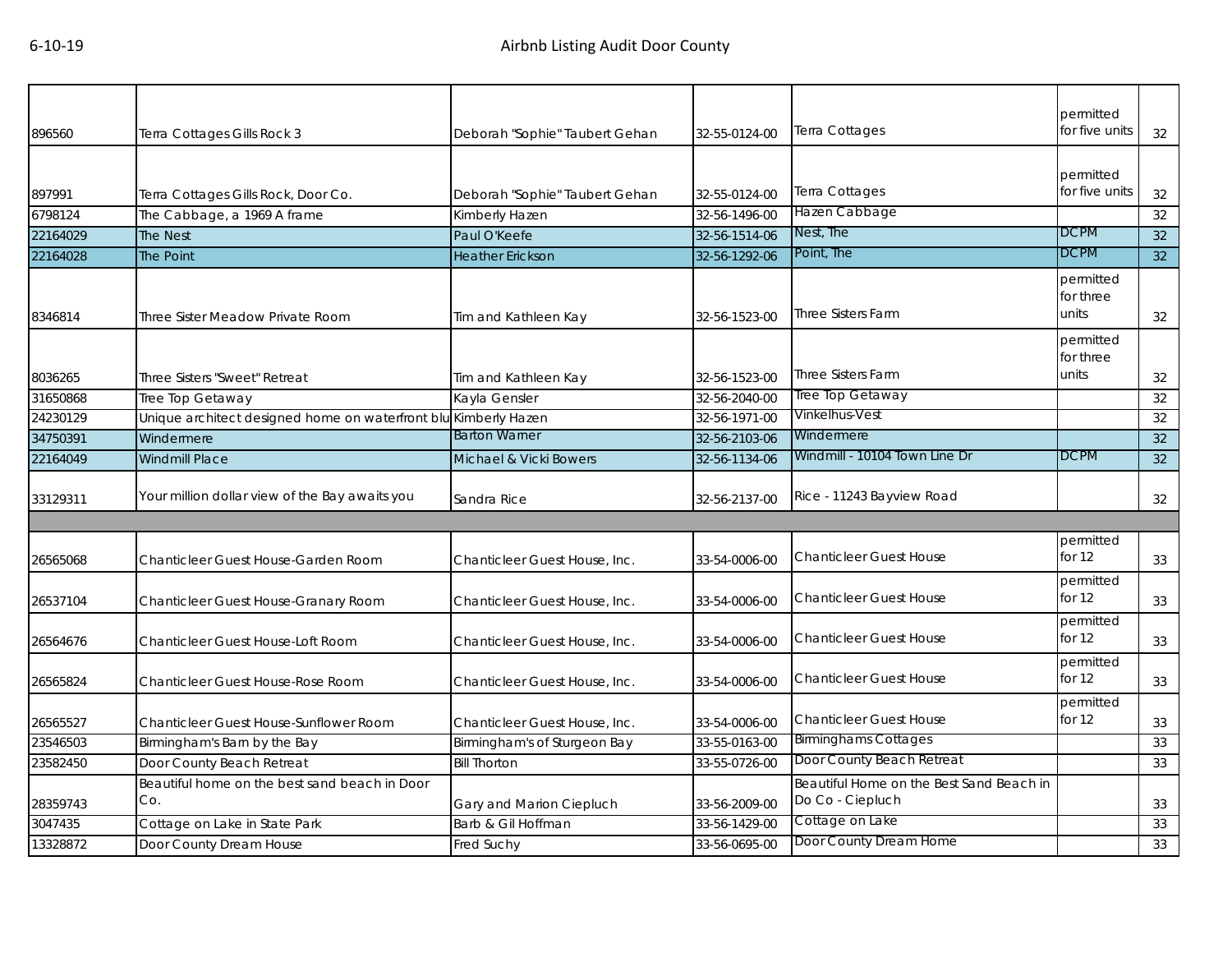| 15048452 | Door County Escape!                                                   | Ann Johnson                              | 33-56-1660-00  | Clark Lake Cottage - Johnson              |             | 33              |
|----------|-----------------------------------------------------------------------|------------------------------------------|----------------|-------------------------------------------|-------------|-----------------|
| 2293900  | Elegant Farmhouse Central Location                                    | Jan Mills and Russell Burie              | 33-56-1851-00  | Elegant Farmhouse                         |             | 33              |
| 31488590 | Fantastic Family Cottage on Sand Beach                                | Kaftan Family LLP                        | 33-55-0777-00  | Kaftan - 4830 Bark Road                   |             | 33              |
|          |                                                                       |                                          |                | Whitefish Bay - Boland 4967 Cave Point Dr |             |                 |
| 28484110 | Featured in Door County Magazine Luxury Homes                         | Travis & Jolyn Boland                    | 33-56-0620-00  | S.                                        |             | 33              |
| 22164023 | <b>Green House</b>                                                    | <b>A&amp;J Properties, LLC</b>           | 33-56-1493-06  | Green House                               | <b>DCPM</b> | 33              |
| 4860774  | Huge House on Glidden Drive                                           | Mary & Ray Spangler                      | 33-56-0400-00  | Mary's Beach House                        |             | 33              |
| 22163954 | Lakeside Haven                                                        | Kathy Richmond                           | 33-56-1240-06  | Lakeside Haven                            | DCPM        | 33              |
| 25742101 | Lodge on Laurie Lane                                                  | Shirley Becker Trust - Polly Kerkman     | 33-56-1492-17  | Lodge on Laurie Lane                      |             | 33              |
| 28407162 | Log Cabin on the nicest sand beach in Door CountLog Cabin Rentals LLC |                                          | 33-56-1447-00  | Log Cabin on the Water                    |             | 33              |
|          |                                                                       |                                          |                |                                           | permitted   |                 |
| 18834422 | Midship at Three's Company                                            | <b>Jon Hanson</b>                        | 33-56-906-00   | Little Harbor Cottages                    | for $3$     | 33              |
| 33554883 | NEW LISTING - Rustic Charm just steps from the Bay                    | John & Julie Thenell- Thenell Rentals LL | C33-55-0063-07 | Thenells Cottage                          |             | 33              |
|          | NEW listing! Sand Beach Cottage on Lake                               | Greg, Mary, Nick and Jennelle            |                |                                           |             |                 |
| 25551184 | Michigan                                                              | Anderson                                 | 33-56-1942-00  | Sand Beach Cottage - Anderson             |             | 33              |
| 22164006 | Serenity in the Woods                                                 | Jeffrey and Lana Pray                    | 33-56-1691-06  | Serenity in the Woods                     | <b>DCPM</b> | 33              |
|          |                                                                       |                                          |                |                                           | permitted   |                 |
| 18834309 | Starboard Cottage at Three's Company                                  | Jon Hanson                               | 33-56-0906-00  | Little Harbor Cottages                    | for $3$     | 33              |
|          |                                                                       |                                          |                |                                           |             |                 |
| 19767552 | <b>Stunning Door County Sunsets</b>                                   | <b>Beth Ann Resch</b>                    | 33-56-1792-00  | Stunning Door County Sunsets - Resch      |             | 33              |
| 12323917 | Woodsy Retreat on Lake Michigan                                       | Joan Shiels                              | 33-56-1627-00  | Woodsy Retreat on Lake Michigan           |             | 33              |
|          |                                                                       |                                          |                |                                           |             |                 |
| 35428738 | NEW Listing! Entire private home! Guaranteed fun!                     |                                          |                |                                           |             | 33 <sup>°</sup> |
|          |                                                                       |                                          |                |                                           |             |                 |
| 26339590 | <b>Bedroom Suite</b>                                                  | Nora Zacek                               | 34-50-0077-00  | Open Hearth Lodge                         |             | 34              |
| 26339607 | Evergreen Suite                                                       | Nora Zacek                               | 34-50-0077-00  | Open Hearth Lodge                         |             | 34              |
| 34598765 | Marina View #104                                                      | Max Mc Cormick                           | 34-56-2023-06  | Marina View Condominiums #104             |             | 34              |
|          |                                                                       | McCormick Family Enterprises LLP-Kris    |                |                                           |             |                 |
| 34599988 | Marina View #201                                                      | <b>McCormick</b>                         | 34-53-2024-06  | Marina View Condominiums #201             |             | 34              |
| 34538998 | Mill Road Place #1                                                    | Patrick Quinn                            | 34-53-2072-06  | Mill Road Place #1                        |             | 34              |
| 34539755 | Mill Road Place #2                                                    | Kevin and Vicki Quinn                    | 34-53-2120-06  | Mill Road Place #2                        |             | 34              |
| 34540316 | Mill Road Place #3                                                    | Ken Larsen - Mill Road Place LLC         | 34-53-2112-06  | Mill Road Place #3                        |             | 34              |
| 34540627 | Mill Road Place #4                                                    | Ken Larsen - Mill Road Place LLC         | 34-53-2113-06  | Mill Road Place #4                        |             | 34              |
| 23698884 | Another Thyme                                                         | David Peterson                           | 34-56-1805-06  | Anpther Thyme                             | <b>DCPM</b> | 34              |
| 12672427 | Beach view waterfront park access!                                    | Dawn and Walter Nawrot                   | 34-56-1620-00  | Parkview Drive - Nawrot                   |             | 34              |
| 22163827 | Copper Moon                                                           | Donald Denny                             | 34-55-0761-06  | Copper Moon Cottage                       | <b>DCPM</b> | 34              |
| 24200272 | Cotter Cottage                                                        | <b>Brandon Cotter</b>                    | 34-56-1885-00  | Cotter Cottage                            |             | 34              |
| 19227870 | Cute and Cozy Steps from Downtown                                     | Audrey and Craig Schmidt                 | 34-56-1769-00  | Cute and Cozy Sister Bay - Schmidt        |             | 34              |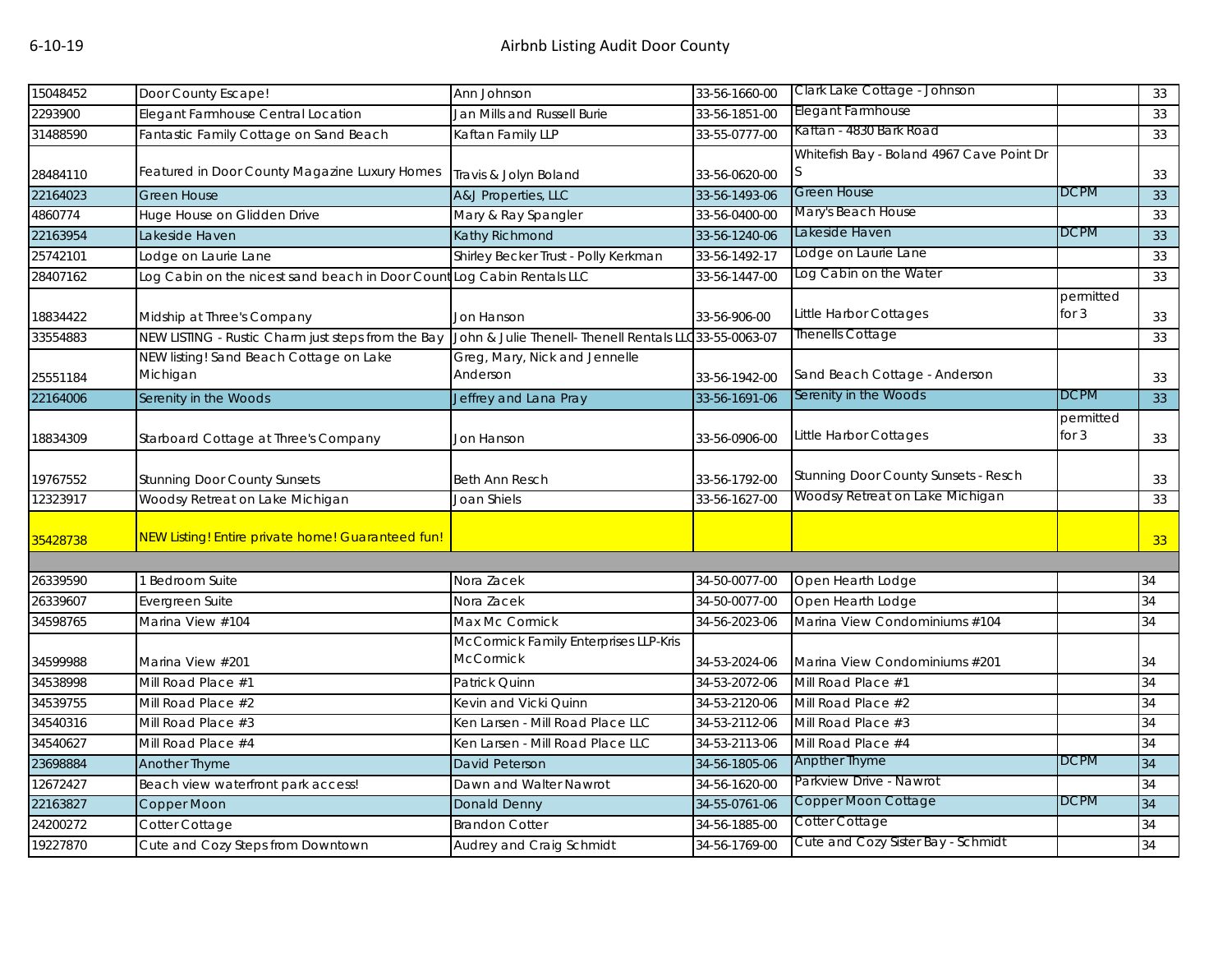| 25692012 | Door in the woods                                            | Tom Ahlbeck - Daisy Ahlbeck Trust                       | 34-56-1892-06  | Door in the Woods                           |                              | 34 |
|----------|--------------------------------------------------------------|---------------------------------------------------------|----------------|---------------------------------------------|------------------------------|----|
| 16332969 | Family Friendly Retreat in the Heart of Sister Bay           | Pamela Schmitz/ CPS Holdings LLC                        | 34-56-1695-00  | Sister Bay Chalet                           |                              | 34 |
| 33579557 | Farmhouse on Northwoods                                      | Hillside Cove LLC                                       | 34-56-2080-00  | Farmhouse on Northwoods                     |                              | 34 |
| 22163906 | <b>Hidden Gem</b>                                            | Julie & Nathan Slovin                                   | 34-56-0495-06  | Hidden Gem on Trillium                      | <b>DCPM</b>                  | 34 |
| 22164027 | <b>High Garden</b>                                           | Jeff & Alisha Wiswell - Wiswell Property (34-56-1888-06 |                | <b>High Garden</b>                          | <b>DCPM</b>                  | 34 |
| 30368118 | Hillside Haven                                               | Pamela Schmitz/ CPS Holdings LLC                        | 34-56-2051-00  | Hillside Haven                              |                              | 34 |
| 22339043 | King's Landing                                               | <b>Wiswell Property Group</b>                           | 34-56-1602-06  | Kings Landing                               | <b>DCPM</b>                  | 34 |
| 27491674 | Large Classic Cottage in Heart of Sister Bay                 | Ashley Prange et al                                     | 34-56-1985-00  | Large Classic Cottage in Hear of Sister Bay |                              | 34 |
| 30958438 | Maple Manor                                                  | <b>Gary Polipnick</b>                                   | 34-56-2050-00  | Maple Manor - Polipnick                     |                              | 34 |
| 33591420 | Newly Renovated Home in Heart of Sister Bay                  | <b>Fred Bexell</b>                                      | 34-56-2138-00  | <b>Heart of Sister Bay Bexell</b>           |                              | 34 |
| 22163993 | Port New                                                     | Andrew Bookmeier                                        | 34-56-0075-06  | Port New                                    | <b>DCPM</b>                  | 34 |
| 25692031 | Salinskys Domicile Cottage                                   | Jim Salinsky                                            | 34-56-1757-06  | Salinskys Domicile Cottage                  | <b>DCPM</b>                  | 34 |
| 20981273 | Sister Bay Cottage                                           | Karen Berndt                                            | 34-56-1788-00  | Sister Bay Cottage                          |                              | 34 |
| 23352551 | Sister Bay Eclectic Cottage                                  | <b>Tim Raduenz</b>                                      | 34-56-1859-00  | SBDC                                        |                              | 34 |
| 25692218 | <b>Sister Bay View</b>                                       | James Johnson                                           | 34-56-1422-06  | Sister Bay View                             | <b>DCPM</b>                  | 34 |
| 26327643 | The Yoga Pad - Open & Eclectic Includes Free Yog Brad Massey |                                                         | 34-56-1982-00  | Yoga Pad, The                               |                              | 34 |
| 22164033 | <b>Trillium Lane</b>                                         | Dennis & Maribeth Dorn                                  | 34-56-1702-06  | <b>Trillium Retreat</b>                     | <b>DCPM</b>                  | 34 |
| 22164040 | Wall to Wall Retreat                                         | <b>Jack and Teresa Wall</b>                             | 34-56-1335-016 | Wall to Wall Retreat                        | <b>DCPM</b>                  | 34 |
|          |                                                              |                                                         |                |                                             |                              |    |
| 27656165 | 33ft Yacht!                                                  | Jon Hanson                                              | 35-50-0907-00  | Snug Harbor Inn                             | 17 (15 rooms<br>+ 2 boats)   | 35 |
| 20869118 | Carver Cabin                                                 | Jon Hanson                                              | 35-50-0907-00  | Snug Harbor Inn                             | 17 (15 rooms<br>$+ 2$ boats) | 35 |
| 31929058 | Deluxe Room, 1 King Bed, Second Floor                        | Holiday Motel Management LLC                            | 35-50-0964-00  | Holiday Music Hotel                         | permitted<br>for 18          | 35 |
| 31927648 | Deluxe Room, 1 Queen Bed, Second Floor                       | Holiday Motel Management LLC                            | 35-50-0964-00  | Holiday Music Hotel                         | permitted<br>for 18          | 35 |
| 24113755 | Luxury Cottage 1                                             | Jon Hanson                                              | 35-50-0907-00  | Snug Harbor Inn                             | 17 (15 rooms<br>+ 2 boats)   | 35 |
| 33549110 | Luxury Suite                                                 | Jon Hanson                                              | 35-50-0907-00  | Snug Harbor Inn                             | 17 (15 rooms<br>$+ 2$ boats) | 35 |
| 31928802 | Room, 1 King Bed, Second Floor                               | Holiday Motel Management LLC                            | 35-50-0964-00  | Holiday Music Hotel                         | permitted<br>for 18          | 35 |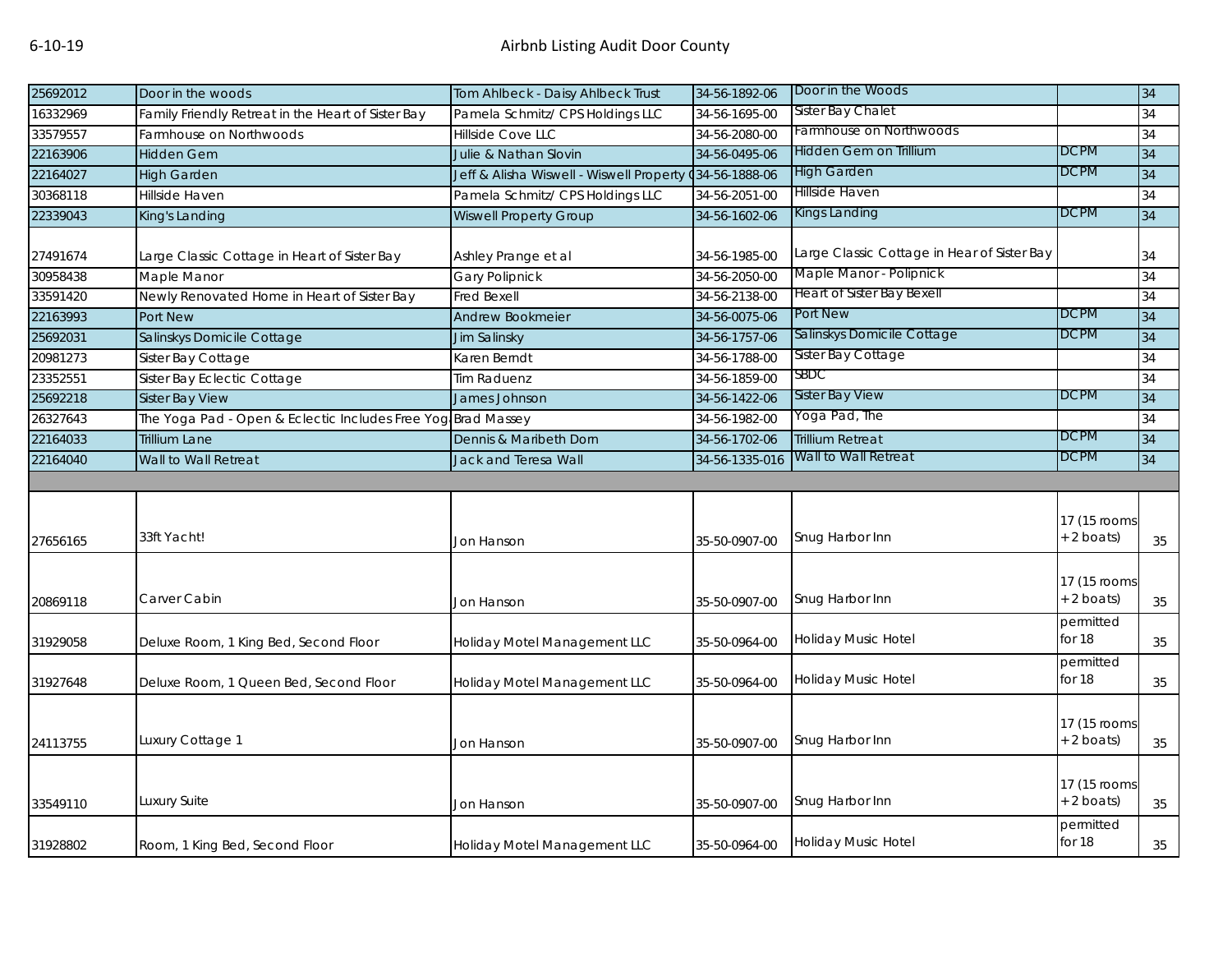| 24498867 | Room, 1 Queen Bed and 1 Full Bed, Ground Floor | Holiday Motel Management LLC | 35-50-0964-00 | Holiday Music Hotel | permitted<br>for 18           | 35 |
|----------|------------------------------------------------|------------------------------|---------------|---------------------|-------------------------------|----|
| 31928561 | Room, 1 Queen Bed and 1 Full Bed, Second Floor | Holiday Motel Management LLC | 35-50-0964-00 | Holiday Music Hotel | permitted<br>for 18           | 35 |
| 24476710 | Room, 1 Queen Bed, Ground Floor                | Holiday Motel Management LLC | 35-50-0964-00 | Holiday Music Hotel | permitted<br>for 18           | 35 |
| 31927631 | Room, 1 Queen Bed, Second Floor                | Holiday Motel Management LLC | 35-50-0964-00 | Holiday Music Hotel | permitted<br>for 18           | 35 |
| 31926806 | Room, 2 Double beds, Ground Floor              | Holiday Motel Management LLC | 35-50-0964-00 | Holiday Music Hotel | permitted<br>for 18           | 35 |
| 31928285 | Room, 2 Double Beds, Second Floor              | Holiday Motel Management LLC | 35-50-0964-00 | Holiday Music Hotel | permitted<br>for 18           | 35 |
| 33826447 | Snug Harbor Inn - 2 Bedroom Cottage            | Jon Hanson                   | 35-50-0907-00 | Snug Harbor Inn     | 17 (15 rooms<br>+ 2 boats)    | 35 |
| 33826450 | Snug Harbor Inn - Basic-Water                  | Jon Hanson                   | 35-50-0907-00 | Snug Harbor Inn     | 17 (15 rooms<br>+ 2 boats)    | 35 |
| 3382645  | Snug Harbor Inn - Basic-Water                  | Jon Hanson                   | 35-50-0907-00 | Snug Harbor Inn     | 17 (15 rooms<br>$+ 2$ boats)  | 35 |
| 33826446 | Snug Harbor Inn - Cottage 1A                   | Jon Hanson                   | 35-50-0907-00 | Snug Harbor Inn     | 17 (15 rooms)<br>$+ 2$ boats) | 35 |
| 33826458 | Snug Harbor Inn - Deluxe                       | Jon Hanson                   | 35-50-0907-00 | Snug Harbor Inn     | 17 (15 rooms<br>+ 2 boats)    | 35 |
| 24114293 | Snug Harbor Inn - Luxury Cottage 4             | Jon Hanson                   | 35-50-0907-00 | Snug Harbor Inn     | 17 (15 rooms<br>+ 2 boats)    | 35 |
| 18834495 | Snug Harbor Inn - Port Cottage                 | Jon Hanson                   | 35-50-0907-00 | Snug Harbor Inn     | 17 (15 rooms<br>+ 2 boats)    | 35 |
| 24114480 | <b>Studio Suite</b>                            | Jon Hanson                   | 35-50-0907-00 | Snug Harbor Inn     | 17 (15 rooms)<br>$+ 2$ boats) | 35 |
| 10731586 | Private BR/BA, FP & WHO, Historic B&B          | <b>Dennis Statz</b>          | 35-52-0856-00 | White Lace Inn      | permitted<br>for 19           | 35 |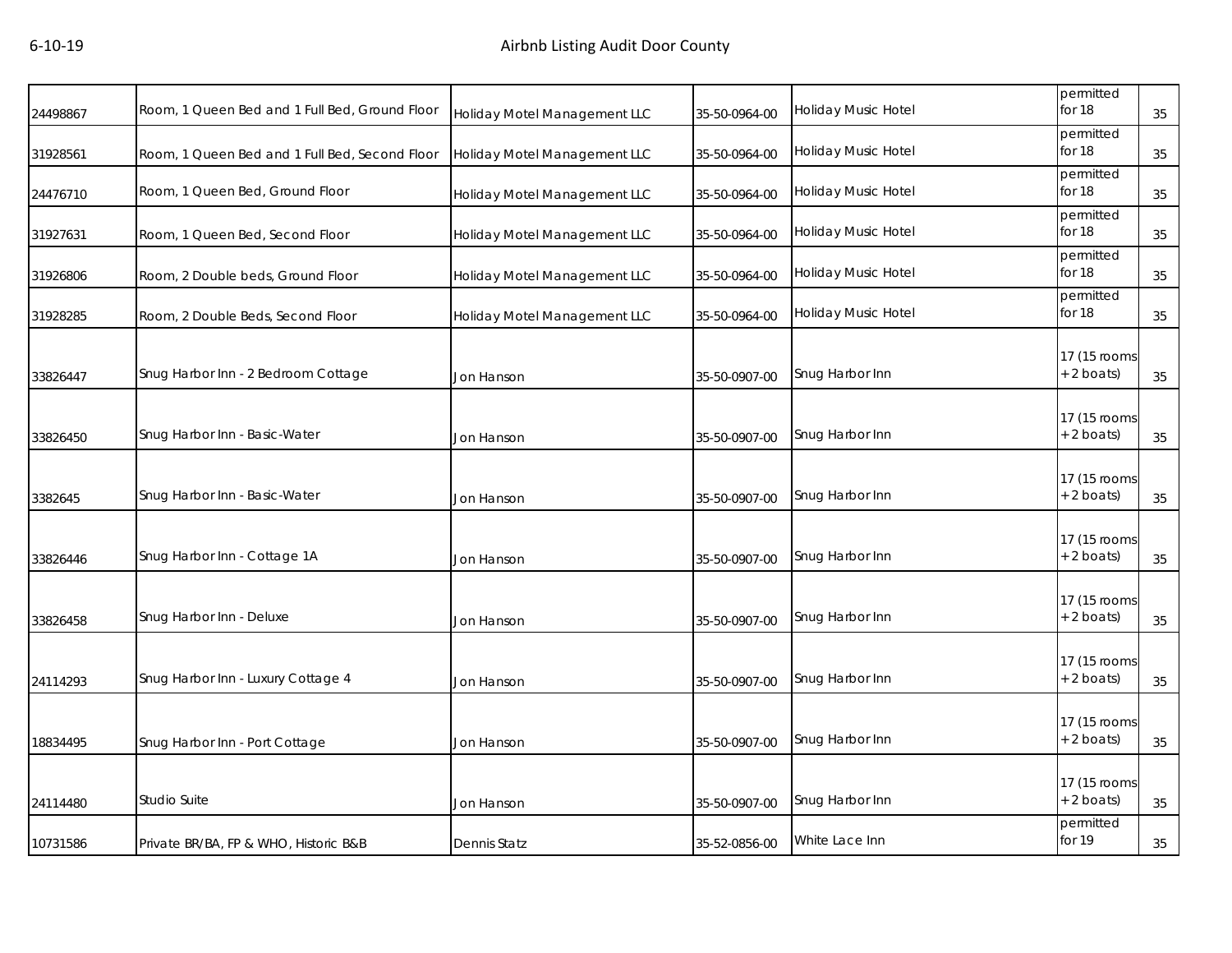| 10730935 | Private BR/BA, FP & WHP, Historic B&B                        | Dennis Statz        | 35-52-0856-00 | White Lace Inn | permitted<br>for 19 | 35 |
|----------|--------------------------------------------------------------|---------------------|---------------|----------------|---------------------|----|
| 28738298 | Private BR/BA, FP&WHP, Historic B&B                          | Dennis Statz        | 35-52-0856-00 | White Lace Inn | permitted<br>for 19 | 35 |
| 28737263 | Private BR/BA, FP&WHP, Historic B&B                          | Dennis Statz        | 35-52-0856-00 | White Lace Inn | permitted<br>for 19 | 35 |
| 28738915 | Private BR/BA, FP&WHP, Historic B&B                          | Dennis Statz        | 35-52-0856-00 | White Lace Inn | permitted<br>for 19 | 35 |
| 28608919 | Private BR/BA, FP&WHP, Historic B&B                          | Dennis Statz        | 35-52-0856-00 | White Lace Inn | permitted<br>for 19 | 35 |
| 28782204 | Private BR/BA, FP&WHP, Historic B&B                          | Dennis Statz        | 35-52-0856-00 | White Lace Inn | permitted<br>for 19 | 35 |
| 28739719 | Private BR/BA, FP&WHP, Historic B&B                          | Dennis Statz        | 35-52-0856-00 | White Lace Inn | permitted<br>for 19 | 35 |
| 28781413 | Private BR/BA, FP&WHP, Historic B&B                          | Dennis Statz        | 35-52-0856-00 | White Lace Inn | permitted<br>for 19 | 35 |
| 28720272 | Private BR/BA, Frplce, Historic B&B                          | Dennis Statz        | 35-52-0856-00 | White Lace Inn | permitted<br>for 19 | 35 |
| 10569102 | Private BR/BA, FRPLCE, Historic B&B                          | Dennis Statz        | 35-52-0856-00 | White Lace Inn | permitted<br>for 19 | 35 |
| 28562716 | Private BR/BA, Whrlpl, Historic B&B                          | Dennis Statz        | 35-52-0856-00 | White Lace Inn | permitted<br>for 19 | 35 |
| 10700860 | Private BR/BA, Whrlpl, Historic B&B                          | Dennis Statz        | 35-52-0856-00 | White Lace Inn | permitted<br>for 19 | 35 |
| 31535739 | Room 1: Door County Orchard (Main House) -<br>White Lace Inn | Dennis Statz        | 35-52-0856-00 | White Lace Inn | permitted<br>for 19 | 35 |
| 31560774 | Room 10: Secret Garden (Garden House) - White<br>Lace Inn    | Dennis Statz        | 35-52-0856-00 | White Lace Inn | permitted<br>for 19 | 35 |
| 31560870 | Room 11: The Hideaway (Garden House) - White<br>Lace Inn     | <b>Dennis Statz</b> | 35-52-0856-00 | White Lace Inn | permitted<br>for 19 | 35 |
| 31535845 | Room 2: Old Garden Roses (Main House) - White<br>Lace Inn    | <b>Dennis Statz</b> | 35-52-0856-00 | White Lace Inn | permitted<br>for 19 | 35 |
| 31536049 | Room 3: English Lavender (Main House) - White<br>Lace Inn    | Dennis Statz        | 35-52-0856-00 | White Lace Inn | permitted<br>for 19 | 35 |
| 31536176 | Room 4: Romantic Retreat (Main House) - White<br>Lace Inn    | Dennis Statz        | 35-52-0856-00 | White Lace Inn | permitted<br>for 19 | 35 |
| 31536254 | Room 6: Vintage Rose (Garden house) - White<br>Lace Inn      | Dennis Statz        | 35-52-0856-00 | White Lace Inn | permitted<br>for 19 | 35 |
|          |                                                              |                     |               |                |                     |    |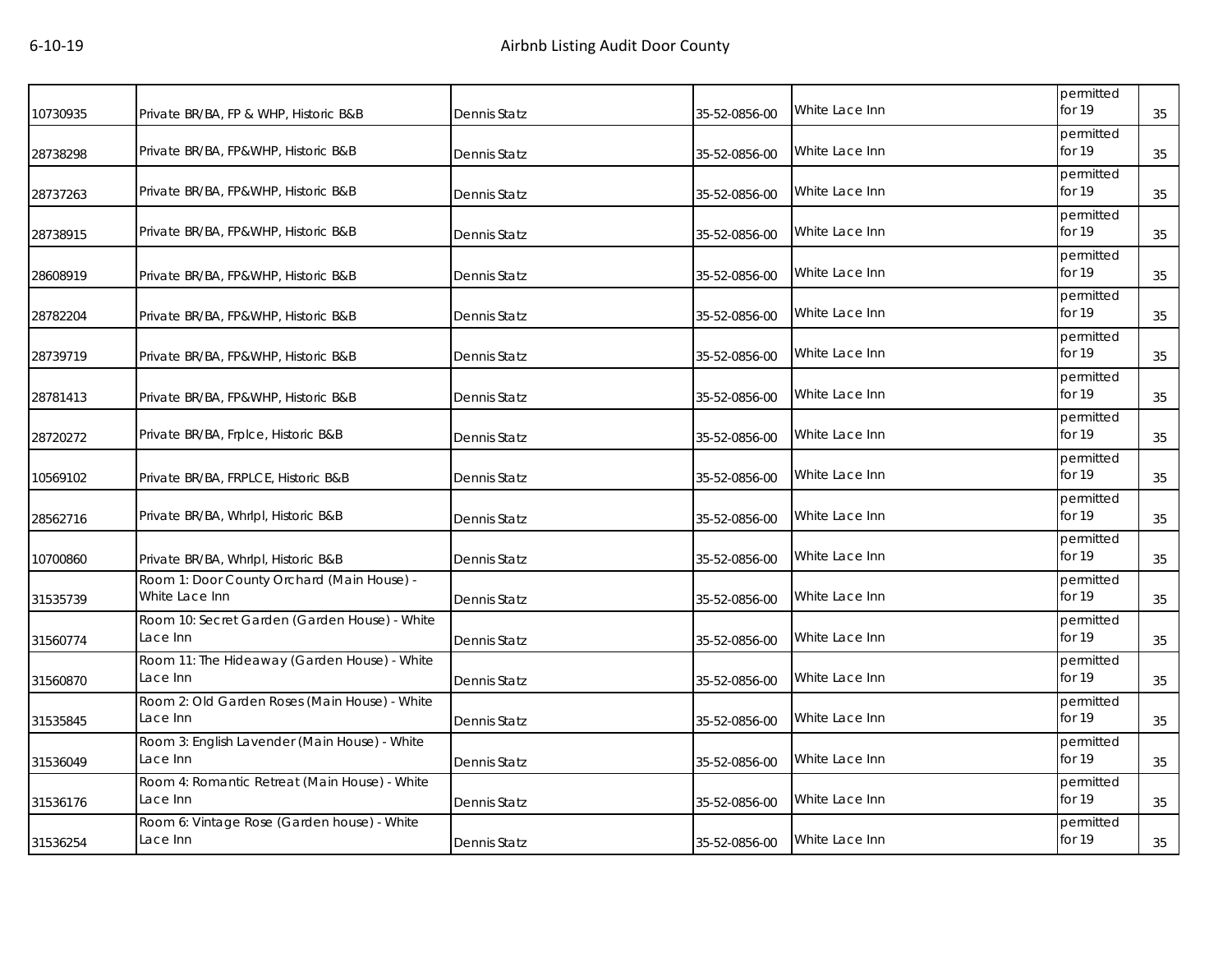| 31536340 | Room 7: Garden View (Garden House) - White<br>Lace Inn        | Dennis Statz                   | 35-52-0856-00 | White Lace Inn                    | permitted<br>for 19        | 35 |
|----------|---------------------------------------------------------------|--------------------------------|---------------|-----------------------------------|----------------------------|----|
| 31560145 | Room 8: English Country (Garden House) - White<br>Lace Inn    | Dennis Statz                   | 35-52-0856-00 | White Lace Inn                    | permitted<br>for 19        | 35 |
| 31560520 | Room 9: Casual Victorian (Garden House) - White<br>Lace Inn   | Dennis Statz                   | 35-52-0856-00 | White Lace Inn                    | permitted<br>for 19        | 35 |
| 31561008 | Room A: Royal Chamber (Washburn House) -<br>White Lace Inn    | Dennis Statz                   | 35-52-0856-00 | White Lace Inn                    | permitted<br>for 19        | 35 |
| 31566668 | Room C: Wild Roses (Washburn House) - White<br>Lace Inn       | Dennis Statz                   | 35-52-0856-00 | White Lace Inn                    | permitted<br>for 19        | 35 |
| 31566760 | Room D: Country Cottage (Washburn House) -<br>White Lace Inn  | Dennis Statz                   | 35-52-0856-00 | White Lace Inn                    | permitted<br>for 19        | 35 |
| 31877729 | Steeple View Cottage                                          | Dennis Statz                   | 35-52-0856-00 | White Lace Inn                    | permitted<br>for 19        | 35 |
| 31586882 | Suite 16: Winter Warmth (Hadley House) - White<br>Lace Inn    | Dennis Statz                   | 35-52-0856-00 | White Lace Inn                    | permitted<br>for 19        | 35 |
| 31587028 | Suite 17: Country Summer (Hadley House) - White<br>Lace Inn   | Dennis Statz                   | 35-52-0856-00 | White Lace Inn                    | permitted<br>for 19        | 35 |
| 31587189 | Suite 18: Fall Festival (Hadley House) - White Lace<br>Inn    | Dennis Statz                   | 35-52-0856-00 | White Lace Inn                    | permitted<br>for 19        | 35 |
| 31587433 | Suite 19: Spring Floral (Hadley House) - White Lace<br>Inn    | Dennis Statz                   | 35-52-0856-00 | White Lace Inn                    | permitted<br>for 19        | 35 |
| 31561096 | Suite B: Victorian Suite (Washburn House) - White<br>Lace Inn | Dennis Statz                   | 35-52-0856-00 | White Lace Inn                    | permitted<br>for 19        | 35 |
| 3190446  | Downtown Sturgeon Bay - Postcard                              | RME Holdings - Robert Esposito | 35-53-1452-00 | Arbor and Postcard - RME Holdings | Permitted<br>for two units | 35 |
| 12792862 | Downtown Sturgeon Bay CornerSuite                             | Robert & Teresa Esposito       | 35-53-1628-00 | Villa and Corner Suite            | permitted<br>for $3$       | 35 |
| 12793691 | Downtown Sturgeon Bay Villa Suite                             | Robert & Teresa Esposito       | 35-53-1628-00 | Villa and Corner Suite            | permitted<br>for $3$       | 35 |
| 3324489  | Downtown Sturgeon Bay, Arbor                                  | RME Holdings - Robert Esposito | 35-53-1452-00 | Arbor and Postcard - RME Holdings | Permitted<br>for two units | 35 |
| 19180482 | The Coach House                                               | Robert & Teresa Esposito       | 35-53-1628-00 | Villa and Corner Suite            | permitted<br>for $3$       | 35 |
| 4692800  | the Magnolia Suite                                            | Diane Allen & Mike Perski      | 35-53-1096-00 | The Magnolia                      |                            | 35 |
| 22027336 | Dancing Dragonfly Airbnb                                      | David Hayes                    | 35-54-1427-00 |                                   |                            | 35 |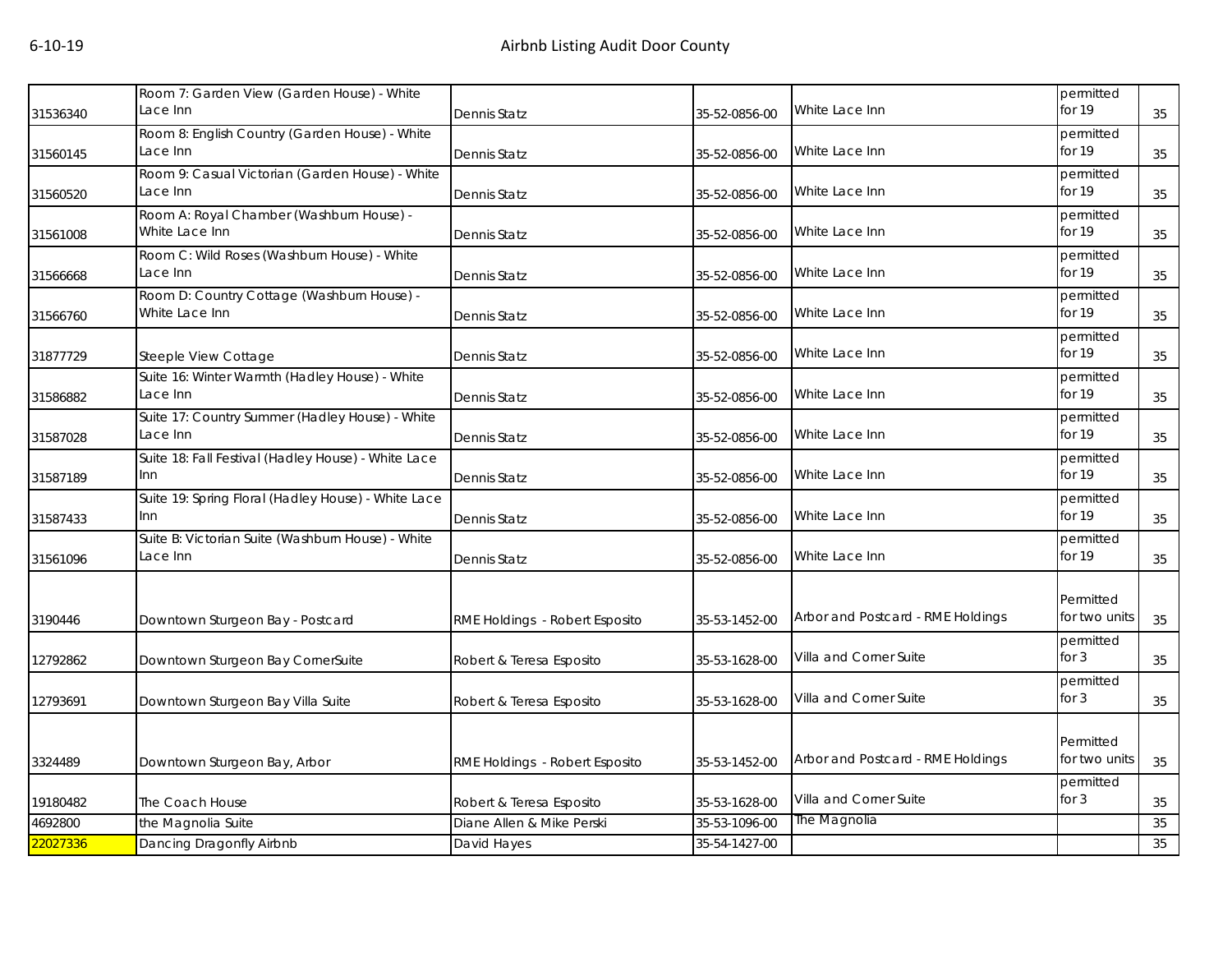| 9506189  | Diplomat Bed and Breakfast/Treaty Suite                                              | Tami Dal Santo                     | 35-54-1544-00 | Diplomat Bed and Breakfast                  | permitted<br>for six units | 35 |
|----------|--------------------------------------------------------------------------------------|------------------------------------|---------------|---------------------------------------------|----------------------------|----|
| 27085342 | Garden Gate Bed & Breakfast: English Lavender<br>Room                                | Robin Vallow                       | 35-54-0858-00 | Garden Gate                                 | permitted<br>for 4         | 35 |
| 27085059 | Garden Gate Bed and Breakfast: Cottage Rose<br>Room                                  | Robin Vallow                       | 35-54-0858-00 | Garden Gate                                 | permitted<br>for $4$       | 35 |
| 27084207 | Garden Gate Bed and Breakfast: Garden Suite                                          | <b>Robin Vallow</b>                | 35-54-0858-00 | Garden Gate                                 | permitted<br>for 4         | 35 |
| 26745725 | Garden Gate Bed and Breakfast: Vintage Rose<br>Room                                  | Robin Vallow                       | 35-54-0858-00 | Garden Gate                                 | permitted<br>for 4         | 35 |
| 35225889 | Suite Sweets #2 Cherries Jubilee                                                     | Terry Ullman                       | 35-54-1967-00 | Door County Candy B&B                       | permitted<br>for 3         | 35 |
| 28540445 | <b>Sweet Suites</b>                                                                  | Terry Ullman                       | 35-54-1967-00 | Door County Candy B&B                       | permitted<br>for 3         | 35 |
| 17586605 | The Diplomat Bed and Breakfast/Chancery suite                                        | Tami Dal Santo                     | 35-54-1544-00 | Diplomat Bed and Breakfast                  | permitted<br>for six units | 35 |
| 28459138 | Almost Like Home" Door County, Wisconsin                                             | Jerome Jobishop                    | 35-56-2012-00 | Almost Like Home                            |                            | 35 |
| 34143254 | "Almost Like Home" Parkside, Sturgeon Bay, WI                                        | Jerome Jobishop                    | 35-56-2068-00 | Almost Like Home Parkside                   |                            | 35 |
| 24911248 | 3BR Newly Renovated House in Sturgeon Bay                                            | Phlip Lyons and Judith Dwyer Lyons | 35-56-1994-00 | Three Bedroom House - Lyons                 |                            | 35 |
| 1095333  | A City Cottage in the Heart of Town                                                  | Kelly Avenson & Elliot Goettelman  | 35-56-1651-00 | City Cottage, The                           | permitted<br>for 2         | 35 |
| 26203239 | Air Mikey B                                                                          | <b>Michael Bleck</b>               | 35-56-1911-00 | Bleck-316 N Joliet                          |                            | 35 |
| 18359397 | <b>Barbara's Guest House</b>                                                         | Stephen Day                        | 35-56-1727-00 | <b>Barbara's Guest House</b>                |                            | 35 |
| 23698225 | Boat House on the Bay                                                                | <b>William Anderson</b>            | 35-56-1629-06 | <b>Boat House</b>                           | dcpm                       | 35 |
| 24733645 | Castaway Cottage                                                                     | Jonathan & Kathy Salit             | 35-56-1936-00 | Castaway Cottage                            |                            | 35 |
| 19824536 | Chalet by the Bay                                                                    | Jonathan Salit                     | 35-56-1807-00 | Chalet by the Bay - Salit                   |                            | 35 |
| 9271311  | Chalet on the Shore                                                                  | Jennifer Jorns & Brian Frisque     | 35-56-1663-00 | Chalet by the Shore                         |                            | 35 |
| 28415584 | City Apartment   In the heart of historic downtown Kelly Avenson & Elliot Goettelman |                                    | 35-56-1651-00 | City Cottage, The                           | permitted<br>for $2$       | 35 |
| 14487990 | Close to Everything in Sturgeon Bay                                                  | Ann Kifer                          | 35-56-1673-00 | <b>Neenah Street Holdings</b>               |                            | 35 |
| 34182259 | Compass Cove   Downtown Home with Modern<br>updates                                  | Matthew and Desiree Wood           | 35-56-2048-00 | Compass Cove                                |                            | 35 |
| 8146241  | Cute Yellow House                                                                    | Joan Schiels/Jan Mills             | 35-56-1559-00 | Little Yellow House                         |                            | 35 |
| 19762075 | Delaware Dream                                                                       | Carter Holdings LLC                | 35-56-1746-00 | Perfectly Downtown and Delaware Dream for 2 | permitted                  | 35 |
| 24261293 | Dock on the Bay Coach Home                                                           | <b>Fear Investments</b>            | 35-56-1889-00 | Dock on the Bay                             |                            | 35 |
| 19179293 | Door County Bayview                                                                  | Diane Rockwell                     | 35-56-1772-00 | Door County Bayview                         |                            | 35 |
|          |                                                                                      |                                    |               |                                             |                            |    |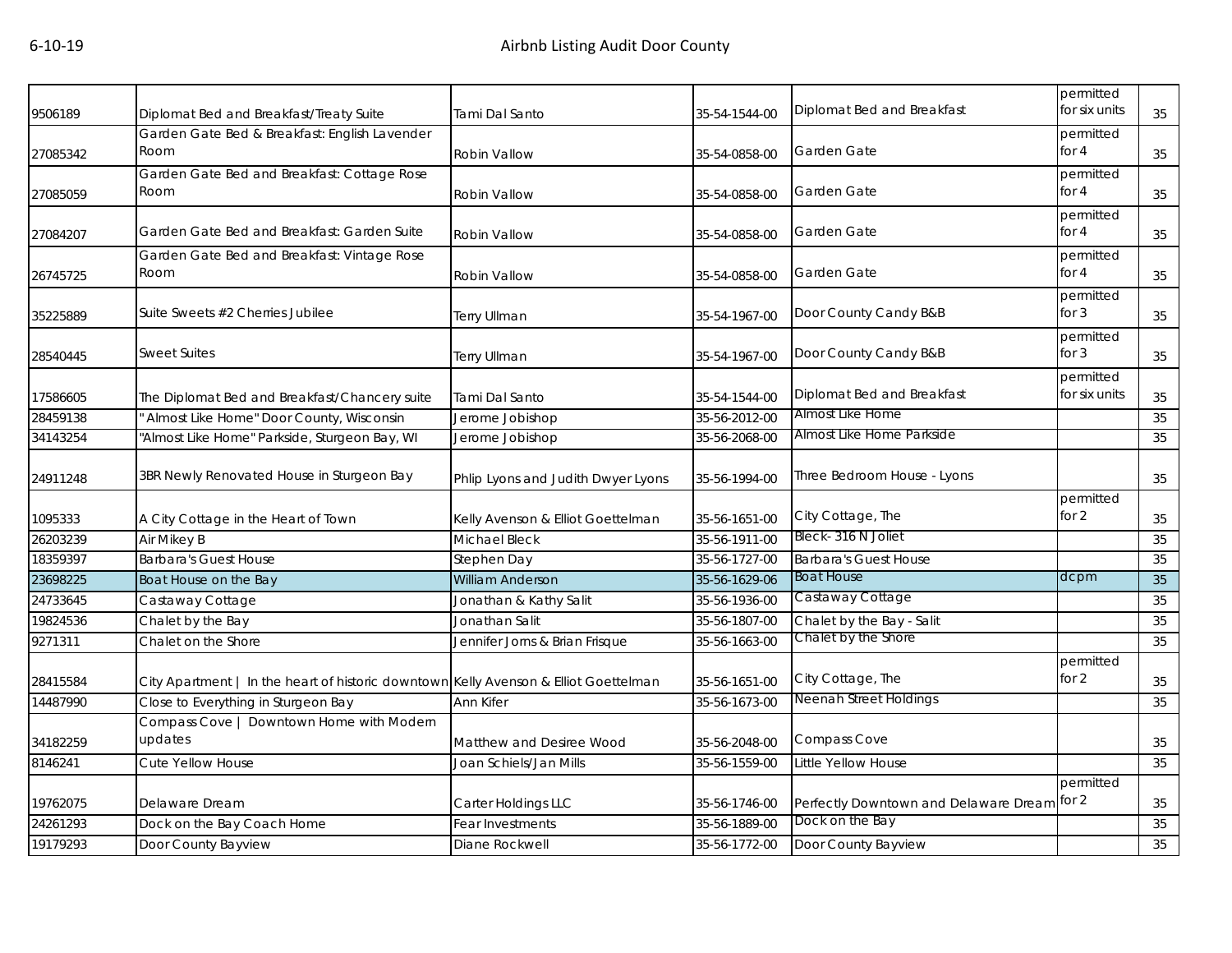| Door County Home Away from Home<br>Door County Home Away From Home<br>Alison and Phil Weckler<br>35-56-2001-00<br>35<br>permitted<br>for three<br>CenterPointe Marina<br>units<br>Door County Waterfront Cottage<br>35-56-0911-00<br>35<br>CenterPointe Yacht Services<br>permitted<br>for three<br>CenterPointe Marina<br>units<br>Door County Waterfront Cottage<br>35-56-0911-00<br>CenterPointe Yacht Services<br>35<br>Downtown Sturgeon Bay<br>Downtown Sturgeon Bay, Door County<br>35-56-1437-00<br>35<br>3518762<br>Hans Reumschuessel<br><b>Lily Pad Cottage</b><br>Eagle's Nest, Waterfront Apartment<br>35-56-1808-00<br>35<br>Alisa Landman<br>Home Sweet Home   Sturgeon Bay-Door County<br><b>Home Sweet Home</b><br><b>Mary Olsen</b><br>35-56-2087-17<br>35<br><b>Lily Pad Cottage</b><br>16392503<br>Lily Pad Cottage<br>Alisa Landman<br>35-56-1808-00<br>35<br>Manor on Main<br>18346670<br>35-56-1777-00<br>Main Manor - Larson<br>Paul Larson<br>35<br><b>Myrtles Place</b><br><b>Myrtles Place</b><br>27877637<br><b>Bonny Schinkten</b><br>35-56-1947-00<br>35<br>Hilpipre- 228 N 7th Ave - Collectic<br>Farmhouse Suite<br>NEW! 'Collectic Farmhouse Suite!' in Sturgeon Bay!<br>Aaron Hilpipre<br>35-56-1939-00<br>35<br>permitted<br>Sunset House - Keleny-Door Belle<br>for 2<br>NEW! Downtown Sturgeon Bay Home - Walk to BridgODK PROPERTIES Ben Keleny<br>35<br>35-56-2017-00<br>Port View Cottage<br>NEW! Sturgeon Bay Home Near Potawatomi State PTom and Christine Dehnert<br>35-56-1927-00<br>35<br>NEW!Waterfront Sturgeon Bay Home w/Deck & Fire<br>Pit<br>On Bay Thyme<br>Cheryl Link<br>35-56-1875-00<br>35<br>Oak Street Loft - Tebon<br>Oak Street Loft   Westside Water View<br>Jeff Tebon<br>35-56-2029-17<br>35<br>Overlooking Third Ave<br>Overlooking Third Ave<br>Joe Baw and Rob Paul<br>35-53-1816-00<br>35<br>Patti's Place<br>Patti's Place<br>35-56-2111-00<br>Richard and Pat Wickman<br>35<br>Peritted for<br>Suite on the Water<br>Pelican Suite, Door County: Waterfront Suite<br>35-56-1819-00<br>35<br>John Hermanson<br>permitted<br>Perfectly Downtown and Delaware Dream for 2<br>18683132<br>Perfectly Downtown<br>Carter Holdings LLC<br>35<br>35-56-1746-00<br>Petite Maison Bleu<br>18655796<br>Petite Maison Bleu<br>35-56-1755-00<br>35<br>Terry Cummings<br>R & H Bayshore Estate<br>25319787<br>35-56-1957-00<br>R&H Bayshore Estate<br>Helen & Robin Urban<br>35<br>Sawyer View Village<br>Sawyer View Villa<br>17380652<br>35-56-1726-00<br>35<br>Ken Glasheen<br>Sive's Door<br>Sive's Door<br>27834966<br>Sive's Door LLC - Rebecca Bodmer<br>35-56-1972-00<br>35<br>Small new home designed for energy efficiency<br>Strang - Energy Efficient Home<br>33165932<br>Thomas Strang<br>35-56-2125-00<br>35<br>Sturgeon Bay Countryside Studio<br>Sturgeon Bay Countryside Studio<br>Aaron Carmody<br>35-56-1928-00<br>35<br>Sturgeon Bay Doll House<br>35-56-1565-00<br>Sturgeon Bay Doll House<br>Patrice Sebastian<br>35 | 13257277 | Door County Easy Living | <b>Rich Miller</b> | 35-56-1654-00 | Door County Easy Living - Miller | 35 |
|---------------------------------------------------------------------------------------------------------------------------------------------------------------------------------------------------------------------------------------------------------------------------------------------------------------------------------------------------------------------------------------------------------------------------------------------------------------------------------------------------------------------------------------------------------------------------------------------------------------------------------------------------------------------------------------------------------------------------------------------------------------------------------------------------------------------------------------------------------------------------------------------------------------------------------------------------------------------------------------------------------------------------------------------------------------------------------------------------------------------------------------------------------------------------------------------------------------------------------------------------------------------------------------------------------------------------------------------------------------------------------------------------------------------------------------------------------------------------------------------------------------------------------------------------------------------------------------------------------------------------------------------------------------------------------------------------------------------------------------------------------------------------------------------------------------------------------------------------------------------------------------------------------------------------------------------------------------------------------------------------------------------------------------------------------------------------------------------------------------------------------------------------------------------------------------------------------------------------------------------------------------------------------------------------------------------------------------------------------------------------------------------------------------------------------------------------------------------------------------------------------------------------------------------------------------------------------------------------------------------------------------------------------------------------------------------------------------------------------------------------------------------------------------------------------------------------------------------------------------------------------------------------------------------------------------------------------------------------------------------------|----------|-------------------------|--------------------|---------------|----------------------------------|----|
|                                                                                                                                                                                                                                                                                                                                                                                                                                                                                                                                                                                                                                                                                                                                                                                                                                                                                                                                                                                                                                                                                                                                                                                                                                                                                                                                                                                                                                                                                                                                                                                                                                                                                                                                                                                                                                                                                                                                                                                                                                                                                                                                                                                                                                                                                                                                                                                                                                                                                                                                                                                                                                                                                                                                                                                                                                                                                                                                                                                                   | 28511065 |                         |                    |               |                                  |    |
|                                                                                                                                                                                                                                                                                                                                                                                                                                                                                                                                                                                                                                                                                                                                                                                                                                                                                                                                                                                                                                                                                                                                                                                                                                                                                                                                                                                                                                                                                                                                                                                                                                                                                                                                                                                                                                                                                                                                                                                                                                                                                                                                                                                                                                                                                                                                                                                                                                                                                                                                                                                                                                                                                                                                                                                                                                                                                                                                                                                                   | 3280736  |                         |                    |               |                                  |    |
|                                                                                                                                                                                                                                                                                                                                                                                                                                                                                                                                                                                                                                                                                                                                                                                                                                                                                                                                                                                                                                                                                                                                                                                                                                                                                                                                                                                                                                                                                                                                                                                                                                                                                                                                                                                                                                                                                                                                                                                                                                                                                                                                                                                                                                                                                                                                                                                                                                                                                                                                                                                                                                                                                                                                                                                                                                                                                                                                                                                                   | 13749828 |                         |                    |               |                                  |    |
|                                                                                                                                                                                                                                                                                                                                                                                                                                                                                                                                                                                                                                                                                                                                                                                                                                                                                                                                                                                                                                                                                                                                                                                                                                                                                                                                                                                                                                                                                                                                                                                                                                                                                                                                                                                                                                                                                                                                                                                                                                                                                                                                                                                                                                                                                                                                                                                                                                                                                                                                                                                                                                                                                                                                                                                                                                                                                                                                                                                                   |          |                         |                    |               |                                  |    |
|                                                                                                                                                                                                                                                                                                                                                                                                                                                                                                                                                                                                                                                                                                                                                                                                                                                                                                                                                                                                                                                                                                                                                                                                                                                                                                                                                                                                                                                                                                                                                                                                                                                                                                                                                                                                                                                                                                                                                                                                                                                                                                                                                                                                                                                                                                                                                                                                                                                                                                                                                                                                                                                                                                                                                                                                                                                                                                                                                                                                   | 28284749 |                         |                    |               |                                  |    |
|                                                                                                                                                                                                                                                                                                                                                                                                                                                                                                                                                                                                                                                                                                                                                                                                                                                                                                                                                                                                                                                                                                                                                                                                                                                                                                                                                                                                                                                                                                                                                                                                                                                                                                                                                                                                                                                                                                                                                                                                                                                                                                                                                                                                                                                                                                                                                                                                                                                                                                                                                                                                                                                                                                                                                                                                                                                                                                                                                                                                   | 33846594 |                         |                    |               |                                  |    |
|                                                                                                                                                                                                                                                                                                                                                                                                                                                                                                                                                                                                                                                                                                                                                                                                                                                                                                                                                                                                                                                                                                                                                                                                                                                                                                                                                                                                                                                                                                                                                                                                                                                                                                                                                                                                                                                                                                                                                                                                                                                                                                                                                                                                                                                                                                                                                                                                                                                                                                                                                                                                                                                                                                                                                                                                                                                                                                                                                                                                   |          |                         |                    |               |                                  |    |
|                                                                                                                                                                                                                                                                                                                                                                                                                                                                                                                                                                                                                                                                                                                                                                                                                                                                                                                                                                                                                                                                                                                                                                                                                                                                                                                                                                                                                                                                                                                                                                                                                                                                                                                                                                                                                                                                                                                                                                                                                                                                                                                                                                                                                                                                                                                                                                                                                                                                                                                                                                                                                                                                                                                                                                                                                                                                                                                                                                                                   |          |                         |                    |               |                                  |    |
|                                                                                                                                                                                                                                                                                                                                                                                                                                                                                                                                                                                                                                                                                                                                                                                                                                                                                                                                                                                                                                                                                                                                                                                                                                                                                                                                                                                                                                                                                                                                                                                                                                                                                                                                                                                                                                                                                                                                                                                                                                                                                                                                                                                                                                                                                                                                                                                                                                                                                                                                                                                                                                                                                                                                                                                                                                                                                                                                                                                                   |          |                         |                    |               |                                  |    |
|                                                                                                                                                                                                                                                                                                                                                                                                                                                                                                                                                                                                                                                                                                                                                                                                                                                                                                                                                                                                                                                                                                                                                                                                                                                                                                                                                                                                                                                                                                                                                                                                                                                                                                                                                                                                                                                                                                                                                                                                                                                                                                                                                                                                                                                                                                                                                                                                                                                                                                                                                                                                                                                                                                                                                                                                                                                                                                                                                                                                   | 26270652 |                         |                    |               |                                  |    |
|                                                                                                                                                                                                                                                                                                                                                                                                                                                                                                                                                                                                                                                                                                                                                                                                                                                                                                                                                                                                                                                                                                                                                                                                                                                                                                                                                                                                                                                                                                                                                                                                                                                                                                                                                                                                                                                                                                                                                                                                                                                                                                                                                                                                                                                                                                                                                                                                                                                                                                                                                                                                                                                                                                                                                                                                                                                                                                                                                                                                   | 31924303 |                         |                    |               |                                  |    |
|                                                                                                                                                                                                                                                                                                                                                                                                                                                                                                                                                                                                                                                                                                                                                                                                                                                                                                                                                                                                                                                                                                                                                                                                                                                                                                                                                                                                                                                                                                                                                                                                                                                                                                                                                                                                                                                                                                                                                                                                                                                                                                                                                                                                                                                                                                                                                                                                                                                                                                                                                                                                                                                                                                                                                                                                                                                                                                                                                                                                   | 25578596 |                         |                    |               |                                  |    |
|                                                                                                                                                                                                                                                                                                                                                                                                                                                                                                                                                                                                                                                                                                                                                                                                                                                                                                                                                                                                                                                                                                                                                                                                                                                                                                                                                                                                                                                                                                                                                                                                                                                                                                                                                                                                                                                                                                                                                                                                                                                                                                                                                                                                                                                                                                                                                                                                                                                                                                                                                                                                                                                                                                                                                                                                                                                                                                                                                                                                   | 24629975 |                         |                    |               |                                  |    |
|                                                                                                                                                                                                                                                                                                                                                                                                                                                                                                                                                                                                                                                                                                                                                                                                                                                                                                                                                                                                                                                                                                                                                                                                                                                                                                                                                                                                                                                                                                                                                                                                                                                                                                                                                                                                                                                                                                                                                                                                                                                                                                                                                                                                                                                                                                                                                                                                                                                                                                                                                                                                                                                                                                                                                                                                                                                                                                                                                                                                   | 29946818 |                         |                    |               |                                  |    |
|                                                                                                                                                                                                                                                                                                                                                                                                                                                                                                                                                                                                                                                                                                                                                                                                                                                                                                                                                                                                                                                                                                                                                                                                                                                                                                                                                                                                                                                                                                                                                                                                                                                                                                                                                                                                                                                                                                                                                                                                                                                                                                                                                                                                                                                                                                                                                                                                                                                                                                                                                                                                                                                                                                                                                                                                                                                                                                                                                                                                   | 21642288 |                         |                    |               |                                  |    |
|                                                                                                                                                                                                                                                                                                                                                                                                                                                                                                                                                                                                                                                                                                                                                                                                                                                                                                                                                                                                                                                                                                                                                                                                                                                                                                                                                                                                                                                                                                                                                                                                                                                                                                                                                                                                                                                                                                                                                                                                                                                                                                                                                                                                                                                                                                                                                                                                                                                                                                                                                                                                                                                                                                                                                                                                                                                                                                                                                                                                   | 34744184 |                         |                    |               |                                  |    |
|                                                                                                                                                                                                                                                                                                                                                                                                                                                                                                                                                                                                                                                                                                                                                                                                                                                                                                                                                                                                                                                                                                                                                                                                                                                                                                                                                                                                                                                                                                                                                                                                                                                                                                                                                                                                                                                                                                                                                                                                                                                                                                                                                                                                                                                                                                                                                                                                                                                                                                                                                                                                                                                                                                                                                                                                                                                                                                                                                                                                   | 25614073 |                         |                    |               |                                  |    |
|                                                                                                                                                                                                                                                                                                                                                                                                                                                                                                                                                                                                                                                                                                                                                                                                                                                                                                                                                                                                                                                                                                                                                                                                                                                                                                                                                                                                                                                                                                                                                                                                                                                                                                                                                                                                                                                                                                                                                                                                                                                                                                                                                                                                                                                                                                                                                                                                                                                                                                                                                                                                                                                                                                                                                                                                                                                                                                                                                                                                   |          |                         |                    |               |                                  |    |
|                                                                                                                                                                                                                                                                                                                                                                                                                                                                                                                                                                                                                                                                                                                                                                                                                                                                                                                                                                                                                                                                                                                                                                                                                                                                                                                                                                                                                                                                                                                                                                                                                                                                                                                                                                                                                                                                                                                                                                                                                                                                                                                                                                                                                                                                                                                                                                                                                                                                                                                                                                                                                                                                                                                                                                                                                                                                                                                                                                                                   |          |                         |                    |               |                                  |    |
|                                                                                                                                                                                                                                                                                                                                                                                                                                                                                                                                                                                                                                                                                                                                                                                                                                                                                                                                                                                                                                                                                                                                                                                                                                                                                                                                                                                                                                                                                                                                                                                                                                                                                                                                                                                                                                                                                                                                                                                                                                                                                                                                                                                                                                                                                                                                                                                                                                                                                                                                                                                                                                                                                                                                                                                                                                                                                                                                                                                                   |          |                         |                    |               |                                  |    |
|                                                                                                                                                                                                                                                                                                                                                                                                                                                                                                                                                                                                                                                                                                                                                                                                                                                                                                                                                                                                                                                                                                                                                                                                                                                                                                                                                                                                                                                                                                                                                                                                                                                                                                                                                                                                                                                                                                                                                                                                                                                                                                                                                                                                                                                                                                                                                                                                                                                                                                                                                                                                                                                                                                                                                                                                                                                                                                                                                                                                   |          |                         |                    |               |                                  |    |
|                                                                                                                                                                                                                                                                                                                                                                                                                                                                                                                                                                                                                                                                                                                                                                                                                                                                                                                                                                                                                                                                                                                                                                                                                                                                                                                                                                                                                                                                                                                                                                                                                                                                                                                                                                                                                                                                                                                                                                                                                                                                                                                                                                                                                                                                                                                                                                                                                                                                                                                                                                                                                                                                                                                                                                                                                                                                                                                                                                                                   |          |                         |                    |               |                                  |    |
|                                                                                                                                                                                                                                                                                                                                                                                                                                                                                                                                                                                                                                                                                                                                                                                                                                                                                                                                                                                                                                                                                                                                                                                                                                                                                                                                                                                                                                                                                                                                                                                                                                                                                                                                                                                                                                                                                                                                                                                                                                                                                                                                                                                                                                                                                                                                                                                                                                                                                                                                                                                                                                                                                                                                                                                                                                                                                                                                                                                                   |          |                         |                    |               |                                  |    |
|                                                                                                                                                                                                                                                                                                                                                                                                                                                                                                                                                                                                                                                                                                                                                                                                                                                                                                                                                                                                                                                                                                                                                                                                                                                                                                                                                                                                                                                                                                                                                                                                                                                                                                                                                                                                                                                                                                                                                                                                                                                                                                                                                                                                                                                                                                                                                                                                                                                                                                                                                                                                                                                                                                                                                                                                                                                                                                                                                                                                   | 26452662 |                         |                    |               |                                  |    |
|                                                                                                                                                                                                                                                                                                                                                                                                                                                                                                                                                                                                                                                                                                                                                                                                                                                                                                                                                                                                                                                                                                                                                                                                                                                                                                                                                                                                                                                                                                                                                                                                                                                                                                                                                                                                                                                                                                                                                                                                                                                                                                                                                                                                                                                                                                                                                                                                                                                                                                                                                                                                                                                                                                                                                                                                                                                                                                                                                                                                   | 8129738  |                         |                    |               |                                  |    |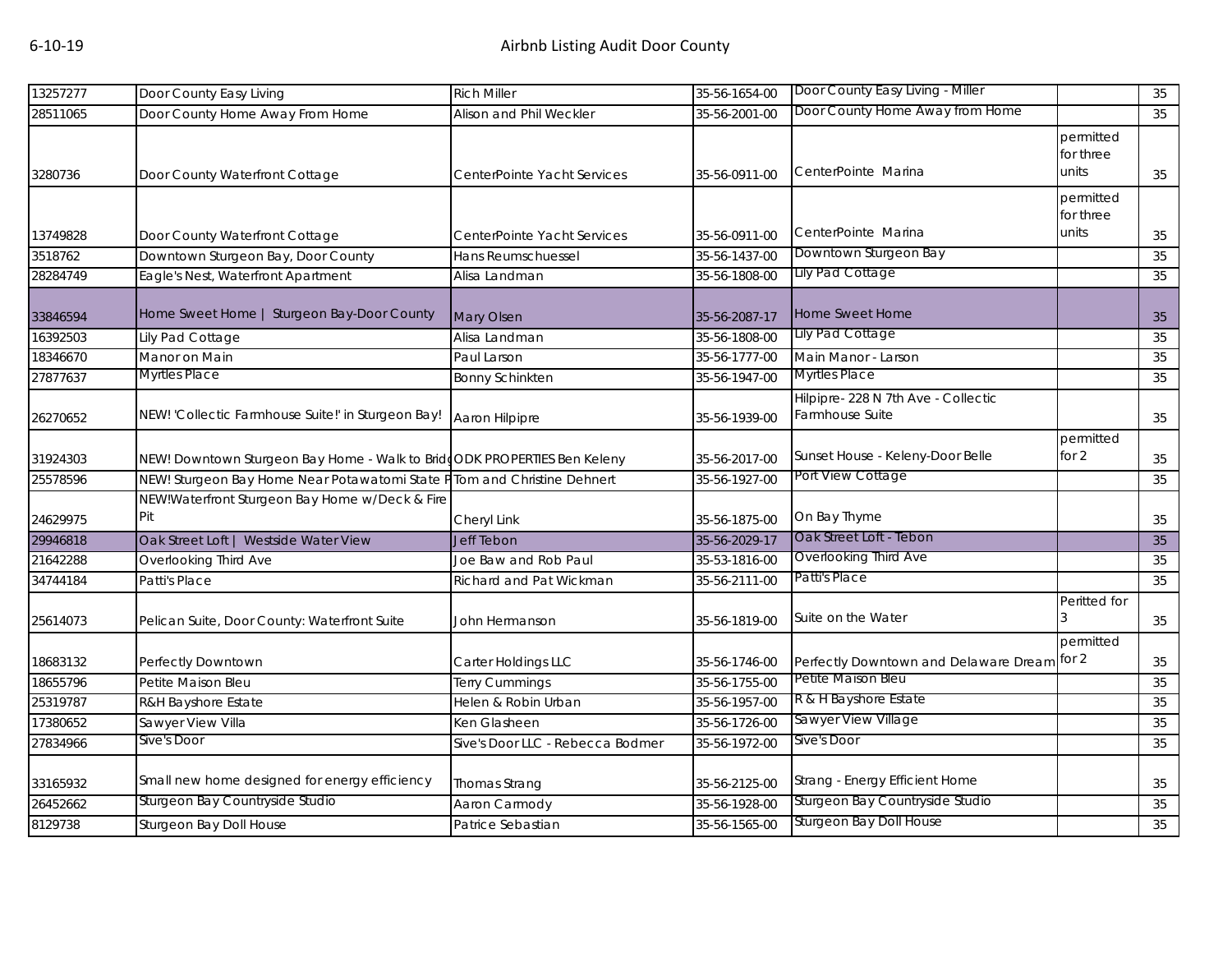| 25487105 | Sturgeon Bay Waterfront Cottage                                  | Justin & Lindsey Bohrer                             | 33-56-1954-00 | Bayside Cottage -- Bohrer - 3815 Bayshore                    |                      | 35 |
|----------|------------------------------------------------------------------|-----------------------------------------------------|---------------|--------------------------------------------------------------|----------------------|----|
| 21982114 | Sturgeon Bay Waterfront Cottage                                  | Eric Minten                                         | 35-56-1767-00 | Door County Waterfront Cottage Minten                        |                      | 35 |
| 28844540 | Sunset house                                                     | ODK PROPERTIES Ben Keleny                           | 35-56-2017-00 | Sunset House - Keleny-Door Belle                             | permitted<br>for $2$ | 35 |
| 28538540 | The Ballard House Door County                                    | Restassure                                          | 35-56-2044-17 | <b>Ballard House</b>                                         |                      | 35 |
| 27503937 | The Blue Cottage Cozy city cottage near<br>downtown.             | Tom Haight                                          | 35-56-1991-00 | Blue Cottage, The -Haight                                    |                      | 35 |
| 34258306 | The Corner Ranch   A Stylish Modern Retreat                      | Robert Starr                                        | 35-56-2081-00 | The Corner Ranch                                             |                      | 35 |
| 25621059 | The Nest, Door County: Room in Waterfront Home                   | John Hermanson                                      | 35-56-1819-00 | Suite on the Water                                           | Peritted for         | 35 |
| 25623966 | Turtle Suite, Door County: Waterfront Suite                      | John Hermanson                                      | 35-56-1819-00 | Suite on the Water                                           | Peritted for         | 35 |
| 23343621 | Veronica Joyce                                                   | Lola DeVillers and Stuart Champeau                  | 35-56-1877-00 | Veronica Joice                                               |                      | 35 |
| 24607218 | West Side Gem                                                    | Susan I Guthrie                                     | 35-56-1918-00 | West Side Gem - 223 S Lansing                                |                      | 35 |
| 15678659 | Yellow Cottage                                                   | Megan and Shane Wheeler                             | 35-56-1946-00 | Yellow Cottage, Wheeler                                      |                      | 35 |
| 24076184 | Bay Breeze - the Floating Cottage                                | The Yacht Harbor, LLC & Sturgeon Bay<br>Marinas.com | 35-59-1676-02 | Door County Houseboat Rentals, LLC                           | permitted<br>for 4   | 35 |
| 23915694 | <b>Boat Bungalow</b>                                             | Sam Parent                                          | 35-59-1907-00 | Gypsy Soul - Boat bungalow                                   |                      | 35 |
| 18913824 | Desiree the houseboat                                            | The Yacht Harbor, LLC & Sturgeon Bay<br>Marinas.com | 35-59-1676-00 | Door County Houseboat Rentals, LLC                           | permitted<br>for $4$ | 35 |
| 24077834 | Pier Relaxn' - the Floating Cottage                              | The Yacht Harbor, LLC & Sturgeon Bay<br>Marinas.com | 35-59-1676-00 | Door County Houseboat Rentals, LLC                           | permitted<br>for $4$ | 35 |
| 18035205 | The Mary I                                                       | The Yacht Harbor, LLC & Sturgeon Bay<br>Marinas.com | 35-59-1676-00 | Door County Houseboat Rentals, LLC                           | permitted<br>for $4$ | 35 |
| 34364786 | Be a Pirate in Door County, Wisconsin!                           |                                                     |               |                                                              |                      | 35 |
|          |                                                                  |                                                     |               |                                                              |                      |    |
| 30532976 | Abode on the beach                                               | LLC Great Wulf Partners/Cap Wulf                    | 36-56-0811-00 | Abode on the Beach                                           |                      | 36 |
| 28333052 | Beach House right on Lake Michigan!                              | <b>Mercedes Wadkins</b>                             | 36-56-1814-01 | A Spirit of Adventure-Wadkins -2986 Lake<br>Forest Park Road |                      | 36 |
| 18073736 | Claybanks   A Woodsy Retreat near Lake Michigar David Goettelman |                                                     | 36-56-1731-17 | Clay Banks Woodsy Retreat                                    |                      | 36 |
| 10283729 | <b>Historic Family Farm</b>                                      | Tom Mickelson                                       | 36-56-1579-00 | <b>Historic Family Farm</b>                                  |                      | 36 |
| 11699220 | Lake Lane Cottage #2                                             | Rob Vogel                                           | 36-56-0869-00 | Lake Lane Cottages                                           | permitted<br>for $3$ | 36 |
| 11700582 | Lake Lane Cottages Camper                                        | Rob Vogel                                           | 36-56-0869-00 | Lake Lane Cottages                                           | permitted<br>for $3$ | 36 |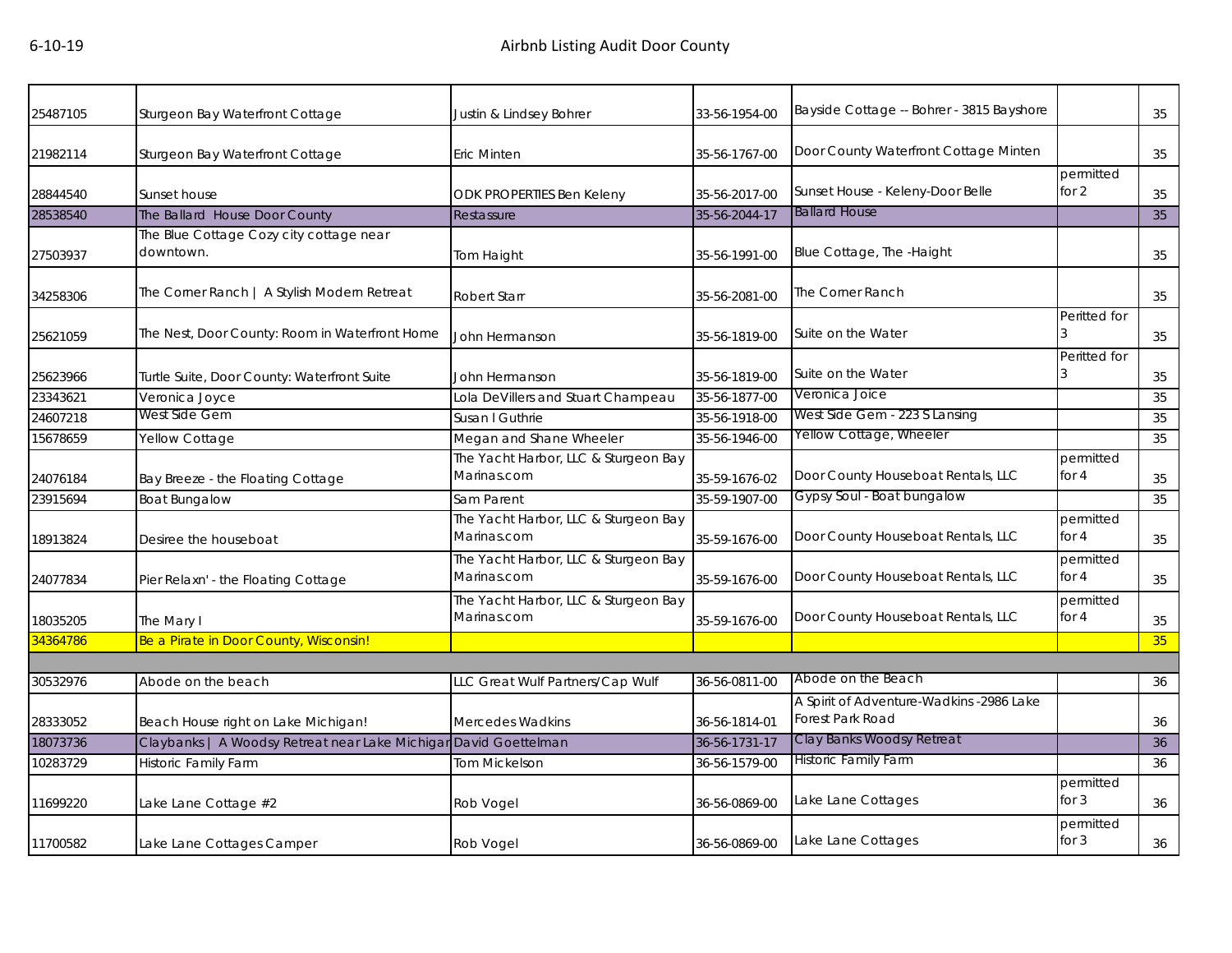| 6253565  | Lake Lane Cottages in Door County #1                                   | Rob Vogel                  | 36-56-0869-00 | Lake Lane Cottages                       | permitted<br>for $3$  | 36 |
|----------|------------------------------------------------------------------------|----------------------------|---------------|------------------------------------------|-----------------------|----|
| 5585456  | On the shore of Lake Michigan                                          | Ann Emmerich               | 36-56-1487-00 | Emmerich - On the Shore of Lake Michigan |                       | 36 |
| 28214581 | Peace of Beach                                                         | Chris Jeanquart            | 36-56-1969-00 | Jeanquart - 3140 Lake Forest Park Road   |                       | 36 |
| 32846114 | The Chickadee Cottage                                                  | <b>Tyler Lenz</b>          | 36-56-2073-00 | Chickadee Cottage                        |                       | 36 |
| 20123299 | The Clerestory on Lake Michigan                                        | Christopher Mohar          | 36-56-1789-00 | The Clerestory on Lake Michigan          |                       | 36 |
|          |                                                                        |                            |               |                                          |                       |    |
| 34811175 | 2 bedroom Kitchenette With a Private Bathroom                          | Liz Merner                 | 39-50-1736-00 | Countryside Motel & RV Sites             |                       | 39 |
| 19285613 | Beautiful Waterfront Cabin Door County                                 | Donn Rozz, Robert Paul     | 39-53-1374-00 | Rozz Little Cemetery                     |                       | 39 |
| 27457684 | Door County Waterfront Cabin New Construction 2 Donn Rozz, Robert Paul |                            | 39-53-1374-00 | Rozz Little Cemetery                     | permite for           | 39 |
| 34381636 | "Almost Like Home" Bayside                                             | Jerome Kobishop            | 39-56-2121-00 | Almost like home bayside                 |                       | 39 |
| 1327057  | 3 Bedroom Cottage with a Water View                                    | Mark and Jill Schwarzbauer | 39-56-1320-00 | La Bella Casa Di Mattoni                 |                       | 39 |
| 31667488 | CM's Place                                                             |                            |               |                                          |                       | 39 |
| 15057147 | Door County Shore Front 2 Bdrm Cabin on 1.2 Acres Pat O'Donnell        |                            | 39-56-1398-00 | Cabin Sun Over Beach                     |                       | 39 |
| 17300921 | Family Friendly Cabin On The Bay!                                      | Goffard                    | 39-56-1709-00 | Cabin on the Bay - Goffard               |                       | 39 |
| 18833980 | Sunset Cliff Cottage                                                   | Jon Hansen                 | 39-56-0860-00 | Sunset Cliff Cottage                     |                       | 39 |
|          |                                                                        |                            |               |                                          |                       |    |
| 19594834 | Waterfront Door County Cottage                                         | Lisa Soukup                | 42-56-1774-00 | Waterftont Cottage - Soukup              |                       | 42 |
|          |                                                                        |                            |               |                                          |                       |    |
| 11389754 | Charming Near Town Motel Room                                          | Andrew Valentincic         | 46-50-1596-00 | Viking Village                           | permitted<br>for $13$ | 46 |
| 14825088 | Charming one bedroom flat at Viking Village                            | Andrew Valentincic         | 46-50-1596-00 | Viking Village                           | permitted<br>for $13$ | 46 |
| 15351847 | Cozy and charming studio with kitchen.                                 | Andrew Valentincic         | 46-50-1596-00 | Viking Village                           | permitted<br>for 13   | 46 |
| 33796800 | Remodeled 2 bedroom apartment unit.                                    | Andrew Valentincic         | 46-50-1596-00 | Viking Village                           | permitted<br>for $13$ | 46 |
| 10907613 | Sunrise A Frame on the lake                                            | Andrew Valentincic         | 46-50-1596-00 | Viking Village                           | permitted<br>for $13$ | 46 |
| 8898775  | Viking Village 2 Bedroom Flat                                          | Andrew Valentincic         | 46-50-1596-00 | Viking Village                           | permitted<br>for $13$ | 46 |
| 13156138 | Cute Affordable Cabin on Island - Kayaker Cabin   Dawn Chier           |                            | 46-55-0731-00 | Coffee Creek Cabin                       | permitted<br>for $2$  | 46 |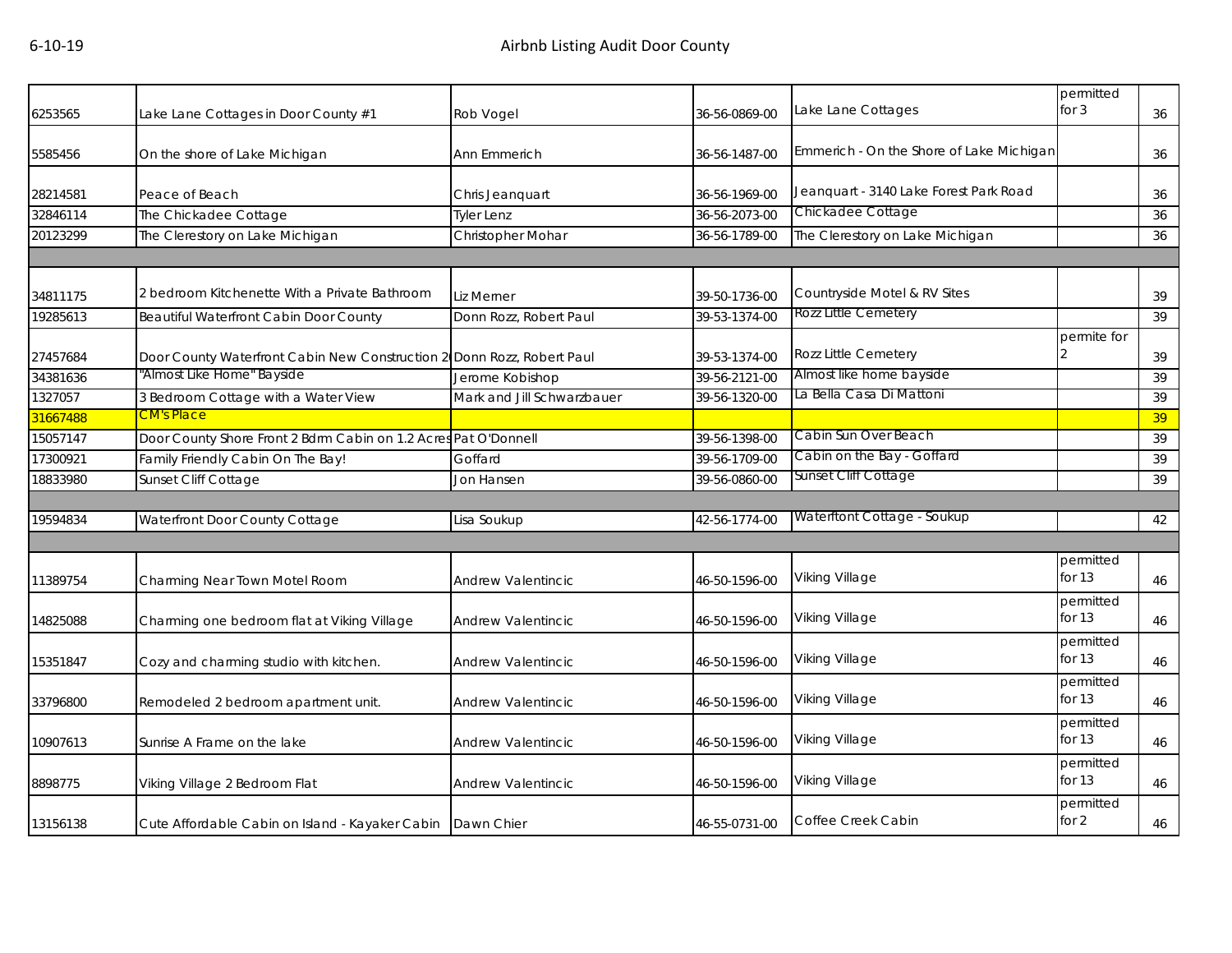| 31445707 | Aunt Ethel's Cozy Island Cottage - close to town!            | Evelyn and Chad Beneda                         | 46-56-2066-00 | Aunty Ethyl's                                |                      | 46 |
|----------|--------------------------------------------------------------|------------------------------------------------|---------------|----------------------------------------------|----------------------|----|
| 14443055 | Bay Farm Lake Cottage                                        | Kathleen Young                                 | 46-56-1650-00 | <b>Bay Farm LLC</b>                          |                      | 46 |
| 25811058 | Breezy Beach                                                 | Richard Tobey                                  | 46-56-1940-00 | <b>Breezy Beach</b>                          |                      | 46 |
| 27853119 | <b>Buckwild Estate</b>                                       | Dan Jorgenson                                  | 46-56-1332-00 | <b>Buckwild Farm</b>                         |                      | 46 |
| 6541476  | Charming Waterfront Cottage                                  | Alex Trueblood                                 | 46-56-1411-00 | Trueblood Cottage                            |                      | 46 |
| 13378765 | Coffee Creek Cabins "Biker Cabin" on Wash. Island Dawn Chier |                                                | 46-55-0731-00 | Coffee Creek Cabin                           | permitted<br>for $2$ | 46 |
| 25622011 | Folk Tree Farm on Washington Island                          | Casey Dahl & Shawn Murray                      | 46-56-1933-00 | Folk Tree Farm                               |                      | 46 |
| 35580755 | Gull Cottage Waterfront Home on Washington<br>Island         | <b>Vern Rubenic</b>                            | 46-56-1354-11 | <b>Blue Heaven Rendezvous</b>                |                      | 46 |
| 25616352 | Island View Cottage on Washington Island                     | Edward & Peri Ann Wasie                        | 46-56-1909-00 | Island View Cottage - Wasie                  |                      | 46 |
| 22717916 | Old Orchard Farm                                             | Deb Sheridan                                   | 46-56-1867-00 | Old Orchard Farm                             |                      | 46 |
| 29857856 | Quiet Island Waterfront Retreat                              | Daniel Wiersum                                 | 46-56-2036-00 | Quiet Island Waterfront Retreat              |                      | 46 |
| 34836681 | The Birches - Private Home on Washington Island              | Christine Klann                                | 46-56-2131-00 | Klann - 2129 Mc Donald Road                  |                      | 46 |
| 25488651 | Washington Island Home in the Woods                          | Jeff and Corinn Sevcik                         | 46-56-1891-00 | West Harbor - Sevcik                         |                      | 46 |
| 24117398 | Washington Island home With history and warmth               | Carol Lemon                                    | 46-56-1917-00 | Washington Island Historical Home -<br>Lemon |                      | 46 |
| 31407998 | Washington Island, remodeled single family home.             | <b>Andrew Valentincic</b>                      | 46-50-1596-00 | Viking Village                               |                      | 46 |
| 26269262 | Watermark Inn-Washington Island (Suite B)                    | Larry Kilduff                                  | 46-56-0584-00 | Watermark Inn                                |                      | 46 |
| 23713057 | Watermark Inn- Washington Island (Suite G)                   | Larry Kilduff                                  | 46-56-0584-00 | Watermark Inn                                |                      | 46 |
| 14266783 | Cottage on Cedar                                             | Not Door County Comes up in Door County Search |               |                                              | Outside DC           |    |
| 19012043 | Home Away From Home Northern Wisconsin                       | Not Door County Comes up in Door County Search |               |                                              | <b>Outside DC</b>    |    |
| 19176512 | <b>Book Your Summer Getaway Now</b>                          | Not Door County Comes up in Door County Search |               |                                              | <b>Outside DC</b>    |    |
| 20991844 | <b>Menominee River Vacation Home</b>                         | Not Door County Comes up in Door County Search |               |                                              | <b>Outside DC</b>    |    |
| 21816932 | <b>Hogans Place 2</b>                                        | Not Door County Comes up in Door County Search |               |                                              | <b>Outside DC</b>    |    |
| 21816968 | <b>Hogans Place</b>                                          | Not Door County Comes up in Door County Search |               |                                              | <b>Outside DC</b>    |    |
| 27232787 | Cute 2 Bedroom Bungalow                                      | Not Door County Comes up in Door County Search |               |                                              | <b>Outside DC</b>    |    |
| 31402597 | King Executive Suite - Independence Stay<br>Marinette #202   | Not Door County Comes up in Door County Search |               |                                              | Outside DC           |    |
| 443694   | Lundgren Tree Farm                                           | Not Door County Comes up in Door County Search |               |                                              | <b>Outside DC</b>    |    |
| 33710736 | Winding River Cottages-Pine Cone Cottage                     | Not Door County Comes up in Door County Search |               |                                              | <b>Outside DC</b>    |    |
| 33045130 | Winding River Cottages-Evergreen Cottage                     | Not Door County Comes up in Door County Search |               |                                              | <b>Outside DC</b>    |    |
| 33155244 | Quiet & Cozy upstairs apartment 1 bedroom                    | Not Door County Comes up in Door County Search |               |                                              | <b>Outside DC</b>    |    |
| 28734368 | Luxury on the Lake                                           | Not Door County Comes up in Door County Search |               |                                              | <b>Outside DC</b>    |    |
| 29841495 | Hogan's Place 3                                              | Not Door County Comes up in Door County Search |               |                                              | Outside DC           |    |